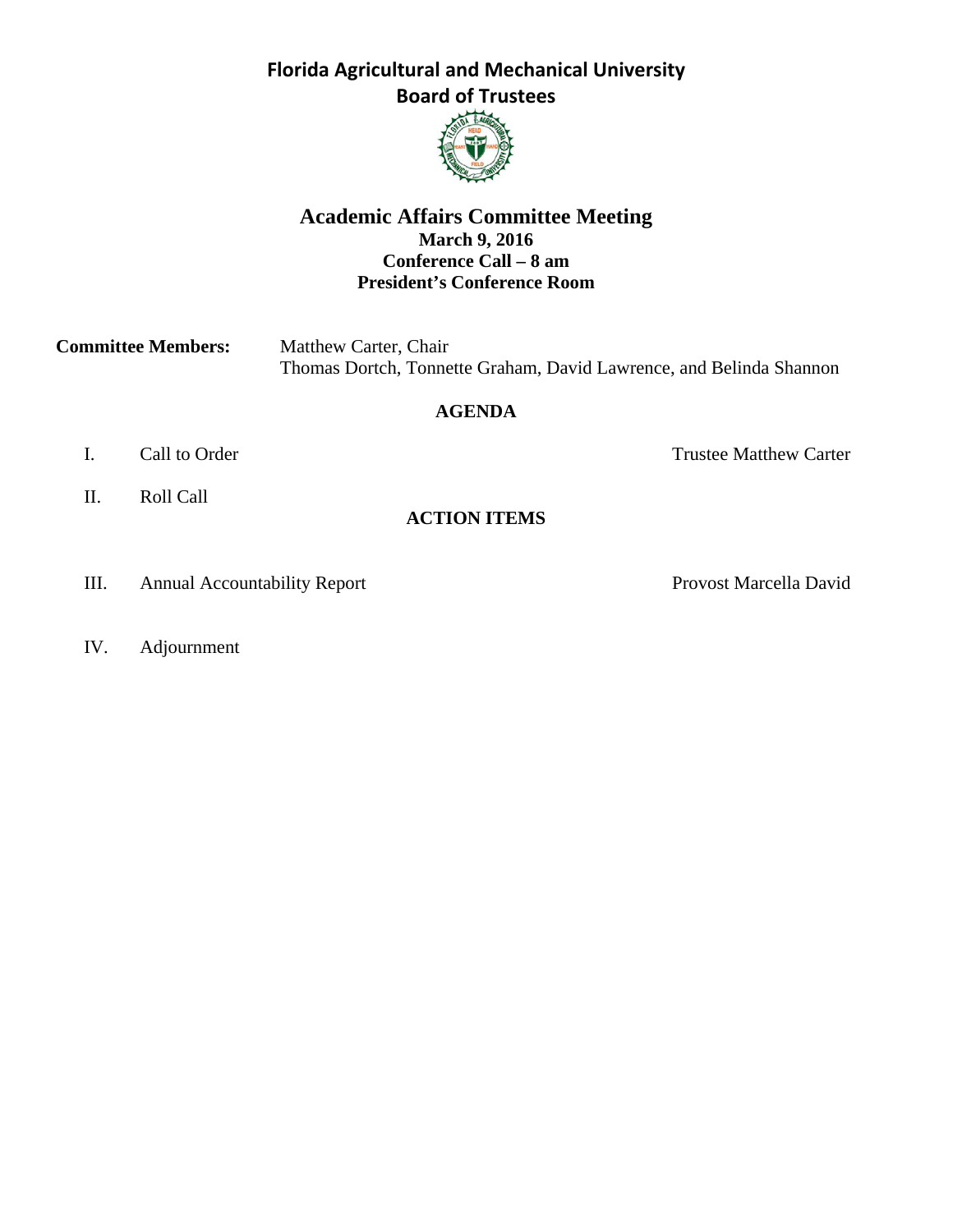

#### **Florida Agricultural and Mechanical University Board of Trustees ACTION ITEM**

#### **Date: March 9, 2016 Agenda Item: III**

| <b>Item Origination and Authorization</b> |             |                         |              |  |  |  |  |
|-------------------------------------------|-------------|-------------------------|--------------|--|--|--|--|
| Award of Bid<br>Policy                    |             | <b>Budget Amendment</b> | Change Order |  |  |  |  |
| Resolution<br>Contract                    | Grant       | Other                   |              |  |  |  |  |
|                                           |             |                         |              |  |  |  |  |
| <b>Action of Board</b>                    |             |                         |              |  |  |  |  |
| Approved w/ Conditions<br>Approved        | Disapproved | Continued               | Withdrawn    |  |  |  |  |

#### **Subject:** FAMU 2014-15 Annual Accountability Report

**Rationale:** The Board of Governors Regulation 2.002 requires that the Board of Governors institute a planning and performance monitoring system "…that includes the submission of university work plans and annual reports designed to inform strategic planning, budgeting and other policy decisions for the State University System." The University's Annual Accountability Report, which conforms to the required elements, metrics and format provided by the Board of Governors, identifies key achievements and narrative related to Board of Governors goals on Teaching and Learning; Scholarship, Research and Innovation; and Community and Business Engagement. The report also includes dashboard data and data tables relating to performance funding metrics, financial resources, personnel, enrollment, undergraduate and graduate education, and research and economic development. The Accountability Report requires Board of Trustees approval by March 15, 2016, prior to the Board of Governors meeting on March 16-17, 2016.

### **Attachment:** FAMU 2014-15 Accountability Report PENDING\_BOT\_\_2016-02-18

**Recommendation:** It is recommended that the Florida A&M University Board of Trustees approve the 2014-15 Annual Accountability Report of the University, to be submitted to the Board of Governors for consideration at its March 2016 meeting.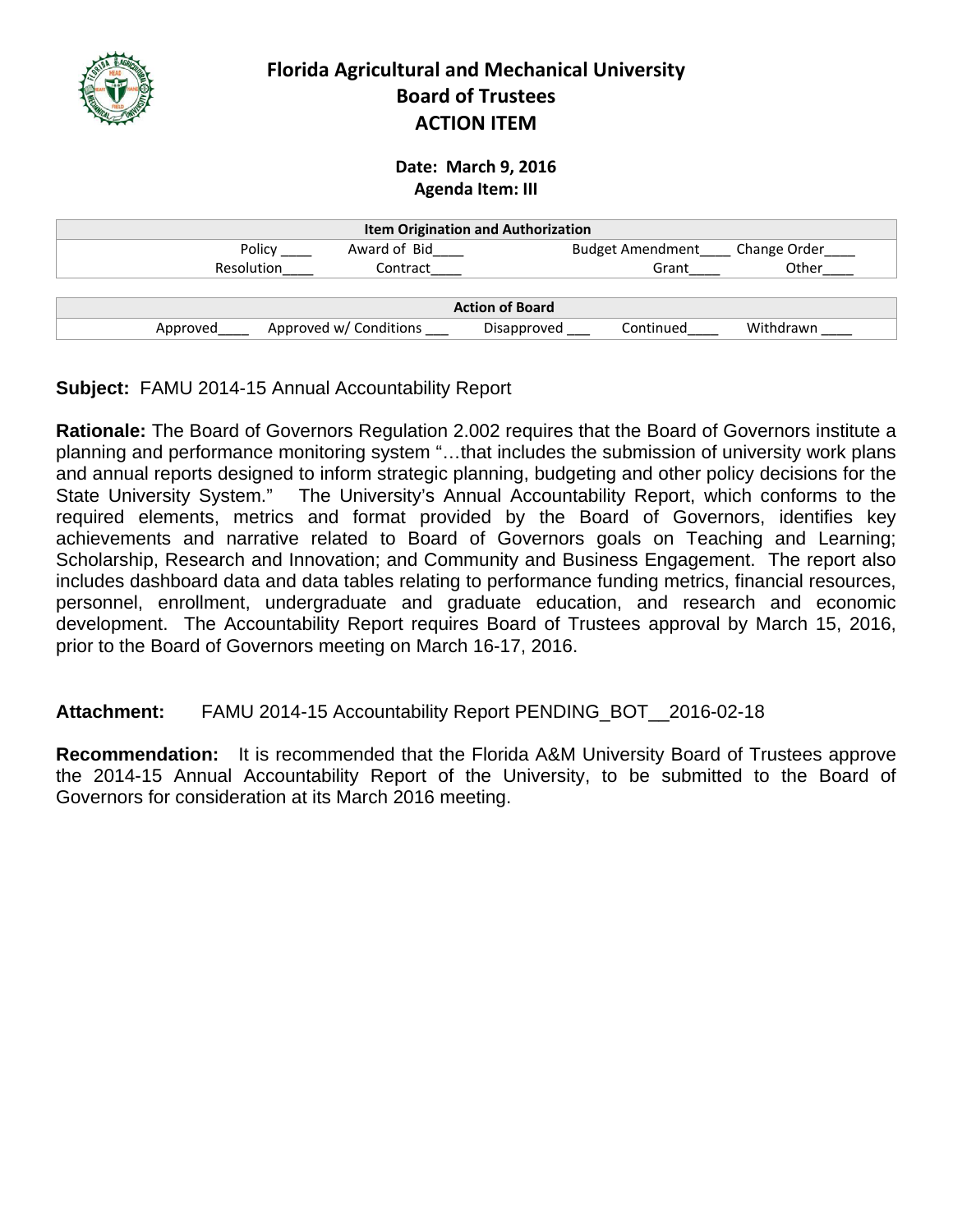**2014-15 Annual Accountability Report**

# FLORIDA AGRICULTURAL AND MECHANICAL UNIVERSITY

PENDING BOT APPROVAL 2/18/2016



STATE UNIVERSITY SYSTEM *of* FLORIDA **Board of Governors**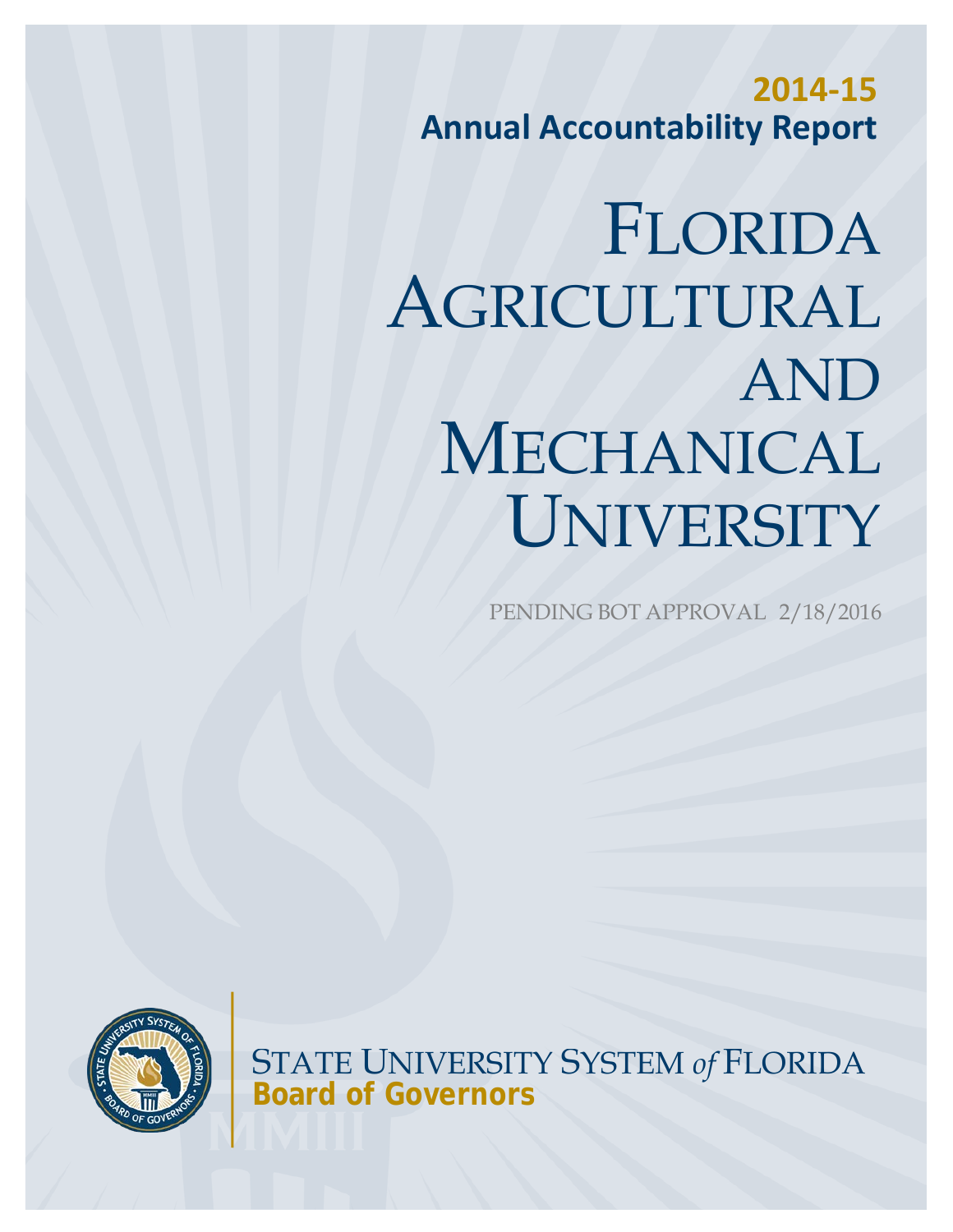

FLORIDA A & M UNIVERSITY

PENDING BOT APPROVAL 02/18/2016

# TABLE OF CONTENTS

# **EXECUTIVE SUMMARY**

| <b>DASHBOARD</b>            |                                 |
|-----------------------------|---------------------------------|
| PERFORMANCE FUNDING METRICS | p.5                             |
| <b>KEY ACHIEVEMENTS</b>     | p.6                             |
| <b>NARRATIVE</b>            | $\mathfrak{D}$ . $\mathfrak{D}$ |
|                             |                                 |

### **DATA TABLES**

| SECTION 1. FINANCIAL RESOURCES             | p. 17 |
|--------------------------------------------|-------|
| <b>SECTION 2. PERSONNEL</b>                | p. 21 |
| <b>SECTION 3. ENROLLMENT</b>               | p. 22 |
| <b>SECTION 4. UNDERGRADUATE EDUCATION</b>  | p. 26 |
| <b>SECTION 5. GRADUATE EDUCATION</b>       | p. 35 |
| SECTION 6. RESEARCH & ECONOMIC DEVELOPMENT | p. 38 |
|                                            |       |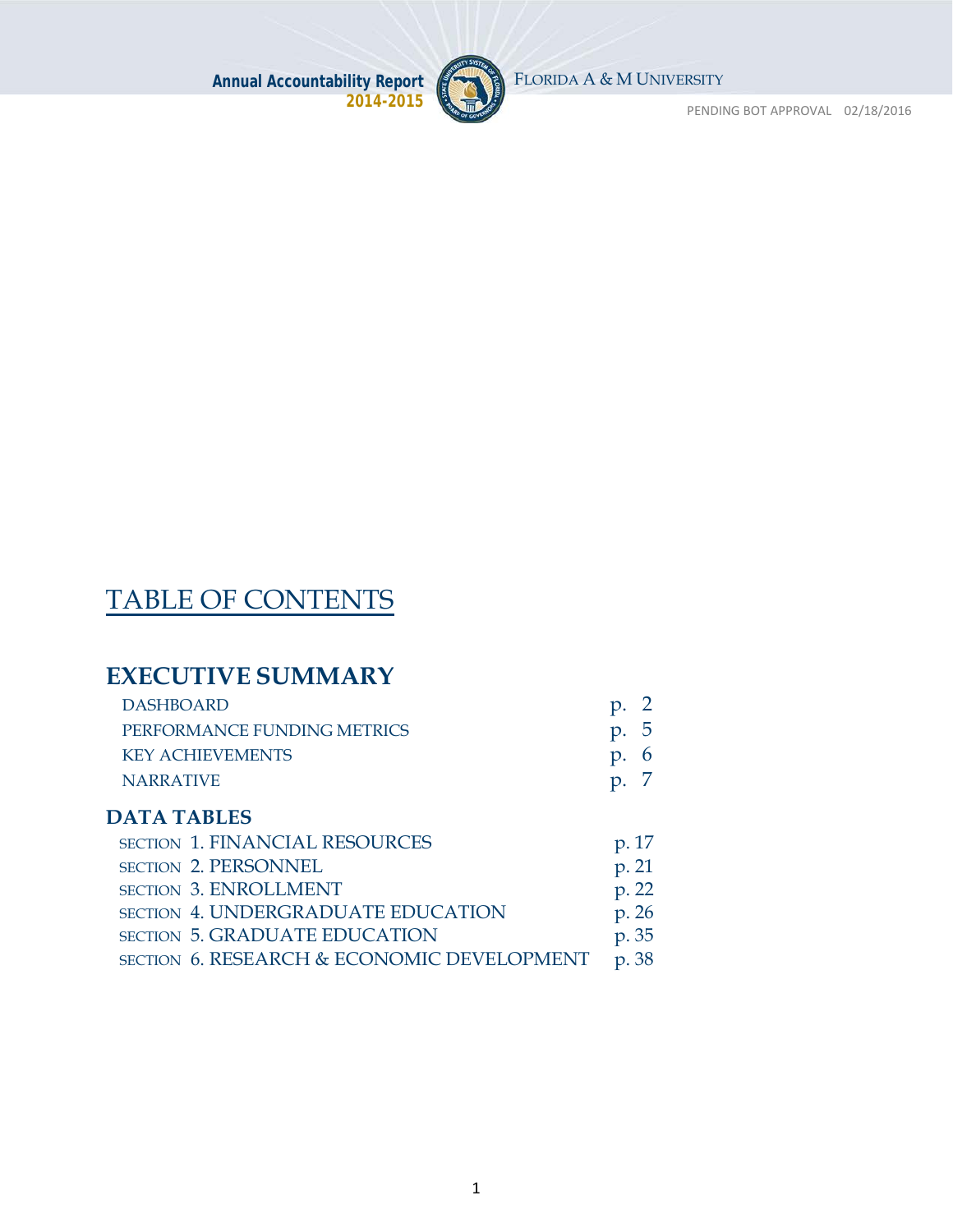

FLORIDA A & M UNIVERSITY

PENDING BOT APPROVAL 02/18/2016

# Dashboard

| <b>Headcount</b><br><b>Enrollments</b> | Fall<br>2014 | $\frac{9}{6}$<br><b>Total</b> | 2013-2014<br>% Change | <b>Degree Programs Offered</b>   |       |          |                        | <b>2015 Carnegie Classifications</b> |
|----------------------------------------|--------------|-------------------------------|-----------------------|----------------------------------|-------|----------|------------------------|--------------------------------------|
| <b>TOTAL</b>                           | 10,233       | 100%                          | $-5%$                 | <b>TOTAL</b> (as of Spring 2015) |       | 97       | Basic:                 | <b>Doctoral Universities:</b>        |
| <b>White</b>                           | 739          | 7%                            | 41%                   | <b>Baccalaureate</b>             |       | 54       |                        | <b>Higher Research Activity</b>      |
| <b>Hispanic</b>                        | 244          | 2%                            | 14%                   | Master's & Specialist's          |       | 28       | Undergraduate          | Professions plus arts &              |
| <b>Black</b>                           | 8,953        | 88%                           | $-8%$                 | <b>Research Doctorate</b>        |       | 12       | Instructional Program: | sciences, some graduate              |
| Other                                  | 297          | 3%                            | 3%                    | <b>Professional Doctorate</b>    |       | 3        | Graduate               | <b>Research Doctoral:</b>            |
| <b>Full-Time</b>                       | 8,728        | 85%                           | $-9%$                 | <b>Faculty</b>                   | Full- | Part-    | Instructional Program: | Professional-dominant                |
| <b>Part-Time</b>                       | 1,505        | 15%                           | 29%                   | (Fall 2014)                      | Time  | Time     | Size and Setting:      | Four-year, medium,                   |
| Undergraduate                          | 8,003        | 78%                           | $-9%$                 | <b>TOTAL</b>                     | 548   |          |                        | primarily residential                |
| Graduate                               | 1,698        | 17%                           | $-5%$                 | Tenure & Ten. Track              | 387   | $\Omega$ | Community              |                                      |
| Unclassified                           | 532          | 5%                            | 280%                  | Non-Tenured Faculty              | 161   | $\Omega$ | Engagement:            | N <sub>0</sub>                       |

#### **PRODUCTIVITY AND EFFICIENCY**









**Percentage of Bachelor's Degrees Without Excess Hours**

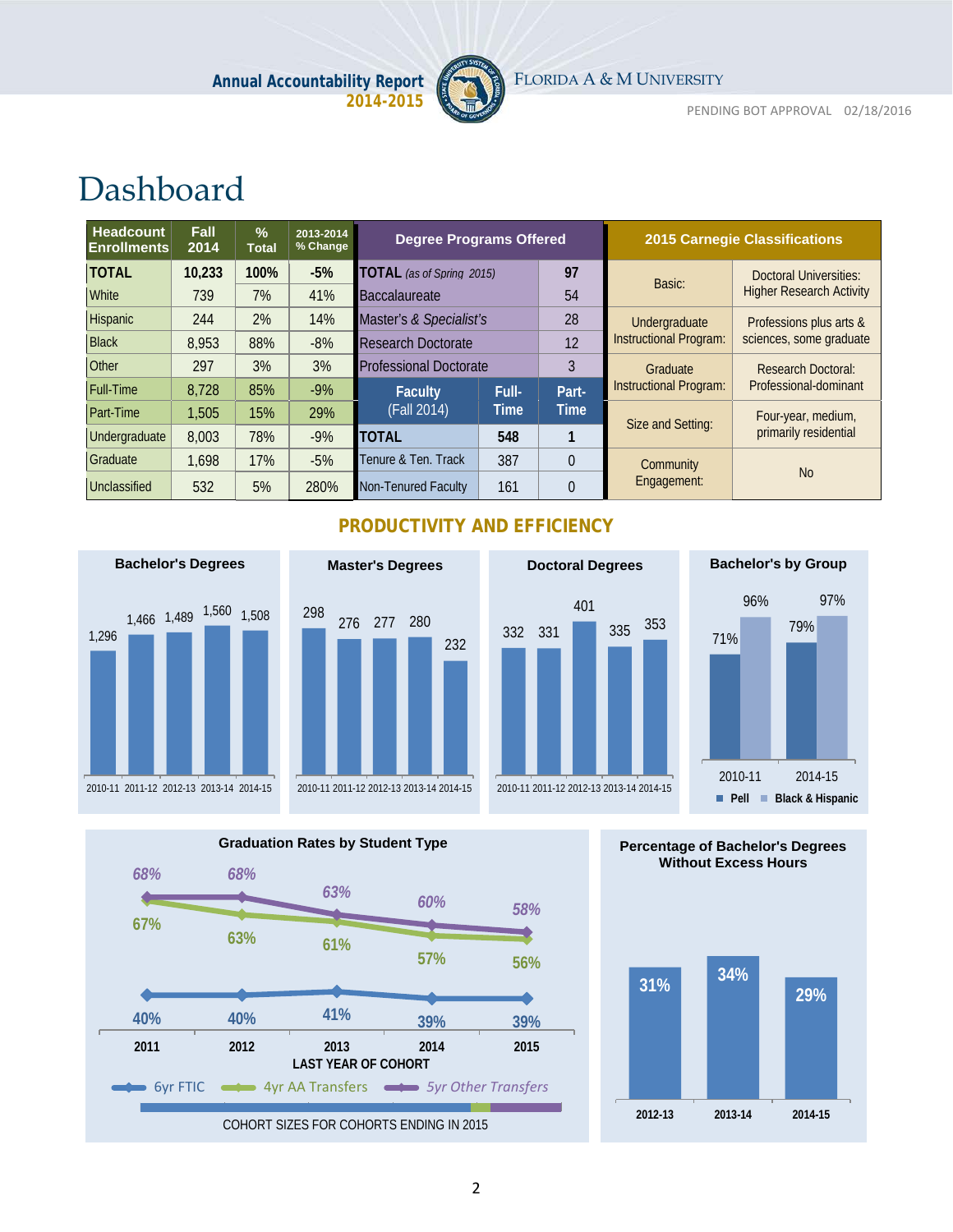

FLORIDA A & M UNIVERSITY

# Dashboard

#### **DEGREES AWARDED IN PROGRAMS OF STRATEGIC EMPHASIS (PSE)**





#### **RESEARCH AND COMMERCIALIZATION ACTIVITY**





#### **RESOURCES**



Note: Tuition and Fee revenues include tuition, tuition differential fee and E&G fees (i.e., application, late registration, and library fees/fines) based on the actual amount collected (not budget authority) by universities as reported in their Operating Budget 625 reports. Other local fees that do not support E&G activities are not included here. Please note that a portion of the Tuition & Fees is supported by federal SFA programs (ie, Pell grants). State-funded Student Financial Aid amounts include the 11 SFA programs that OSFA reports annually. State Appropriations includes General Revenues, Lottery and Other Trust funds (i.e., Federal Stimulus for 2009-10 and 2010-11 only) that are directly appropriated to the university as reported in Final Amendment Package. Student FTE are actual and based on the standard IPEDS definition of FTE (equal to 30 credit hours for undergraduates and 24 for graduates). This data does not include funds or FTE from special units (i.e., IFAS, Health-Science Centers or Medical Schools). Not adjusted for inflation.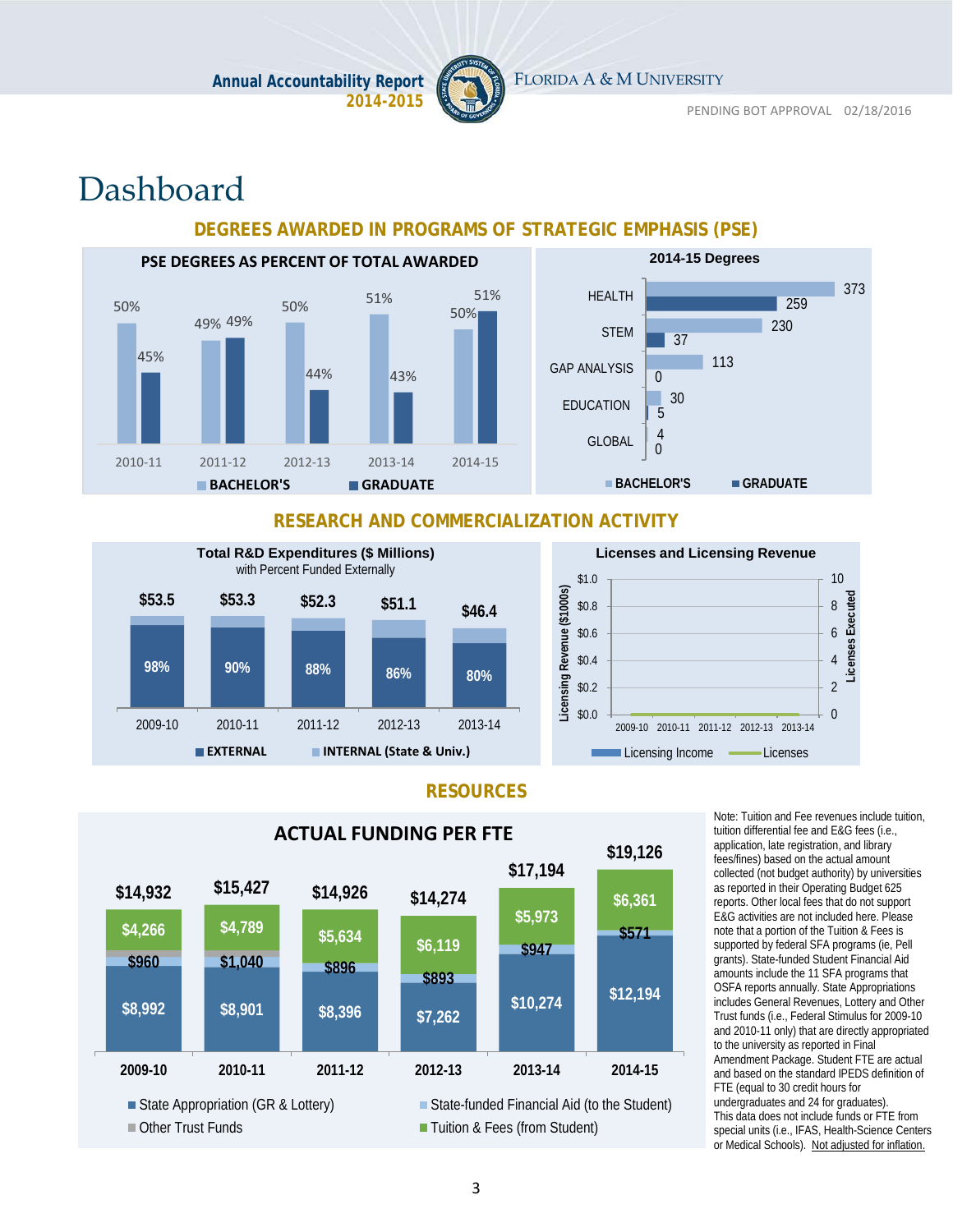

PENDING BOT APPROVAL 02/18/2016

# Dashboard

#### **POST-GRADUATION METRICS**



Notes: Percentages are based on the number of recent baccalaureate graduates who are either employed full-time or continuing their education in the U.S. (based on the National Student Clearinghouse data). Full-time employment is based on those who earned more than a full-time (40hrs a week) worker making minimum wage. Due to limitations in the data, the continuing enrollment data includes any enrollment the following year regardless of whether the enrollment was post-baccalaureate or not. Board of Governors staff found 92% of the total 2013-14 graduating class.

*See Table 4O within this report for additional information about this metric.* 

# *\$22,300 \$23,300 \$22,600 \$23,500* **\$28,400 \$30,000 \$28,800 \$31,100** *\$38,100 \$39,400 \$38,600 \$40,900* \$56,600  $$62,600$   $$59,400$ \$17,100 \$17,500 \$17,600 \$18,200 **2010-11 GRADUATES 2011-12 GRADUATES 2012-13 GRADUATES 2013-14 GRADUATES Wages of Full-time Employed in Florida Baccalaureates One Year After Graduation** *5th, 25th, 50th, 75th and 95th Percentiles*

Notes: Wage data is based on Florida's annualized Unemployment Insurance (UI) wage data for those graduates who earned more than a full-time employee making minimum wage in the fiscal quarter a full year after graduation. This UI wage data does not include individuals who are self-employed, employed out of state, employed by the military or federal government, or those without a valid social security number. In 2013-14, these data accounted for 43% of the total graduating class. This wage data includes graduates who were employed full-time (regardless of their continuing enrollment). Wages are provided for 5th, 25th, 50th, 75th and 95th percentiles. Median wages are identified by bolded values. The interquartile range (shown in italics) represents 50% of the wage data. Wages rounded to nearest hundreds.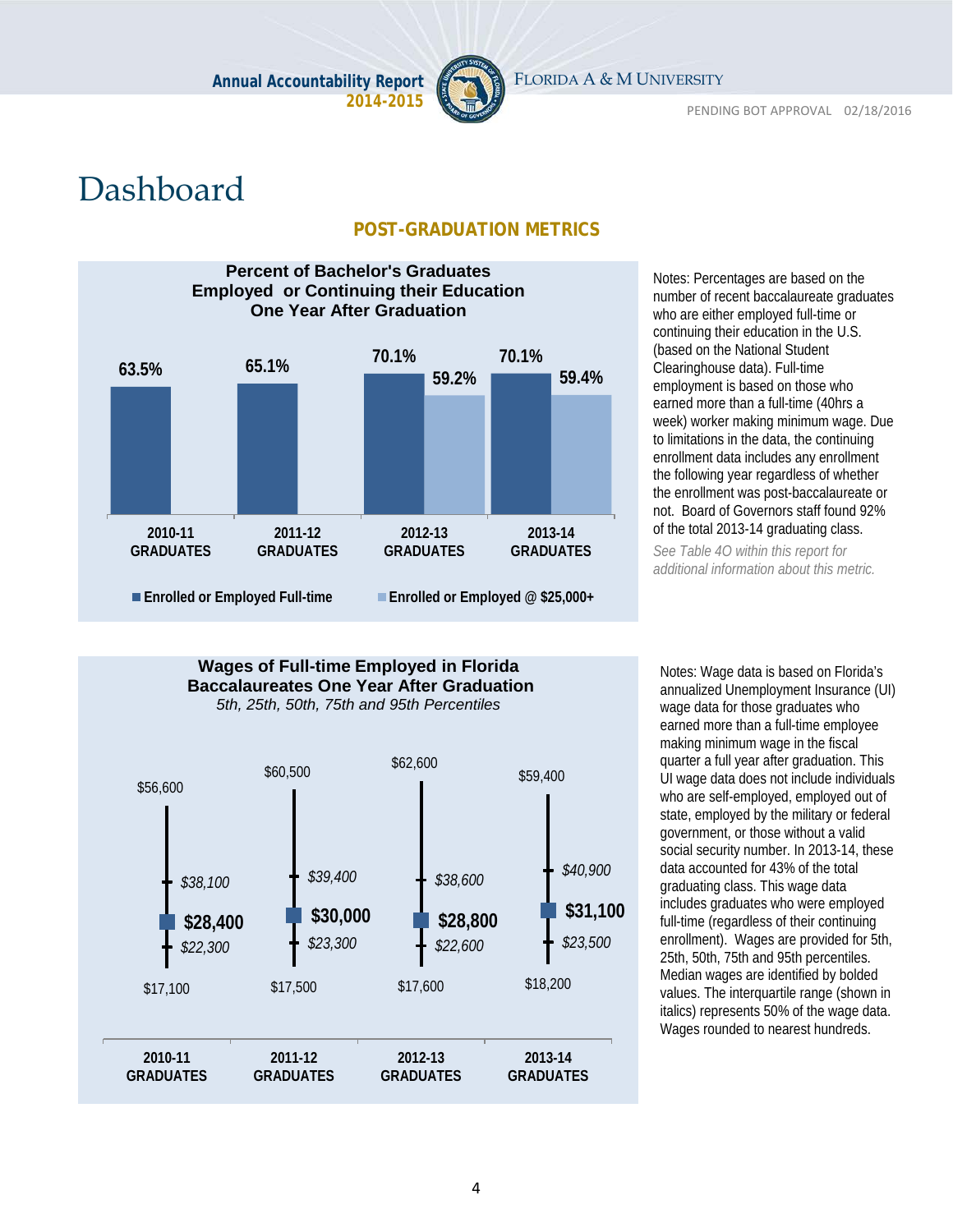

# Performance Based Funding Metrics

|                |                                                                                               | 2012-13            | 2013-14            | <b>CHANGE</b> |
|----------------|-----------------------------------------------------------------------------------------------|--------------------|--------------------|---------------|
| $\mathbf{1}$   | <b>Percent Employed Full-time</b><br>or Continuing their Education                            | 70.10%             | 70.12%             | 0.02%         |
|                |                                                                                               | 2012-13            | 2013-14            | <b>CHANGE</b> |
| $\overline{2}$ | <b>Median Wages of Bachelor's Graduates</b><br><b>Employed Full-time in Florida</b>           | \$28,800           | \$31,100           | 8%            |
|                |                                                                                               | 2010-14            | 2011-15            | <b>CHANGE</b> |
| 3              | <b>Cost per Bachelor's Degree</b>                                                             | \$40,080           | \$44,520           | 11.1%         |
|                |                                                                                               | 2008-14            | 2009-15            | <b>CHANGE</b> |
| $\overline{4}$ | <b>Six-Year Graduation Rate for</b><br>First-time-in-College (FTIC) Students                  | 39.30%             | 38.61%             | $-0.7%$       |
|                |                                                                                               | 2013-14            | 2014-15            | <b>CHANGE</b> |
| 5              | <b>Academic Progress Rate</b>                                                                 | 70.15%             | 75.40%             | 5.2%          |
|                |                                                                                               | 2013-14            | 2014-15            | <b>CHANGE</b> |
| 6              | <b>Bachelor's Degrees Awarded</b><br>within Programs of Strategic Emphasis                    | 51.14 <sub>%</sub> | 49.60%             | $-1.5%$       |
|                |                                                                                               | <b>FALL 2013</b>   | <b>FALL 2014</b>   | <b>CHANGE</b> |
| $\overline{7}$ | <b>University Access Rate</b><br>(Percent with Pell Grant)                                    | 61.57%             | 64.74%             | 3.2%          |
|                |                                                                                               | 2013-14            | 2014-15            | <b>CHANGE</b> |
| 8              | <b>Graduate Degrees Awarded</b><br>within Programs of Strategic Emphasis                      | 43.25%             | 51.45%             | 8.2%          |
|                |                                                                                               | 2013-14            | 2014-15            | <b>CHANGE</b> |
| $\mathsf{Q}$   | <b>Board of Governors Choice Metric:</b><br><b>Percent of Bachelor's Without Excess Hours</b> | 33.99 <sub>%</sub> | 28.97 <sub>%</sub> | $-5.0%pt$     |
|                |                                                                                               | 2013-14            | 2014-15            | <b>CHANGE</b> |
| 10             | <b>Board of Trustees Choice Metric:</b><br><b>Percent Funded From External Sources</b>        | 80.03%             | 80.98%             | 1.0%          |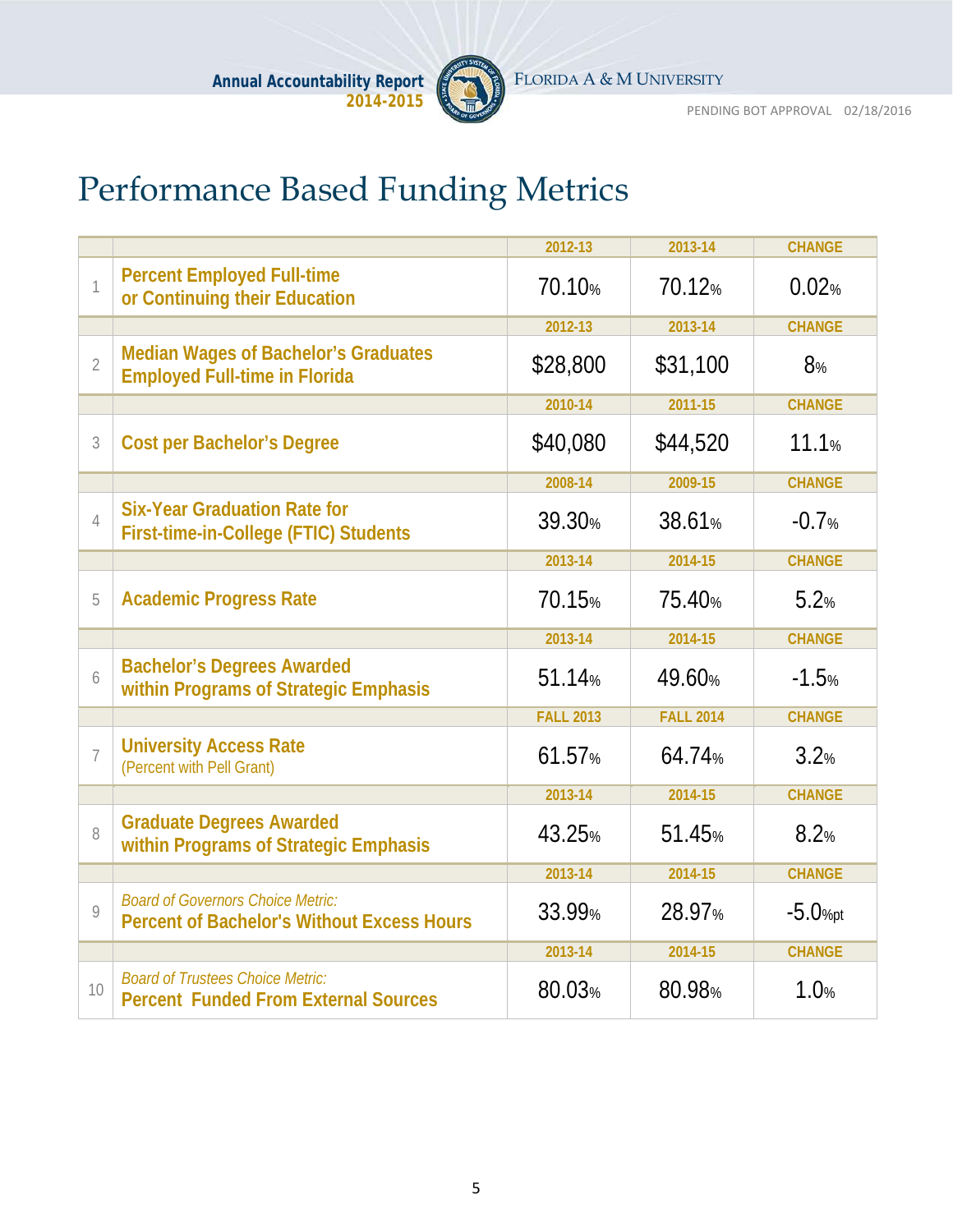

# Key Achievements (2014-2015)

#### **STUDENT AWARDS/ACHIEVEMENTS**

- 1. Tyleka Moore, student in the School of Allied Health Sciences, was the 2015 recipient of the American Academy of Physical Therapy, Academic Award of Excellence scholarship.
- 2. Quintin Gee, student in the School of Journalism and Graphic Communication, was the recipient of the Society of Professional Journalists Mark of Excellence Award for Best Use of Multimedia.
- 3. Jasmine Hall, student in the College of Agriculture and Food Sciences, was the first young scientist to clone the Flavanone 3' Hydroxylase (F3'H) gene from muscadine grapes. This research enables FAMU to capitalize on the nutritional benefits of the muscadine grape, which has one of the highest antioxidant levels amongst fruits.

#### **FACULTY AWARDS/ACHIEVEMENTS**

- 1. Four FAMU faculty members were awarded seven patents in 2014, including one faculty member who received four patents in one calendar year.
- 2. Roscoe Hightower, Ph.D., professor of marketing, School of Business and Industry, served as president of the Marketing Management Association from February 2014 – March 2015.
- 3. Marjorie McNeill, Ph.D., director of Health Informatics and Information Management in the School of Allied Health Sciences, received the Triumph Award from the American Health Information Management Association. This award recognizes the top member of the profession who has made a significant difference in the education of health information management students.

#### **PROGRAM AWARDS/ACHIEVEMENTS**

- 1. The School of Nursing was ranked No. 21 "Best Nursing Program in the Eastern Region" by the NurseJournal.org.
- 2. Two African American female students were awarded doctorate degrees in physics. This represents approximately 40% of the degrees awarded nationally to African-American females during the 2014-15 year for physics.
- 3. Master's Degree Online ranked the Institute of Public Health, College of Pharmacy and Pharmaceutical Sciences, in the Top 50 Online MPH programs.

#### **RESEARCH AWARDS/ACHIEVEMENTS**

- 1. Lewis Johnson, Ph.D., College of Science and Technology professor of physics and assistant dean, was awarded a three-year \$4.8 million award by the U.S. Department of Energy's National Nuclear Security Administration (NNSA) in partnership with 10 HBCUs and three national laboratories.
- 2. Charles Weatherford, Ph.D., professor of physics and associate vice president for Research, received a threeyear \$4.5 million award from the U.S. Department of Energy's National Nuclear Security Administration to support the development and expansion of individuals trained in materials and energy sciences.
- 3. Nazarius S. Lamango, Ph.D., College of Pharmacy and Pharmaceutical Sciences, was awarded \$1.4 million for a four-year NIH NCI Research Enhancement Award: Disrupting Polyisoprenylated Protein Function for Lung Cancer Therapy.

#### **INSTITUTIONAL AWARDS/ACHIEVEMENTS**

- 1. The Princeton Review recently named FAMU in its "2016 Best Colleges: Region-by-Region" list, ranking FAMU as one of the "Best Southeastern" colleges and universities in the nation.
- 2. A National Science Foundation (NSF) report lists FAMU as the No.1 historically Black college or university (HBCU) in the nation for total research and development (R&D) expenditures.
- 3. President Elmira Mangum, Ph.D., was selected by U.S. Secretary of Agriculture Tom Vilsack to be a member of the Agricultural Policy Advisory Committee (APAC) for Trade. She is one of only two university administrators selected to serve on APAC.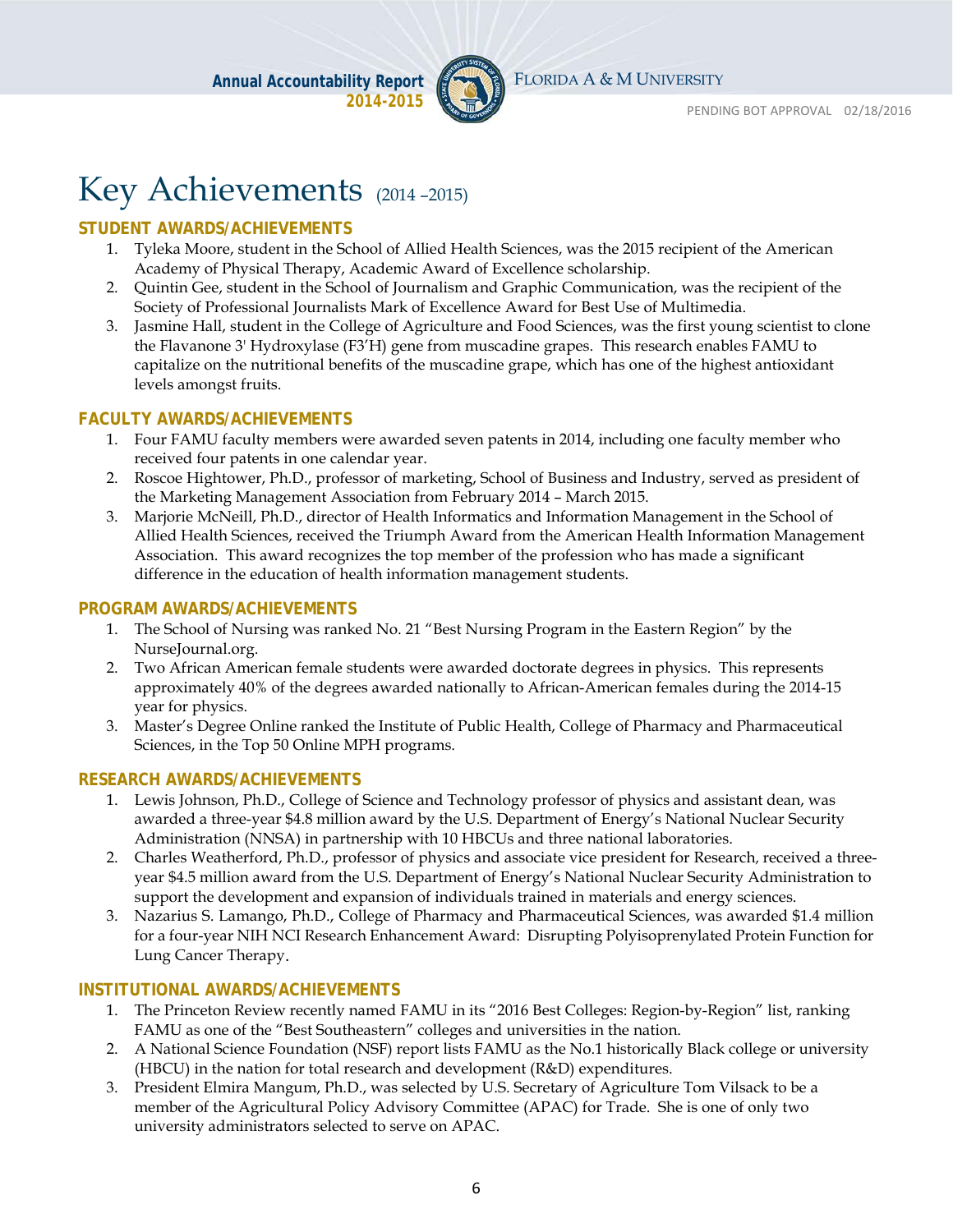

# Narrative

### **Teaching and Learning**

#### **STRENGTHEN QUALITY AND REPUTATION OF ACADEMIC PROGRAMS AND UNIVERSITIES**

The new *Gallup-USA Funds Minority College Graduates Report* identified significant satisfaction gaps between black graduates of Historically Black Colleges and Universities (HBCUs) and black graduates of other schools. The national study found that black graduates from HBCUs reported significantly higher scores on all indices of well-being measured than did black graduates of other universities. Factors measured included sense of purpose, financial well-being, social well-being, community well-being and physical well-being. FAMU, a premier HBCU, is a prime example of a university that provides **an educational experience with superior outcomes for its graduates**. The following examples of activities occurring in 2014-15 exemplify why the quality of teaching and learning at FAMU leads to exceptional outcomes for its graduates.

**FAMU invests in its Programs of Strategic Emphasis (PSEs).** In 2014-15, the University enhanced the quality of STEM and health education for its students.

#### **STEM**

Preliminary data shows that the College of Science and Technology's (CST) STEM Faculty Development Program has improved faculty instruction and student learning in active learning courses in chemistry, biology, and physics. The overall pass rates were 10% higher than traditional courses in the same disciplines. In 2014-15, the College conducted seven on-campus active learning workshops to expand ongoing professional development opportunities for the faculty. The School of the Environment created a core laboratory that supports collaborative interdisciplinary research in environmental science and policy to support student research groups across academic disciplines that have the need for genomics, modeling, chemical identification, spatial studies, environmental management, and policy. CST's Associate Dean and Professor of Physics, Lewis Johnson, PhD, was awarded \$678,870 from the U.S. Department of Energy, for his project, "Consortium for Research on the Science and Engineering of Signatures (ROSES)." The ROSES partnership consists of academic and national laboratories for developing and expanding the pipeline of individuals trained in radiological, elemental and isotopic analysis of the signatures that denote the materials of interest.

#### **Health**

The School of Allied Health Sciences was awarded \$2.5 million dollars through Title III of the Department of Education to establish a state-of-the-art Multidisciplinary Simulation Laboratory. The funds will allow for space renovation followed by purchase and utilization of simulators to allow students to experience real-life clinical activities in a simulated environment, increasing students' ability to successfully pass licensure exams and to meet their clinical responsibilities as students and as practitioners. This adds to the University's **focused efforts to increase the first-time pass rates of its graduates on licensure examinations**, which in 2014-15 yielded positive results, including the Division of Cardiopulmonary Science, which for the first time achieved a first-time pass rate of 100% (class of 2015). Additionally, the Division of Occupational Therapy licensure exam pass rate is now above the national average at 92%.

#### **INCREASE DEGREE PRODUCTIVITY AND PROGRAM EFFICIENCY**

The University continues to annually evaluate degrees and programs through a regular schedule of program review and accreditation. Additionally, the University monitors enrollment and persistence in all majors and programs. The University continues its firm commitment to increase student retention and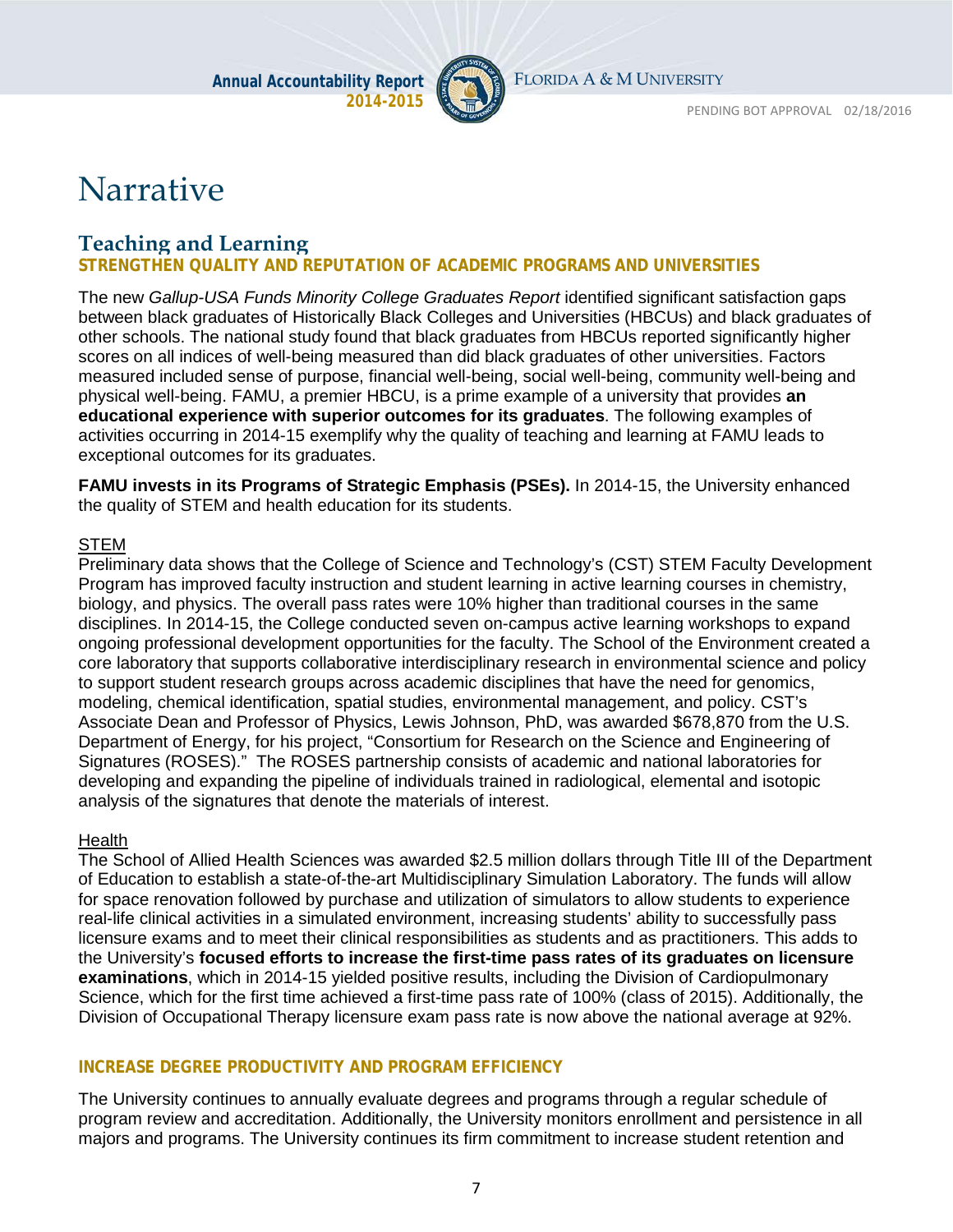

FLORIDA A & M UNIVERSITY

PENDING BOT APPROVAL 02/18/2016

graduation rates, as outlined in its Retention and Debt Reduction Plan which was first presented to the BOG in 2012, and for which the University continues to provide updates. The University's efforts have been rewarded by a dramatic increase in the retention rate of First-Time-in-College (FTIC) students who return with a GPA of at least 2.0, from 54% in 2010-11 to 76% in 2014-15, a 22% increase in four years. In 2014-15, the University continued to focus on improving academic advisement, developing new articulation agreements, continued to make significant progress in financial literacy efforts, and launched holistic learning through Living-Learning Communities:

- **Academic Advisement Initiative**: Academic Advisors within the Undergraduate Student Success Center made a total 77,716 advising contacts via e-mail, text or face-to-face contact during the 2014-2015 academic year. Additionally, the University purchased a new system, Symplicity, to be deployed in fall 2015 which will increase accountability, communication between advisors and enhance tracking of advising interactions.
- **Articulation Agreements**: In 2014-15, the University established new Memorandums of Understanding (MOUs) to increase the number of transfer students attending FAMU. These MOUs include the development of recruitment, advisement, and orientation activities to ensure the smooth transition of transfer students to the University. Most recently, a MOU was developed with Santa Fe Community College. The University has approximately 50 articulation agreements with school districts, state colleges and other institutions.
- **Financial Literacy**: For the 2014-2015 academic year a total of 9,624 student contacts were made. The default rate was successfully challenged and reduced by two points to 14.7%.
- **Living-Learning Communities**: During 2014-15, the Divisions of Academic Affairs and Student Affairs collaborated to plan and launch a Living and Learning Community (LLC) initiative. Beginning in the 2015-2016 academic year, LLCs will offer holistic academic programming for incoming freshmen students in five program areas: Allied Health Sciences, Business, Honors, Journalism, and Science, Technology, Engineering, and Math (STEM).

#### **INCREASE THE NUMBER OF DEGREES AWARDED IN S.T.E.M. AND OTHER PROGRAMS OF STRATEGIC EMPHASIS**

It is noteworthy that the University, which serves predominantly low-income and minority students who are severely underrepresented in many of the targeted fields, is earning the maximum points in excellence on the performance metrics targeting production in the Programs of Strategic Emphasis (PSEs), a measure with which many institutions struggle. Several new initiatives in 2014-15 are helping FAMU further increase the production of PSE graduates at both the undergraduate and graduate levels.

To expand the **K-12 pipeline** in STEM, FAMU conducted several outreach and recruiting activities with high schools in North Florida in 2014-2015. These activities, and others, were made possible through the \$2.9 million award from the Florida Board of Governors (BOG) Targeted Educational Attainment (TEAm) Grant Award received in April 2014 by the FAMU College of Science and Technology in partnership with Florida State University (FSU). In addition to growing the K-12 pipeline, the grant supports several initiatives to recruit, retain, and graduate increased numbers of students in the computer science and information technology disciplines.

To increase STEM **articulation from the Florida State Colleges**, the Bridges to the Baccalaureate in the Biomedical Sciences Program, now in its second year and housed in the College of Pharmacy and Pharmaceutical Sciences, opened its doors to 20 students from Tallahassee Community College (TCC). The summer research experience partnership provided students with the academic skills, research training, and support network necessary for successful careers in fields related to biomedical sciences. The goal of the program is to cultivate and increase the number of qualified African American, Hispanic,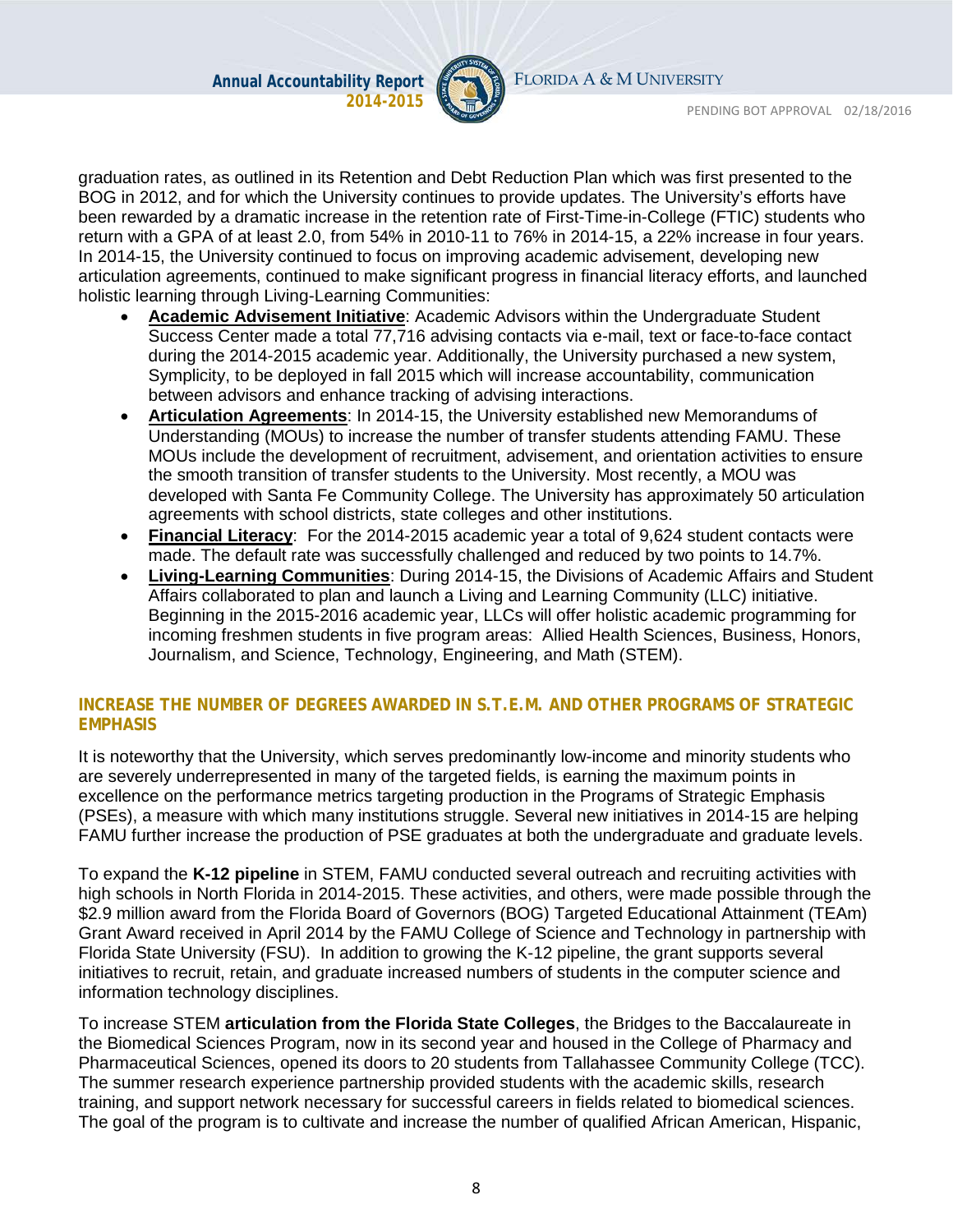

FLORIDA A & M UNIVERSITY

PENDING BOT APPROVAL 02/18/2016

and other underrepresented minority students who seek to earn a four-year degree through the biomedical sciences programs offered at FAMU.

To assist in increasing production of STEM students at the **undergraduate level**, several colleges have launched initiatives, including:

- The College of Science and Technology, Lewis Johnson, Ph.D., professor and associate dean, was awarded a three-year \$4.8 million grant through the National Nuclear Security Administration (NNSA). The award enabled the University to establish strategic partnerships with three national laboratories (Los Alamos National Laboratory; Y-12 National Security Complex; and Pacific Northwest National Laboratory). These partnerships provide opportunities for STEM students to participate in summer research experiences at one of the national laboratories. National best practices indicate that experiences in laboratories are highly effective in promoting and maintaining student interest in STEM careers, increasing production of STEM graduates.
- The College of Science and Technology continued its Science Seminar Series for undergraduate STEM students during the 2014-15 academic year. The purpose of the Seminar Series is to increase student interest and motivation in pursuing STEM careers. A survey administered to attending students found that the seminar series provided the students with an overwhelmingly positive perception of science and increased their interest in pursuing a STEM career.
- Charles Weatherford, Ph.D., professor of physics in the College of Science and Technology and associate vice president for Research, received a three-year \$4.5 million award from the U.S. Department of Energy's National Nuclear Security Administration (NNSA). The grant will support the Consortium for Materials and Energy Studies (CMEaS), a partnership of seven HBCUs and two national laboratories for developing and expanding the pipeline of individuals trained in materials and energy sciences.
- FAMU's newly created Sustainability Institute, through the School of the Environment, offered a course titled "Sustainability in the 21<sup>st</sup> Century" to all FAMU students to increase students' interest in majoring in STEM related disciplines. This course analyzes the emergence of a postmaterialistic society and how far the associated wave of green consciousness among consumers, industrialists, scientists, and politicians can take us toward a solution.

At both the **undergraduate and graduate levels**, the Programs of Strategic Emphasis (PSEs) in Health fields are increasing its graduates. In 2014-15, at the graduate level, the University had an eight-percent increase above the previous year in the number of graduate degrees awarded in PSEs. To increase production at the **graduate level** in education PSEs, the College of Education implemented a Master of Education in Curriculum and Instruction program during the 2014-15 academic year. Public school districts, private institutions and corporate learning providers are increasingly turning to curriculum specialists to ensure that their programs satisfy institutional, governmental and industry requirements. At the **undergraduate level**, the School of Allied Health Sciences graduated 363 students in 2014-2015, an increase of almost 24% over the number of graduates the previous year.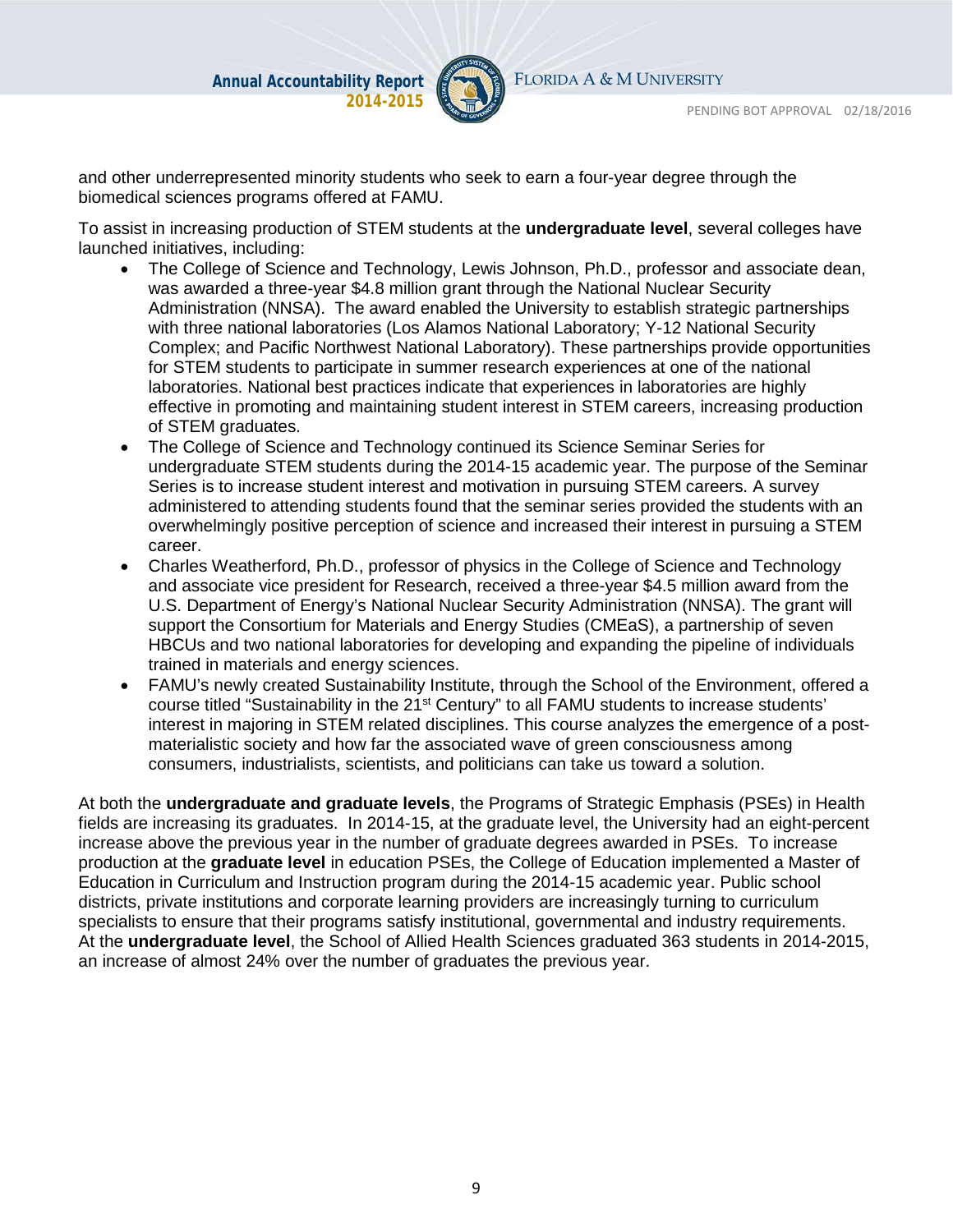

# Narrative

### **Scholarship, Research and Innovation**

**STRENGTHEN QUALITY AND REPUTATION OF SCHOLARSHIP, RESEARCH AND INNOVATION**

In 2014-2015, FAMU improved its Carnegie Doctoral Research University status. FAMU is now in the second of three research categories: R2 Doctoral Universities-Higher Research Activity. This distinction recognizes FAMU's success in scholarship and research, garnering over \$47.1 million in new and continuing awards and contracts in 2014-15. The success, in part, is due to initiatives to support contracts and grants including streamlined processes to support grant applications, workshops to support new scholars and collaboration with other State University System institutions.

Many **students** at FAMU**,** both at the **undergraduate and graduate** levels**,** participate in research. The College of Agriculture and Food Sciences produced 33 undergraduate student research projects. Three of the 33 undergraduate students were invited to present their research projects at the Southern Association of Agricultural Scientists, Biotechnology and Biochemistry meeting held in Atlanta, Georgia. Some of these students received scholarships and moved on to pursue graduate studies at other universities. The School of Business and Industry received a \$304,000 donation to start an Interdisciplinary Center for Creativity and Innovation (ICCI) to expose all FAMU **students, faculty, and staff**, as well as community youth to activities, curricula and programming in the areas of STEM, creativity, innovation and entrepreneurship.

The FAMU Division of Research (DoR) provided **faculty, staff and students** with support to strengthen the quality and reputation of scholarship, research and innovation to move the University's research enterprise forward. For the fiscal year 2014-15, the University received 127 new and 193 continuing awards and contracts and submitted 185 proposals totaling \$109 million from federal, state and private sponsors. Selected highlights of research efforts by FAMU **faculty**:

- Nazarius S. Lamango, Ph.D., professor and principal investigator (PI), was awarded \$1.4 million for four years from the National Cancer Institute of the National Institutes of Health for his project entitled, "Disrupting Polyisoprenylated Protein Function for Lung Cancer Therapy." This grant hypothesizes that polyisoprenylated methylated protein methyl esterase (PMPMEase) is overexpressed in lung cancer and that polyisoprenylated cysteinyl amide inhibitors (PCAIs) of PMPMEase will inhibit cancer cell proliferation and tumor growth as well as the cell migration that promotes metastasis.
- R. Renee Reams, Ph.D., professor and PI, College of Pharmacy and Pharmaceutical Sciences, was awarded \$692,088 for four years by the National Cancer Institute of the National Institutes of Health Exploratory/Developmental Research Grant, (a P20 grant), one of two Florida Minority Cancer Research & Training (MiCaRT) Center: Feasibility Studies.
- Charles Weatherford, Ph.D., associate vice president for Research, professor of physics and PI, College of Science and Technology, was awarded \$1,055,528 from the U.S. Department of Energy (DoE), for his project entitled, "Consortium for Materials and Energy Studies (CMaES)." This collaborative consortium consisting of academic and national laboratories aligns its research efforts to support the National Nuclear Security Agency (NNSA) goals relevant to DoE toward increasing minority hires at the DoE national laboratories.
- Yolanda K. Bogan, Ph.D., professor of psychology and PI, College of Social Sciences, Arts and Humanities (CoSSAH) and Dr. Amber Golden, assistant professor of psychology and co-principal investigator (Co-PI), received a grant of \$864,014 from the Substance Abuse Mental Health Services Administration for her project entitled, "Minority-serving Institution Community-Based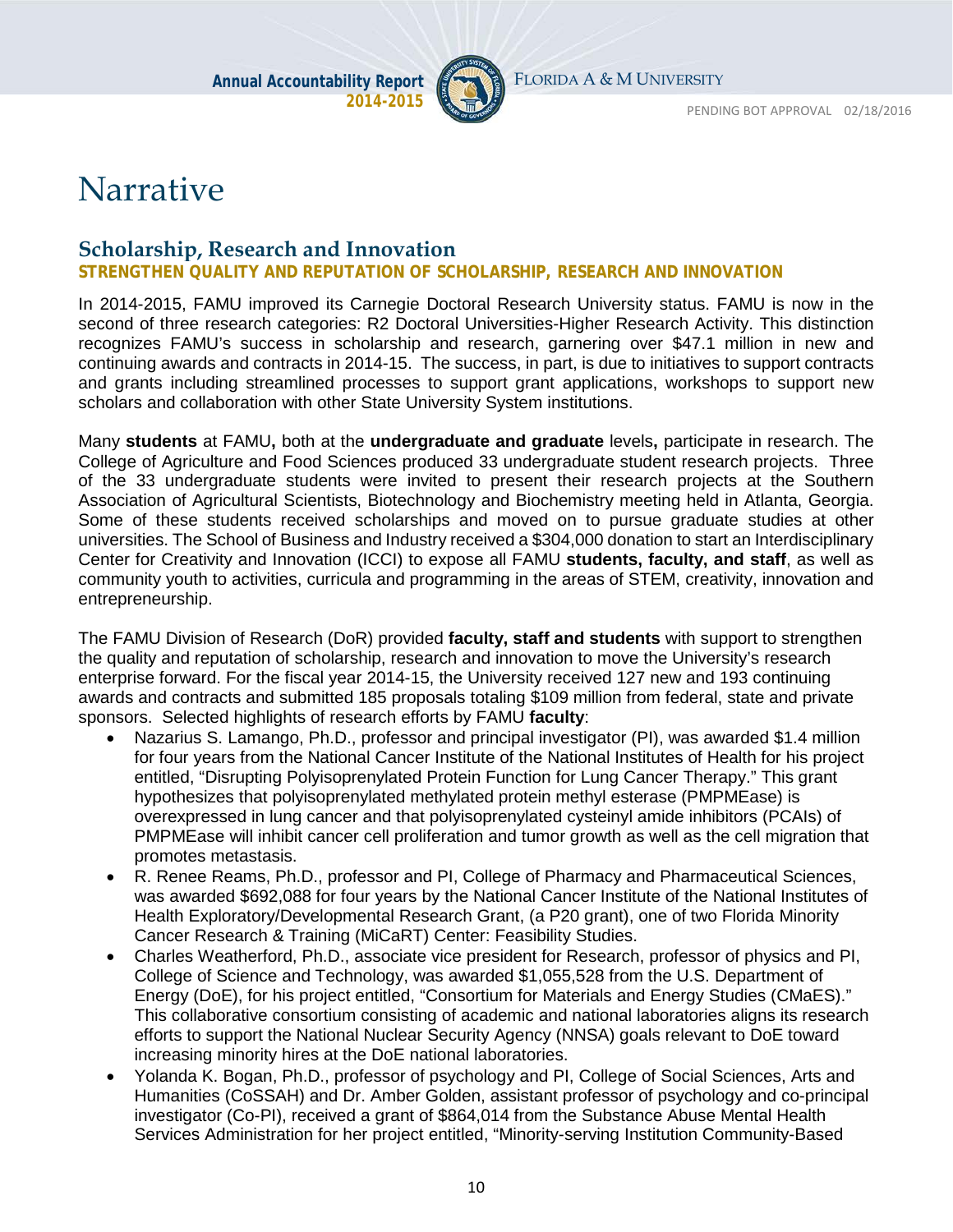

FLORIDA A & M UNIVERSITY

PENDING BOT APPROVAL 02/18/2016

Organization (MSI-CBO) Program." This three-year award will examine the relationships between substance abuse, HIV/AIDs and Hepatitis C college students.

To build an increasingly **scholarly environment**, Dr. Victor Ibeanusi, dean, School of the Environment, established and led the EnergyWaterFoodNexus, a new science enterprise, to facilitate the convergence and collaboration of industry innovators focused on generating sustainable solutions in the energy, water and food sectors to meet the needs of the global economy. Through these efforts, the School of the Environment is building a hub to house active research innovation and collaboration for leading universities, research institutions, government agencies, corporations, and organizations involved in the energy, water and food sectors. This global public-private partnership seeks to generate practical solutions through research and commercialization of technologies that advance renewable energy, increase access to safe drinking water, and promote natural resource conservation. The inaugural EnergyWaterFoodNexus International Summit was held at FAMU in March 2015. The conference attracted researchers, students and entrepreneurs from across the United States, and the world, including Botswana, the European Union, Greece, Hungary, India, Nigeria, South Africa and Tanzania. Topics at the summit included New Frontiers in Renewable Energy, Emerging Trends in Water Research and Agricultural Solutions.

#### **INCREASE RESEARCH AND COMMERCIALIZATION ACTIVITY**

The FAMU Division of Research (DoR) provided guidance, facilitated the process, management and commercialization of **intellectual property** generated by faculty, staff and students. In 2014-15, research efforts assisted the University's approach to address and help resolve national and global challenges in medicine, science, agriculture and the environment through patent disclosures, inventions and sharing of technology. The faculty had five disclosures and received seven (7) patents, including one faculty, Mandip Sachdeva, Ph.D., professor in the College of Pharmacy and Pharmaceutical Sciences, who received four patents in one calendar year. The patents awarded in 2014-15 spanned a number of fields such as nanotechnology, medical science, and ecological science.

FAMU encourages and recognizes **commercialization of products** resulting from research at the University. One exciting example of research that may well lead to commercialization involves alternative food crop plants. Gokhan Hacisalihoglu, Ph.D., professor in Biological Sciences, in the College of Science and Technology, researched an alternative food crop plant help feed a world population estimated to reach nine billion by 2050. In fall 2014, Dr. Hacisalihoglu researched soybeans (Glycine max) and phosphorus deficiency in Istanbul, Turkey at Sabanci University at a lab funded by the NSF and under the supervision of the FAMU biology professor.

In order to incentivize increased **innovation and commercialization through technology transfer**, the University acknowledges and recognizes accomplishments in the research arena. As part of its efforts to enhance research activity, FAMU continues to recognize faculty for their respective research accomplishments annually at its Annual Principal Investigators' Appreciation and Researcher of the Year Awards luncheon. In fall 2014, the Division of Research (FAMU-DOR) promoted research and commercialization activity at FAMU with its inaugural innovation showcase, *ISHOW. ISHOW* featured faculty, staff and students who are "innovating today for a better tomorrow," displaying extraordinary innovations from agriculture, human resources, natural, health, environmental, pharmaceutical and social sciences.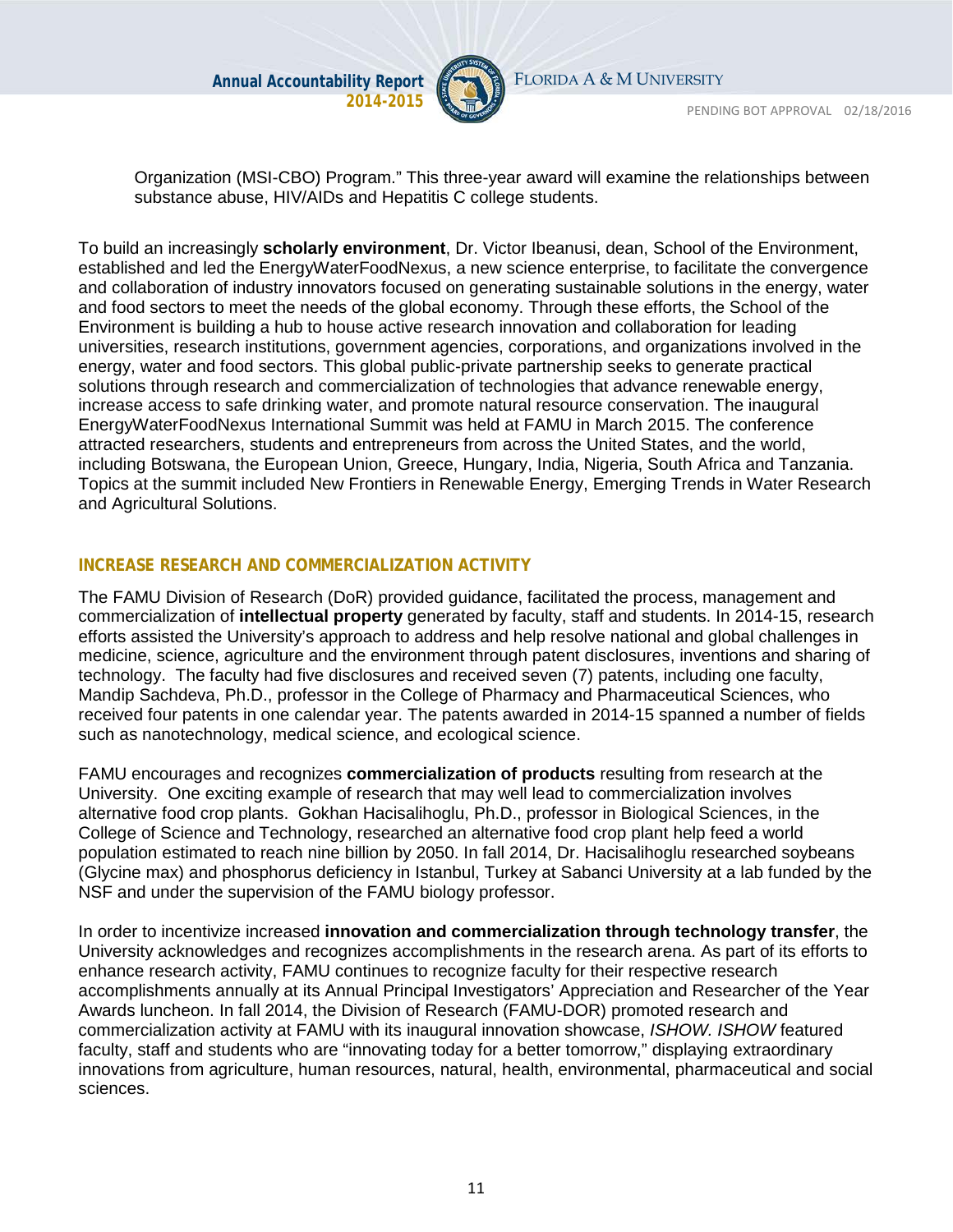

FLORIDA A & M UNIVERSITY

PENDING BOT APPROVAL 02/18/2016

FAMU hosted the International Workshop on Biologically Enabled Self Assembly in collaboration with the University of California – Davis and the International Institute for Complex Adaptive Matter in May 2015. The keynote speaker was Ned Seeman of New York University, known as the father of DNA (Deoxyribonucleic acid) technology. The workshop focused on DNA's potential as a blueprint for useful non-living structures, such as solar power or the cures for different diseases. The workshop showcased one of the President's priorities for the University: establishing collaborative relationships with leading scientists from around the world.

The Sustainability Institute, created in July 2014, focuses on academic research and improving the university's on-campus efforts to address sustainability as well as national and global sustainability initiatives. The Institute is a presidential initiative, and serves as a hub for the many sustainability-related activities on campus and to advance the University's mission to be a leader in **sustainability** research, teaching and service.

#### **INCREASE COLLABORATION AND EXTERNAL SUPPORT FOR RESEARCH ACTIVITY**

One of the strategies FAMU is using to increase research activity is collaboration with other universities, is to leverage expertise and resources across institutions and increase the competitiveness of grant proposals. Various department across the campus engaged this external collaboration as described below.

The FAMU Department of Health, Physical Education, and Recreation established a partnership with **Auburn University** on the topic of Kinesiology. The major goals of this partnership are to collaborate on research, opportunities for student success and graduate student research, and diversity.

A National Science Foundation grant was awarded jointly to FAMU and the **University of South Florida**  to conduct a study on the "Effects of Social Capital and Cultural Models on the Retention and Degree Attainment of Women and Minority Engineering Undergraduates." Phyllis Gray, Ph.D., professor, College of Social Sciences, Arts and Humanities, serves as FAMU's In-kind PI/Research Collaborator on the \$1.5 million grant, funded from 2014 – 2018.

The National Cancer Institute of the National Institutes of Health Exploratory/Developmental Research to fund the Florida Minority Cancer Research & Training (MiCaRT) Center, in collaboration with the **University of Florida.** The Center's primary objective is to develop a Center that will expand both institutions' cancer research and training opportunities for underrepresented minority (URM) faculty and students toward growing the number of URM scientists and clinical investigators in biomedical research.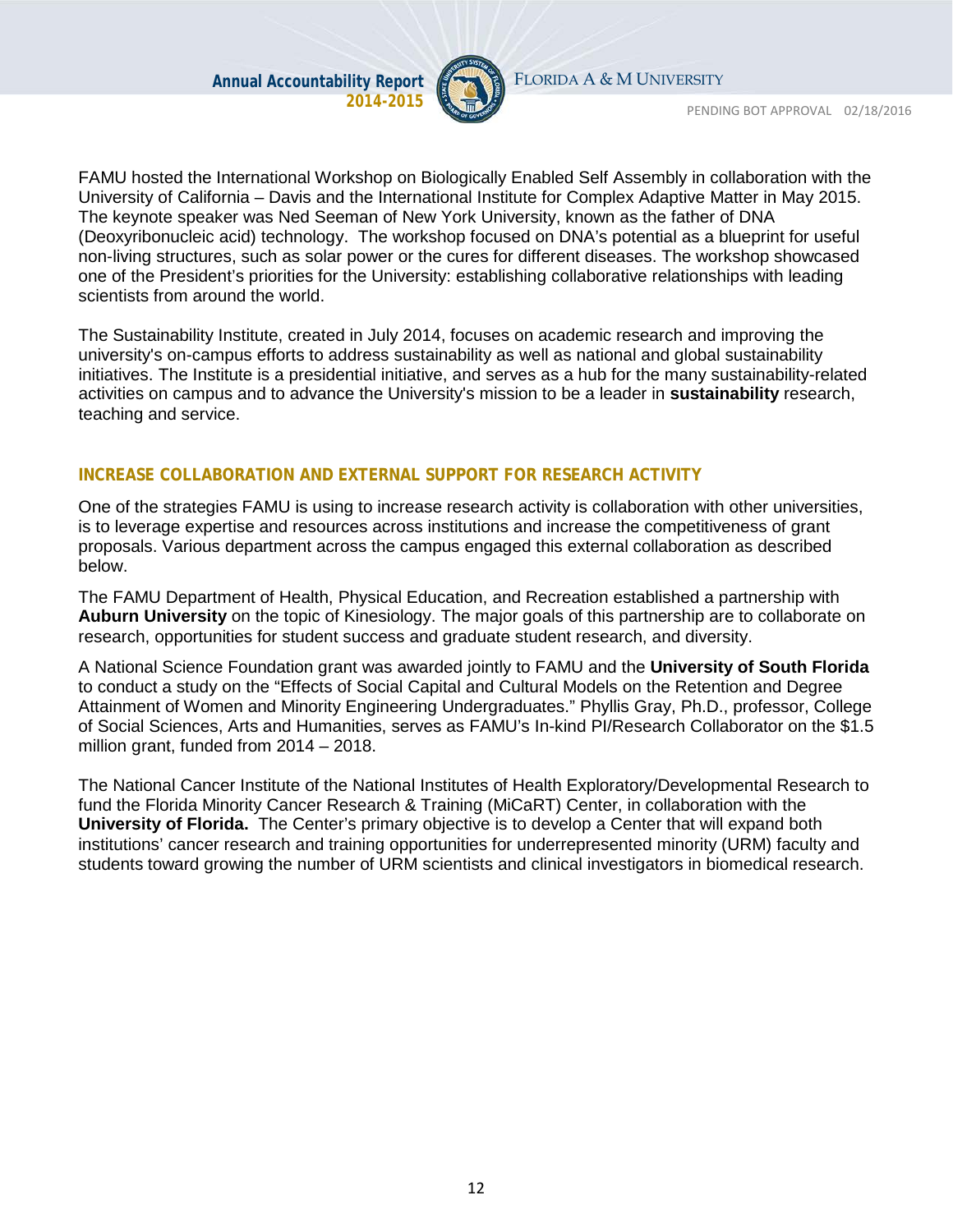

# Narrative

#### **Community and Business Engagement**

**STRENGTHEN QUALITY AND REPUTATION OF COMMITMENT TO COMMUNITY AND BUSINESS ENGAGEMENT**

These notes highlight FAMU's service to the community around five primary areas: 1) addressing health disparities and public health issues, 2) agricultural extension service, 3) arts and culture, 4) STEM, and 5) enhancing K-12 education.

#### Addressing health disparities and public health issues

The College of Pharmacy and Pharmaceutical Sciences (COPPS) has implemented several initiatives to address health disparities and public health issues. Through its many affiliations, the COPPS already has direct patient care responsibilities in underserved communities that include African American, Hispanic, and Haitian populations and thus is uniquely positioned throughout the State of Florida. A major focus of the College is to empower communities to assume roles in health education through effective intervention and research. COPPS currently has global affiliations, and is poised to train professionals desiring to study problems associated with global health disparities as well. New initiatives include *Pharmacy Facts* broadcasts, which air each Wednesday at 8:20 a.m. and at 5:18 p.m. on 88.9 WFSU-FM. The *broadcasts* address the common questions that patients often have about medications, as well as facts about proper use of medications. The Center for Health Equity (CHE) was launched to evaluate and provide solutions for the elimination of health disparities in underserved populations through research, education and building community linkages. The Center is composed of an interdisciplinary team representing Pharmacy, Nursing, Psychology, Public Health and Social Work.

#### Agricultural Extension Services

Through the College of Agriculture and Food Sciences Cooperative Extension office, countless residents in the North Florida region have been enriched by the positive impact of significant information shared by specialists and agents. The extension office provides research-based educational information and direct technical assistance to improve the quality of life for citizens who have limited resources throughout Florida. Sample programs and services included: Come Grow with FAMU (Community Garden), Spring Farm Festival, Crop Production and Production Practices – Vegetables, Small Fruits and Nut Crops, and Earth Day. The center provides services to Florida citizens in the Gadsden, Gulf, Hamilton, Jackson, Jefferson, Leon, Madison, Marion, Suwannee, Wakulla, Hillsborough and Escambia counties.

#### Arts and culture

Through the College of Social Sciences, Arts and Humanities, the University provides the community with a rich culture of music and arts. FAMU students performed on stage and honed their talents, showcasing their skills through varied media. Notably, the Department of Music Wind Symphony was the first classical HBCU ensemble to perform at world-class **Carnegie Hall** in New York City. The weeklong annual **Artists in Bloom Festival** featured programming focused on arts, literature, music, theater, religion, philosophy and dance, and welcomed over 500 campus and community participants. Dr. Elmira Mangum launched her **Presidential Lecture Series** with a master class by actor, educator, activist and entrepreneur Lamman Rucker for theater students, other related majors, and the community at-large. The **FAMU Essential Theatre** continues to offer high-quality theater programming by providing preprofessional training opportunities to students that brings live theater to FAMU and the community. Since 1997, the **FAMU Irene C. Edmonds Youth Theatre** has been a creative force in Tallahassee children's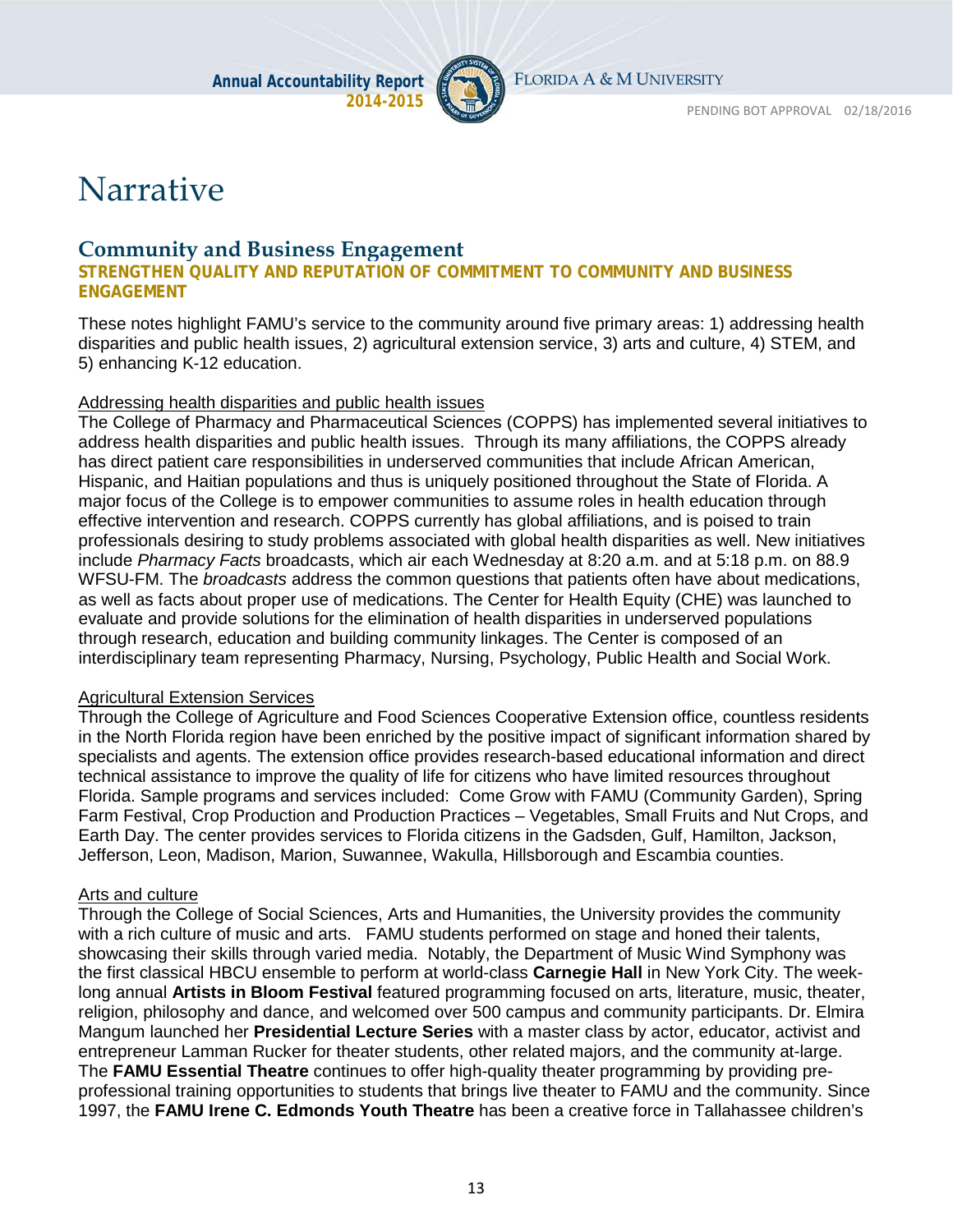

FLORIDA A & M UNIVERSITY

theater and educational development. Each year, young participants ages 7 to 16 engage in a five-week summer program, culminating with a full-scale original production on the FAMU campus.

#### STEM

The University annually engages in several collaborative activities to increase awareness of STEM. The College of Science and Technology (CST) hosted its **Second Annual STEM Day** in March 2015 to increase student awareness and interest in pursuing STEM careers, yielding more significant community participation. This year's event was attended by over 200 middle and high school students, 35 parents, and seven invited speakers from industry and academia. Activities from CST's Florida Information Technology Career (FITC) Alliance project, a Board of Governors TEAm Project in collaboration with Florida State University (FSU), provided **ongoing assistance to over 310 high school students** attending area schools and centers in the Leon, Gulf and Madison counties in the spring 2015 semester. The School of the Environment is leading a collaborative effort to establish the Economic and Ecosystem Restoration of the City of Apalachicola Project (EERCA) that will combine the resources of the City of **Apalachicola and FAMU** to ensure long-term economic recovery of all citizens while ensuring a sustainable future for the region's ecological resources.

#### Enhancing K-12 education

The University also continued to serve a leadership role in working to enhance K-12 education in 2014- 15. The FAMU Developmental Research School enhanced its graduation rate to 97.1% and launched a new initiative to infuse online learning into its curriculum to enhance student success. The FAMU-FSU College of Engineering Challenger Center, a K-12 outreach facility, fosters an environment to provide long-term interest in science, technology, engineering and mathematics (STEM) to motivate students to pursue higher education and careers in these fields. The Challenger Learning Center features a state-ofthe-art Space Mission Simulator, an IMAX® 3D Theatre, the Downtown Digital Dome Theatre & Planetarium, and hands-on or demonstrational science techniques and equipment.

New initiatives included efforts by the School of Business and Industry's Interdisciplinary Center for Creativity (ICC) and Innovation to promote student success. In spring 2015, the ICC held Florida's first and only Tallahassee Lemonade Day, a national entrepreneurship competition for children in June 2015 and also held four, week-long Mobley-Thompson Creativity and Innovation Summer Academy camps focusing on STEM, entrepreneurship, and creativity in summer 2015.

#### **INCREASE LEVELS OF COMMUNITY AND BUSINESS ENGAGEMENT**

One of the primary vehicles for the University to engage with the **business** community is the FAMU Florida Small Business Development Center (FSDBC), a part of the School of Business and Industry. In 2014, the Center delivered 5,480 of direct consulting hours (prep + contact). This was a 63% increase over the previous year. In terms of market segmentation, hours delivered to pre-venture clients totaled 651 (86% of annual goal); hours delivered to start-up clients totaled 1,301 (185% of annual goal) and small and medium enterprises clients received 3,528 hours of consulting services (96% of annual goal).

The FAMU FSBDC had a **major economic impact** in 2014 by assisting its client businesses to start 37 new businesses, create, retain, and save 884 jobs, generate \$103.3 million in sales, acquire \$27.8 million government contracts, and access \$4.8 million investment capital. In recognition of this impact, Audra McGlockton, Associate Director of the FAMU FSBDC, received the Florida Star of the Year award.

The **health** programs at FAMU are engaged in several community service programs that are geared toward improving the health care of the medically underserved population. Doctor of Pharmacy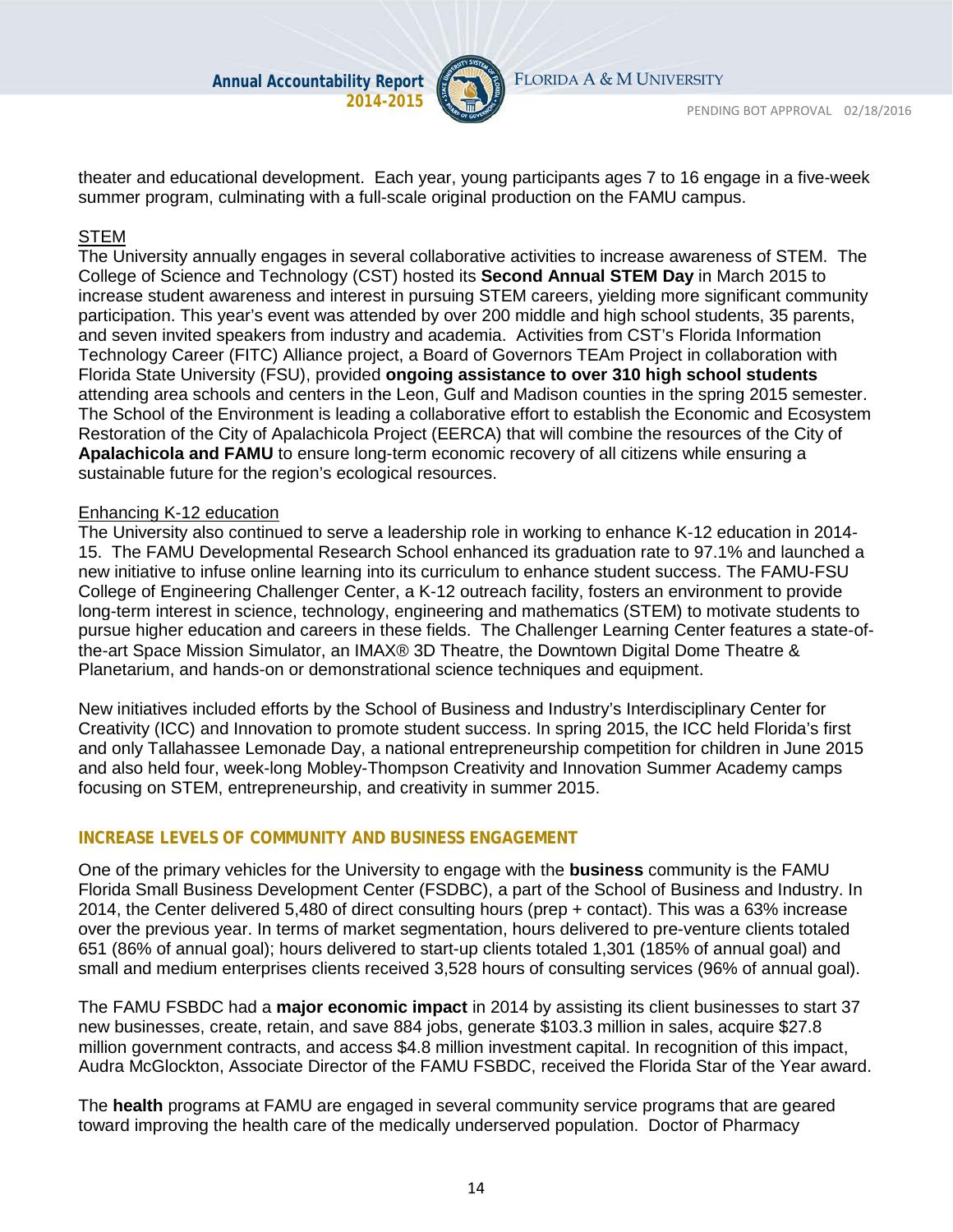

FLORIDA A & M UNIVERSITY

PENDING BOT APPROVAL 02/18/2016

(PharmD) students in the College of Pharmacy and Pharmaceutical Sciences volunteered **24,548 hours of community service** during the 2014-15 academic year and provided pharmaceutical and community health services to uninsured and homeless patients at the Neighborhood Medical Centers. Faculty and students in the School of Allied Health Sciences engaged in more than **30 community-based service activities**. Such activities included collaboration with the American Automobile Association, American Occupational Therapy Association, American Lung Association, Big Bend Area of Health Education Commission, and with local churches and schools in Leon and Gadsden counties.

#### **INCREASE COMMUNITY AND BUSINESS WORKFORCE**

Producing African American graduates, particularly in fields in which they are significantly underrepresented, is one of the primary contributions of the University to workforce needs. FAMU continues to be a top producer of African American graduates nationally, especially in the STEM and health fields based on data published by Diverse Issues in Higher Education in 2015. According to the report, *Top 100 Producers*, at the **baccalaureate** degree level, FAMU is ranked as one of the top 10 producers of African American graduates in the nation in 2013-14 for the following fields:

| Area of<br><b>Emphasis</b> | <b>Program Area/Ranking</b>                                                                                                                                                                                                                                                                                                                                                                                                                                     |
|----------------------------|-----------------------------------------------------------------------------------------------------------------------------------------------------------------------------------------------------------------------------------------------------------------------------------------------------------------------------------------------------------------------------------------------------------------------------------------------------------------|
| <b>STEM</b>                | Architecture and Related Services (#1, an increase from #2 in 2014); Agriculture, Agriculture<br>Operations, and Related Sciences (#3); Biological and Biomedical Sciences (#5); Engineering<br>Technologies and Engineering-Related Fields (#8)                                                                                                                                                                                                                |
| <b>Health</b>              | Health Professions and Related Programs (#6); Health and Medical Administrative Services (#7)                                                                                                                                                                                                                                                                                                                                                                   |
| Other                      | Visual and Performing Arts (#4); Homeland Security, Law Enforcement, Firefighting and Related<br>Protective Services (#5, an increase from #6 in 2014); Communication, Journalism, and Related<br>Programs (#8); History (#8); Psychology (#9, an increase from #13 in 2014) and Social Sciences<br>(#9). FAMU continues to rank 4th in the nation in the number of baccalaureate degrees awarded to<br>African American graduates in All Disciplines Combined. |

For the same academic year 2013-14, IPEDS data shows that FAMU is ranked as a Top 10 producer of **graduate** degrees awarded to African Americans in STEM, law, and health. Ten of FAMU's master's degree programs ranked in the top 10, with four doctoral programs, and three professional degrees also noted as leading in the production of degrees awarded to African Americans.

| Area of         | <b>Program Area/Ranking</b>                                                                                                                                                                                                                                                                                    |
|-----------------|----------------------------------------------------------------------------------------------------------------------------------------------------------------------------------------------------------------------------------------------------------------------------------------------------------------|
| <b>Emphasis</b> |                                                                                                                                                                                                                                                                                                                |
| Health (M.S.)   | Occupational Therapy (#1, an increase from #4 in 2012-13); Pharmaceutical Sciences (#4)                                                                                                                                                                                                                        |
| STEM (M.S.)     | Agricultural Sciences (#1); Chemical Engineering (#3); Chemistry (#3); Physics (#3); Computer<br>Science (#4, an increase from #5 in 2012-13); Architecture (#5); Civil Engineering (#8);<br>Electrical Engineering (#8, an increase from #9 in 2012-13); and Biology (#9, an increase from<br>#11 in 2012-13) |
| Health (Ph.D.)  | Pharmaceutical Sciences (#1) and Public Health (#4); Physics (#2)                                                                                                                                                                                                                                              |
| STEM (Ph.D.)    | Environmental Science (#4)                                                                                                                                                                                                                                                                                     |
| Health (Prof.)  | PharmD (#1), Physical Therapy (#1 and increase from #2 in 2012-13)                                                                                                                                                                                                                                             |
| Law (Prof.)     | Law $(\#2 \text{ and increase from } \#4 \text{ in } 2012-13)$                                                                                                                                                                                                                                                 |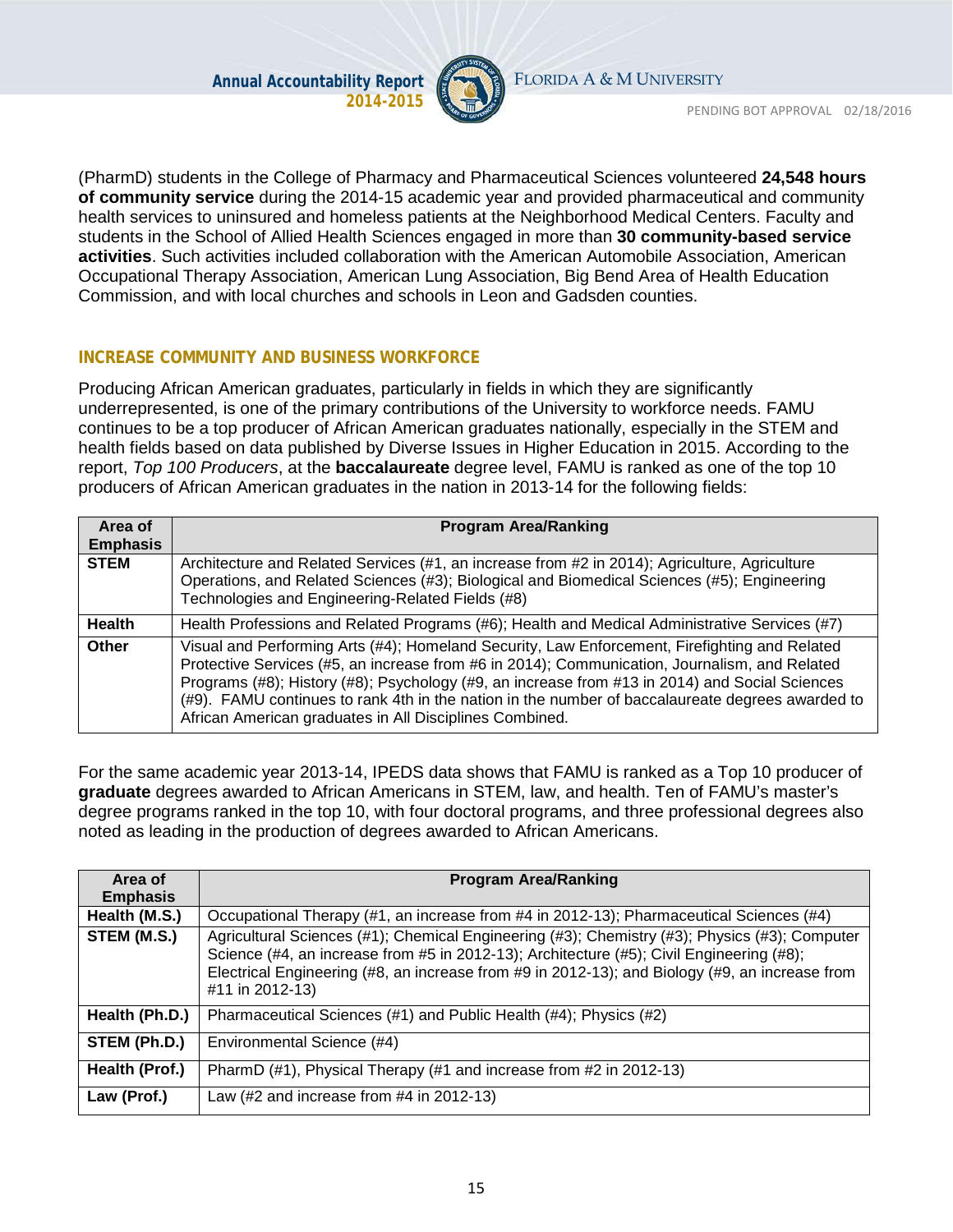

# Data Tables

#### **FINANCIAL RESOURCES**

Table 1A. Education and General Revenues

Table 1B. Education and General Expenditures

Table 1C. Funding per Student FTE

Table 1D. Cost per Degree [New]

Table 1E. Other Budget Entities

Table 1F. Voluntary Support of Higher Education

#### **PERSONNEL**

Table 2A. Personnel Headcount

#### **ENROLLMENT**

Table 3A. Headcount Enrollment by Student Type

Table 3B. Full-time Equivalent (FTE) Enrollment

Table 3C. Enrollment by Method of Instruction

Table 3D. Headcount Enrollment by Military Status and Student Level

Table 3E. University Access Rate: Undergraduate Enrollment with Pell Grant

#### **UNDERGRADUATE EDUCATION**

Table 4A. Baccalaureate Degree Program Changes in AY 2014-2015

Table 4B. Retention Rates

Table 4C. First-Time-in-College (FTIC) Six-Year Graduation Rates *(Full-time only)*

Table 4D. FTIC Graduation Rates *(Full- and Part-time)*

Table 4E. AA Transfers Graduation Rates

Table 4F. Other Transfers Graduation Rates

Table 4G. Baccalaureate Degrees Awarded

Table 4H. Baccalaureate Degrees Awarded in Areas of Strategic Emphasis

Table 4I. Baccalaureate Degrees Awarded to Underrepresented Groups

Table 4J. Baccalaureate Degrees Without Excess Credit Hours

Table 4K. Undergraduate Course Offerings

Table 4L. Faculty Teaching Undergraduates

Table 4M. Student/Faculty Ratio

Table 4N. Licensure/Certification Exam: Nursing

Table 4O. Post-Graduation Metrics

#### **GRADUATE EDUCATION**

Table 5A. Graduate Degree Program Changes in AY 2014-2015

Table 5B. Graduate Degrees Awarded

Table 5C. Graduate Degrees Awarded in Areas of Strategic Emphasis

Table 5D. Licensure/Certification Exams: Graduate Programs

#### **RESEARCH & ECONOMIC DEVELOPMENT**

Table 6A. Research and Development Expenditures

Table 6B. Centers of Excellence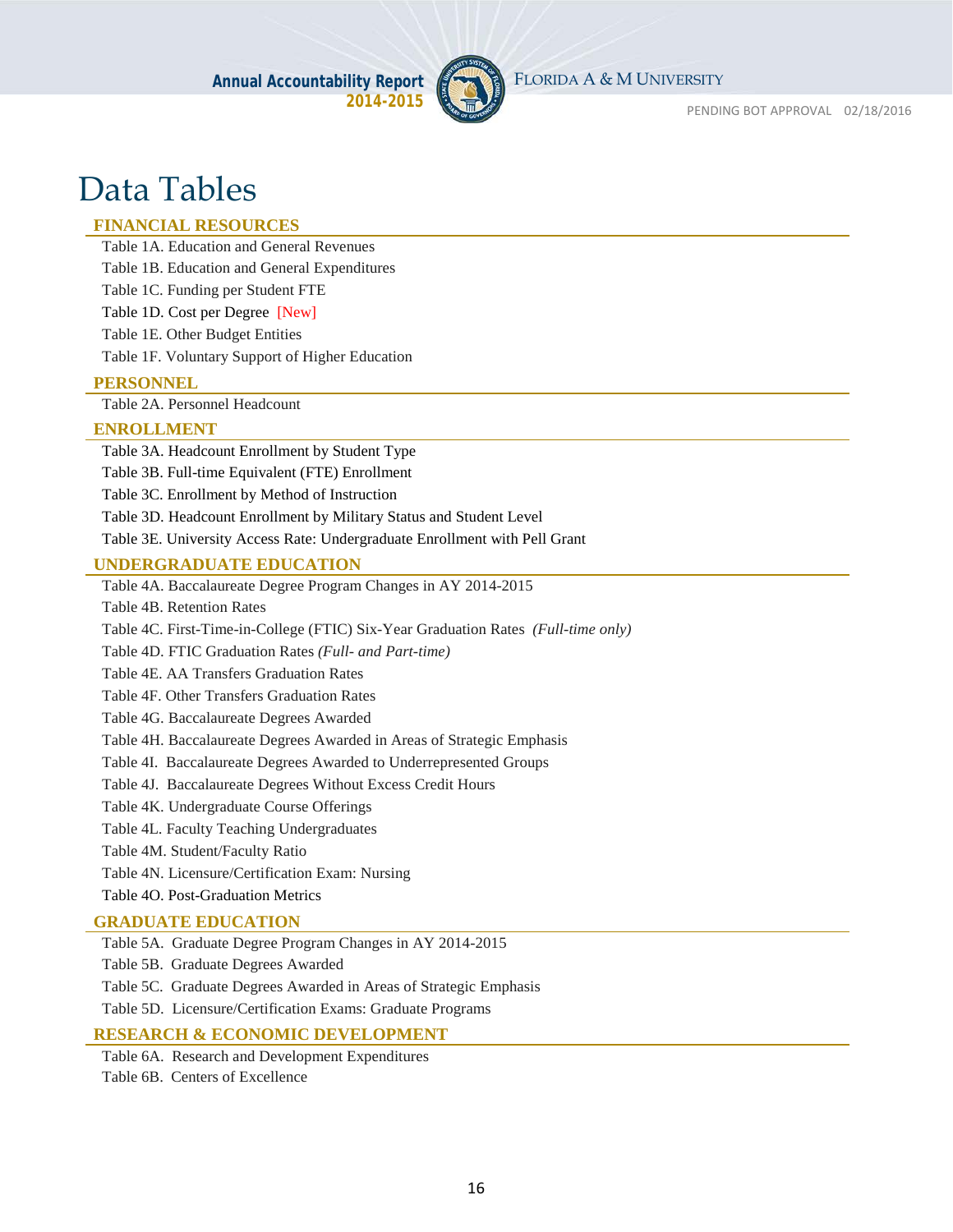

# **Section 1 – Financial Resources**

#### **TABLE 1A. University Education and General Revenues** *(Not Adjusted for Inflation)*

|                                               | 2011-12<br>Actual | 2012-13<br>Actual | 2013-14<br>Actual | 2014-15<br>Actual | 2015-16<br><b>Estimates</b> |
|-----------------------------------------------|-------------------|-------------------|-------------------|-------------------|-----------------------------|
| <b>MAIN OPERATIONS</b>                        |                   |                   |                   |                   |                             |
| <b>Recurring State Funds</b>                  | \$91,821,312      | \$92,309,490      | \$96,977,120      | \$109,863,349     | \$96,671,280                |
| Non-Recurring State Funds                     | \$6,000,982       | $-$14,850,901$    | \$2,655,777       | \$2,501,329       | \$0                         |
| Tuition                                       | \$69,519,546      | \$64,620,473      | \$57,711,385      | \$54,214,701      | \$57,018,686                |
| <b>Tuition Differential Fee</b>               | \$5,840,726       | \$9,317,774       | \$8,558,070       | \$8,891,506       | \$8,335,605                 |
| Misc. Fees & Fines                            | \$716,105         | \$853,415         | \$829,453         | \$777,773         | \$1,018,821                 |
| <b>Federal Stimulus Funds</b>                 | \$0               | \$0               | \$0               | \$0               | \$0                         |
| <b>SUBTOTAL</b>                               | \$173,898,671     | \$152,250,251     | \$166,731,805     | \$176,248,658     | \$163,044,392               |
| <b>HEALTH SCIENCE CENTER / MEDICAL SCHOOL</b> |                   |                   |                   |                   |                             |
| <b>SUBTOTAL</b>                               | \$0               | \$0               | \$0               | \$0               | \$0                         |
| <b>TOTAL</b>                                  | \$173,898,671     | \$152,250,251     | \$166,731,805     | \$176,248,658     | \$163,044,392               |
| <b>FAMU/FSU ENGINEERING SCHOOL</b>            |                   |                   |                   |                   |                             |
| Total                                         | \$0               | \$0               | \$0               | \$0               | \$12,999,685                |

**Recurring State Funds:** include general revenue and lottery education & general (E&G) appropriations and any administered funds provided by the state, including annual adjustments of risk management insurance premiums for the estimated year. This does not include technical adjustments or transfers made by universities after the appropriation. Please note: 2013-14 revenues include the non-recurring \$300 M system budget reduction. *Sources: SUS Final Amendment Packages were used for actual years; and, the Allocation Summary and Workpapers were used for the estimated year.* **Non-Recurring State Funds:** include general revenue and lottery education & general appropriations and any administered funds provided by the state. This does not include technical adjustments or transfers made by Universities after the appropriation. *Source: non-recurring appropriations section of the annual Allocation Summary and Workpapers that include all other non-recurring budget amendments allocated later in the fiscal year.* **Note on Performance Funding**: the State investment piece of performance funding is reported in the 'Non-Recurring State Funds' and the Institutional investment piece is reported within 'Recurring State Funds'. **Tuition**: Actual resident & non-resident tuition revenues collected from students, net of fee waivers. *Source: Operating Budget, Report 625 – Schedule I-A.* **Tuition Differential Fee**: Actual tuition differential revenues collected from undergraduate students. *Source: Operating Budget, Report 625 – Schedule I-A.* **Miscellaneous Fees & Fines**: Other revenue collections include items such as application fees, late registration fees, library fines, miscellaneous revenues. This is the total revenue from Report 625 minus tuition and tuition differential fee revenues. This does not include local fees. *Source: Operating Budget, Report 625 – Schedule I-A.* **Federal Stimulus Funds**: Non-recurring American Recovery and Reinvestment Act funds appropriated by the state. *Source: SUS Final Amendment Package.* This data is not adjusted for inflation.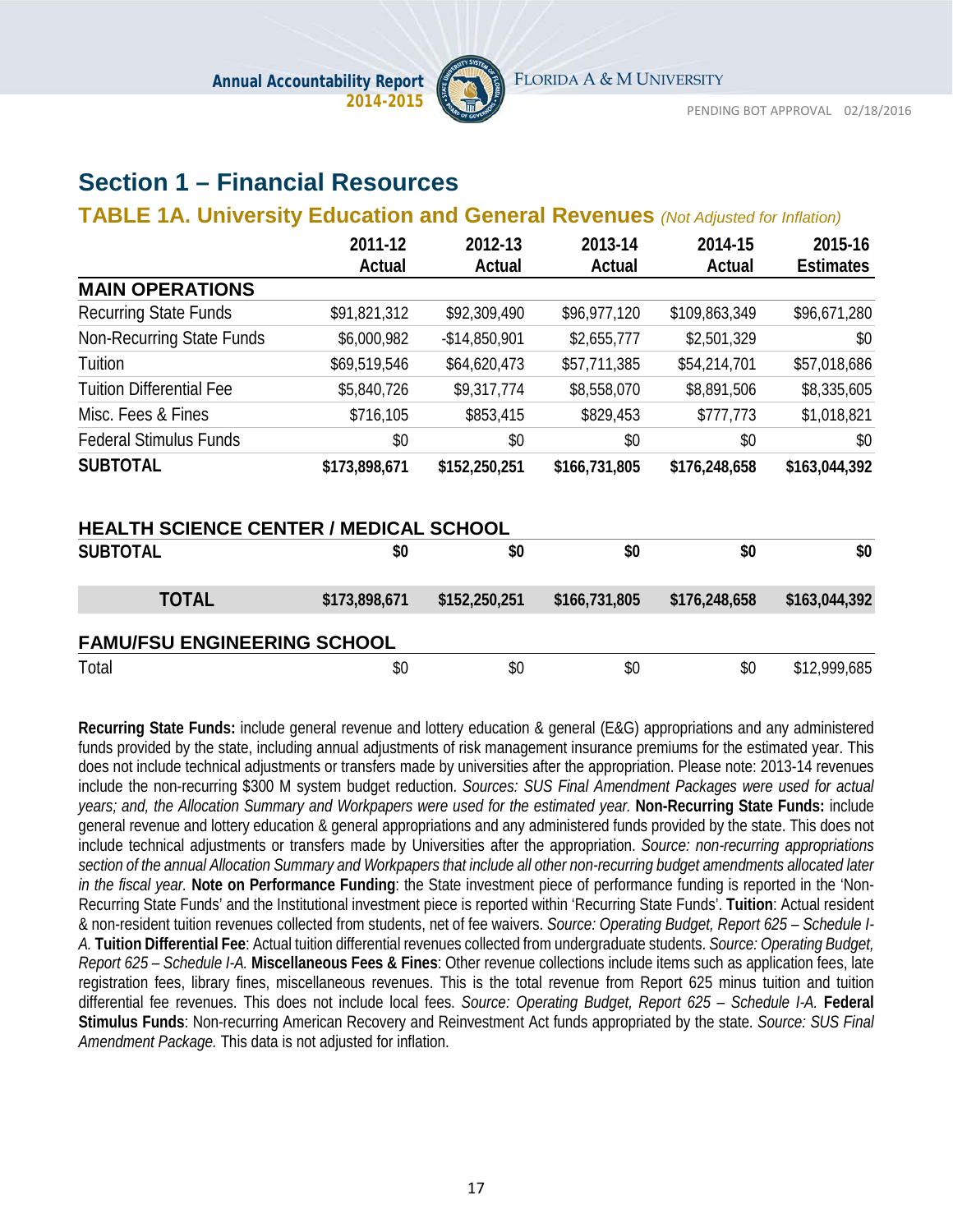

### **Section 1 – Financial Resources** *(continued)*

#### **TABLE 1B. University Education and General Expenditures** *(Not Adjusted for Inflation)*

|                            | 2010-11       | 2011-12       | 2012-13*      | 2013-14       | 2014-15       |
|----------------------------|---------------|---------------|---------------|---------------|---------------|
| <b>MAIN OPERATIONS</b>     |               |               |               |               |               |
| Instruction/Research       | \$98,191,207  | \$83,721,468  | \$91,404,242  | \$96,558,261  | \$96,652,118  |
| Administration and Support | \$26,150,741  | \$26,165,237  | \$27,370,987  | \$30,578,609  | \$30,783,217  |
| PO&M                       | \$18,401,551  | \$17,016,571  | \$19,149,283  | \$21,970,828  | \$20,108,321  |
| <b>Student Services</b>    | \$11,846,764  | \$10,663,345  | \$11,465,614  | \$12,769,627  | \$13,008,386  |
| Library/Audio Visual       | \$5,943,759   | \$5,469,947   | \$6,441,462   | \$6,820,172   | \$6,838,420   |
| Other                      | \$583,670     | \$682,058     | \$797,118     | \$583,551     | \$2,337,183   |
| <b>TOTAL</b>               | \$161,117,692 | \$143,718,626 | \$156,628,706 | \$169,281,048 | \$169,727,645 |

The table reports the actual and estimated amount of expenditures from revenues appropriated by the legislature for each fiscal year. The expenditures are classified by Program Component (e.g., Instruction/Research, PO&M, Administration, etc...) for activities directly related to instruction, research and public service. The table does not include expenditures classified as non-operating expenditures (e.g., to service asset-related debts), and therefore excludes a small portion of the amount appropriated each year by the legislature. Note\*: FY 2012-2013 reflects a change in reporting expenditures from prior years due to the new carry-forward reporting requirement as reflected in the 2013-2014 SUS Operating Budget Reports. Since these expenditures will now include carry-forward expenditures, these data are no longer comparable to the current-year revenues reported in table 1A, or prior year expenditures in table 1B. *This data is not adjusted for inflation.*

**Instruction & Research:** Includes expenditures for state services related to the instructional delivery system for advanced and professional education. Includes functions such as; all activities related to credit instruction that may be applied toward a postsecondary degree or certificate; non-project research and service performed to maintain professional effectives; individual or project research; academic computing support; academic source or curriculum development. Source: Operating Budget Summary - Expenditures by Program Activity (or Report 645). **Administration & Support Services:** Expenditures related to the executive direction and leadership for university operations and those internal management services which assist and support the delivery of academic programs. Source: Operating Budget Summary - Expenditures by Program Activity (or Report 645). **PO&M:** Plant Operations & Maintenance expenditures related to the cleaning and maintenance of existing grounds, the providing of utility services, and the planning and design of future plant expansion and modification. **Student Services:** Includes resources related to physical, psychological, and social well-being of the student. Includes student service administration, social and cultural development, counseling and career guidance, financial aid, and student admissions and records. **Other**: includes Institutes and Research Centers, Radio/TV, Museums and Galleries, Intercollegiate Athletics, Academic Infrastructure Support Organizations. Source: Operating Budget Summary - Expenditures by Program Activity (or Report 645).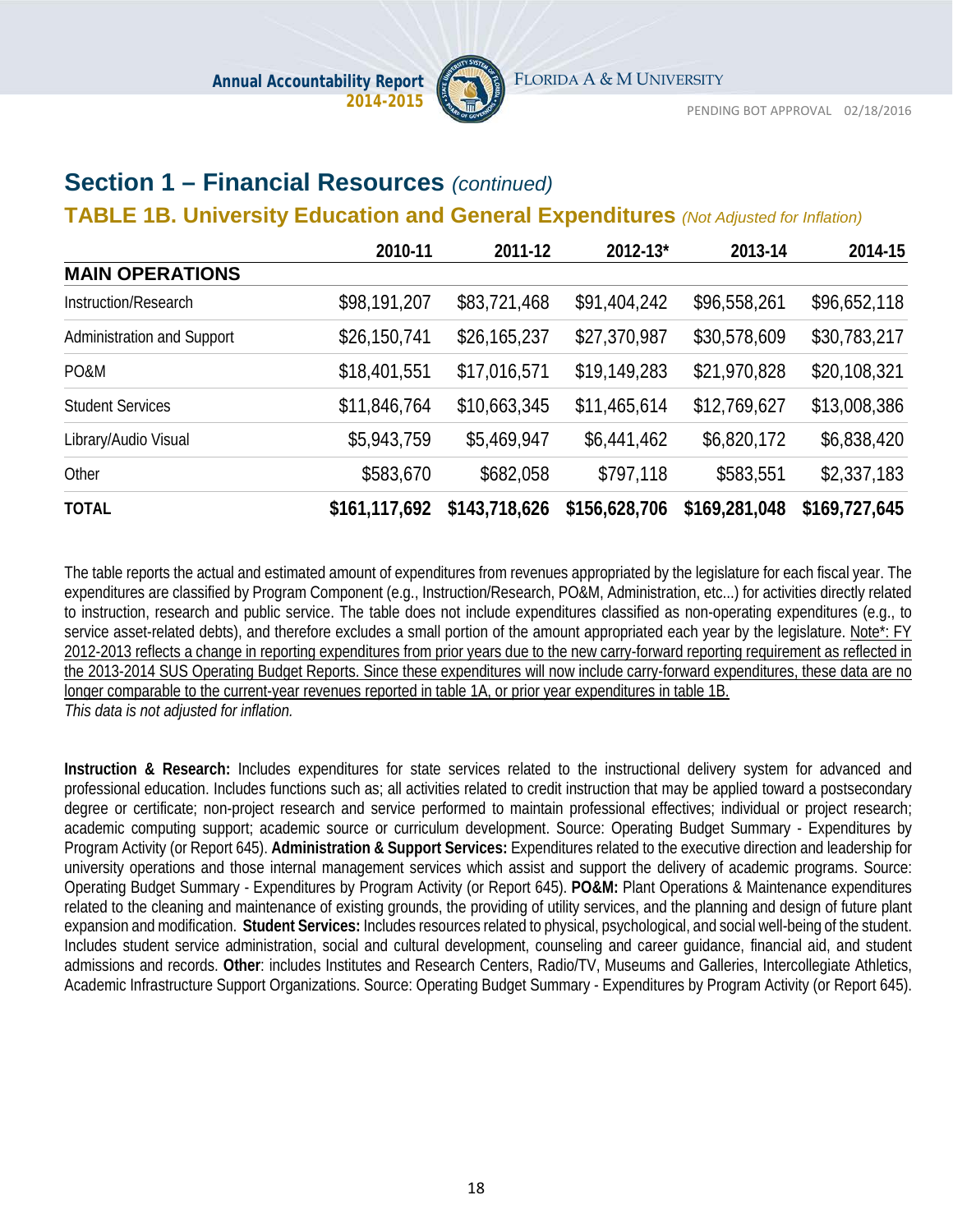

# **Section 1 – Financial Resources** *(continued)*

### **TABLE 1C. Funding per Full-Time Equivalent (FTE) Student** *(Not Adjusted for Inflation)*

|                                    | 2010-11  | 2011-12  | 2012-13  | 2013-14  | 2014-15  |
|------------------------------------|----------|----------|----------|----------|----------|
| State Appropriation (GR & Lottery) | \$8,901  | \$8,396  | \$7,262  | \$10,274 | \$12,194 |
| Tuition & Fees (State-funded Aid)  | \$1,040  | \$896    | \$893    | \$947    | \$571    |
| Tuition & Fees (from Student)      | \$4,789  | \$5,634  | \$6,119  | \$5,973  | \$6,361  |
| Other Trust Funds                  | \$698    | \$0      | \$0      | \$0      | \$0      |
| TOTAL                              | \$15,427 | \$14,926 | \$14,274 | \$17,194 | \$19,126 |

Notes: **State Appropriations** includes General Revenues and Lottery funds that are directly appropriated to the university as reported in Final Amendment Package. This does not include appropriations for special units (e.g., IFAS, Health Science Centers, and Medical Schools). **Tuition and Fee** revenues include tuition and tuition differential fee and E&G fees (e.g., application, late registration, and library fees/fines) as reported on the from the Operating Budget 625 reports. Other local fees that do not support E&G activities are not included here (see Board of Governors Regulation 7.003). To more accurately report the full contribution from the State, this table reports the state-funded financial aid separately from the tuition and fee payments universities receive from students (which may include federal financial aid dollars). The statefunded gift aid includes grants and scholarships as reported by universities to Board during the academic year in the State University Database (SUDS). **Other Trust funds** (e.g., Federal Stimulus for 2009-10 and 2010-11 only) as reported in Final Amendment Package. **Full-time Equivalent enrollment** is based on actual FTE, not funded FTE; and, does not include Health-Science Center funds or FTE. This data is based on the standard IPEDS definition of FTE, equal to 30 credit hours for undergraduates and 24 for graduates. *This data is not adjusted for inflation.*

#### **TABLE 1D. Cost per Degree** *(Full Expenditures per Bachelor's Degree - Not Adjusted for Inflation)*

|              | 2007-11  | 2008-12  | 2009-13  | 2010-14  | 2011-15  |
|--------------|----------|----------|----------|----------|----------|
| <b>TOTAL</b> | \$39,050 | \$37,070 | \$37,250 | \$40,080 | \$44,520 |

**Notes**: Full expenditures include direct instructional, research and public service expenditures and the undergraduate portion of indirect expenditures (e.g., academic administration, academic advising, student services, libraries, university support, and Plant Operations and Maintenance). For each year, the full expenditures were divided by undergraduate fundable student credit hours to calculate the full expenditures per credit hour, and then multiplied by 30 credit hours to represent the annual undergraduate expenditures. The annual undergraduate expenditures for each of the four years was summed to provide an average undergraduate expenditures per (120 credit) degree. **Source**: State University Database System (SUDS), Expenditure Analysis: Report IV. *This data is not adjusted for inflation.*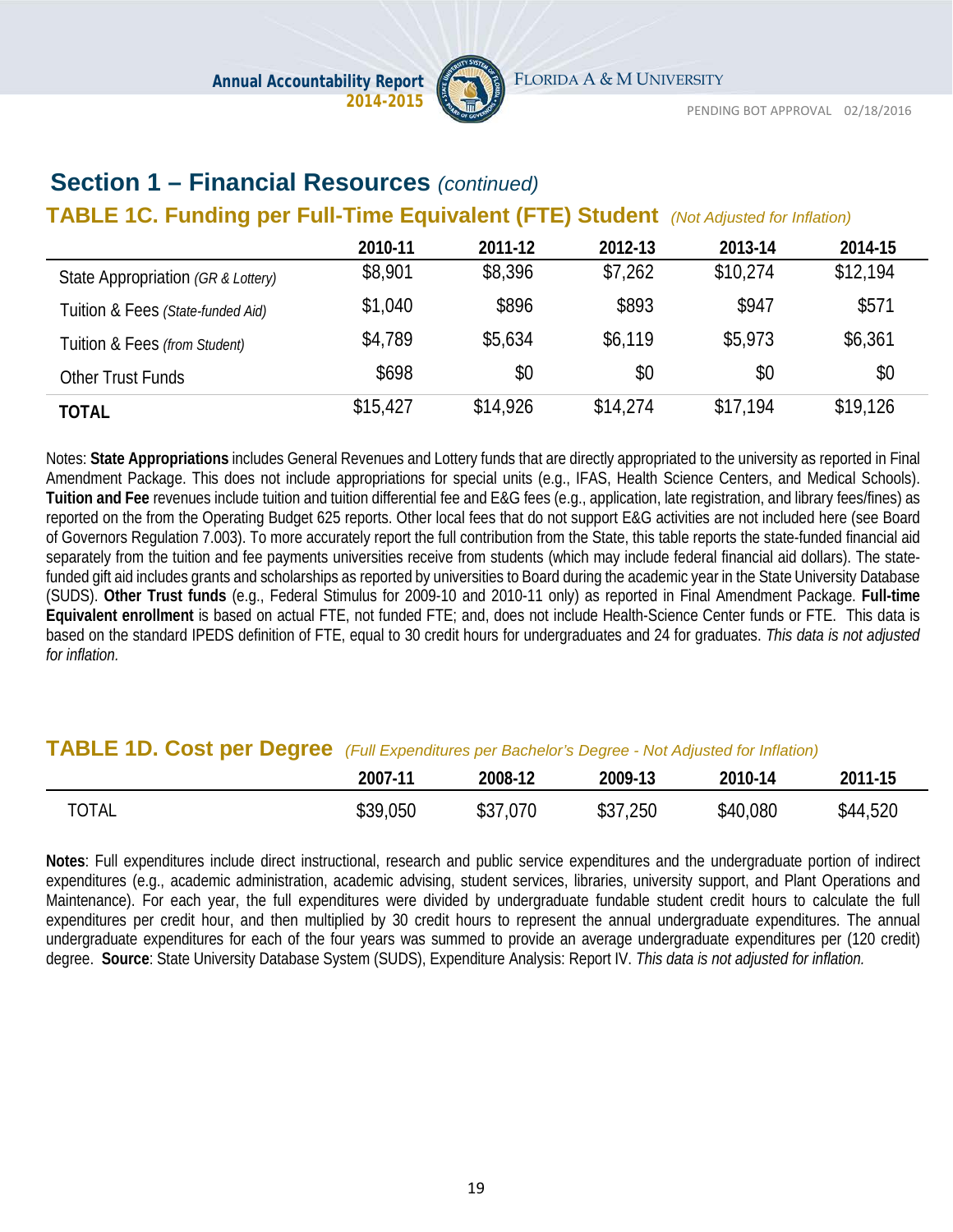

# **Section 1 – Financial Resources** *(continued)*

#### **TABLE 1E. University Other Budget Entities** *(Not Adjusted for Inflation)*

|                               | 2010-11      | 2011-12      | 2012-13      | 2013-14      | 2014-15      |
|-------------------------------|--------------|--------------|--------------|--------------|--------------|
| <b>Auxiliary Enterprises</b>  |              |              |              |              |              |
| Revenues                      | \$25,267,943 | \$25,552,427 | \$25,213,058 | \$24,762,746 | \$35,708,244 |
| Expenditures                  | \$20,695,955 | \$22,200,051 | \$23,852,343 | \$31,469,452 | \$33,711,241 |
| <b>Contracts &amp; Grants</b> |              |              |              |              |              |
| Revenues                      | \$56,742,558 | \$53,333,017 | \$44,847,891 | \$51,417,860 | \$49,063,808 |
| Expenditures                  | \$55,271,357 | \$54,064,567 | \$46,859,000 | \$44,863,222 | \$46,606,243 |
| <b>Local Funds</b>            |              |              |              |              |              |
| Revenues                      | \$78,439,036 | \$69,027,997 | \$62,875,392 | \$57,399,650 | \$57,749,753 |
| Expenditures                  | \$75,777,718 | \$67,413,694 | \$63,055,801 | \$56,416,417 | \$60,022,021 |

Notes: Revenues do not include transfers. Expenditures do not include non-operating expenditures. **Auxiliary Enterprises** are self supported through fees, payments and charges. Examples include housing, food services, bookstores, parking services, health centers. **Contract & Grants** resources are received from federal, state or private sources for the purposes of conducting research and public service activities. **Local Funds** are associated with student activity (supported by the student activity fee), student financial aid, concessions, intercollegiate athletics, technology fee, green fee, and student life & services fee. **Faculty Practice Plan** revenues/receipts are funds generated from faculty practice plan activities. Faculty Practice Plan expenditures include all expenditures relating to the faculty practice plans, including transfers between other funds and/or entities. This may result in double counting in information presented within the annual report. Source: Operating Budget, Report 615. *This data is not adjusted for inflation.*

### **TABLE 1F. Voluntary Support of Higher Education** *(Not Adjusted for Inflation)*

|                                     | 2010-11   | 2011-12   | 2012-13   | 2013-14   | 2014-15   |
|-------------------------------------|-----------|-----------|-----------|-----------|-----------|
| <b>Endowment Value</b><br>(\$1000s) | \$111,516 | \$107,743 | \$115,281 | \$127,185 | \$120,741 |
| <b>Gifts Received</b><br>(\$1000s)  | \$4,291   | \$3,198   | \$3,226   | \$3,300   | \$5,837   |
| Percentage of<br>Alumni Donors      | 9.7%      | 5.8%      | 4.4%      | 3.3%      | 8.9%      |

Notes: **Endowment value** at the end of the fiscal year, as reported in the annual NACUBO Endowment Study. **Gifts Received** as reported in the Council for Aid to Education's Voluntary Support of Education (VSE) survey in the section entitled "Gift Income Summary," this is the sum of the present value of all gifts (including outright and deferred gifts) received for any purpose and from all sources during the fiscal year, excluding pledges and bequests. (There's a deferred gift calculator a[t www.cae.org/vse.\)](http://www.cae.org/vse) The present value of non-cash gifts is defined as the tax deduction to the donor as allowed by the IRS. **Percentage of Alumni Donors** as reported in the Council for Aid to Education's Voluntary Support of Education (VSE) survey in the section entitled "Additional Details," this is the number of alumni donors divided by the total number of alumni, as of the end of the fiscal year. "Alumni," as defined in this survey, include those holding a degree from the institution as well as those who attended the institution but did not earn a degree. *This data is not adjusted for inflation.*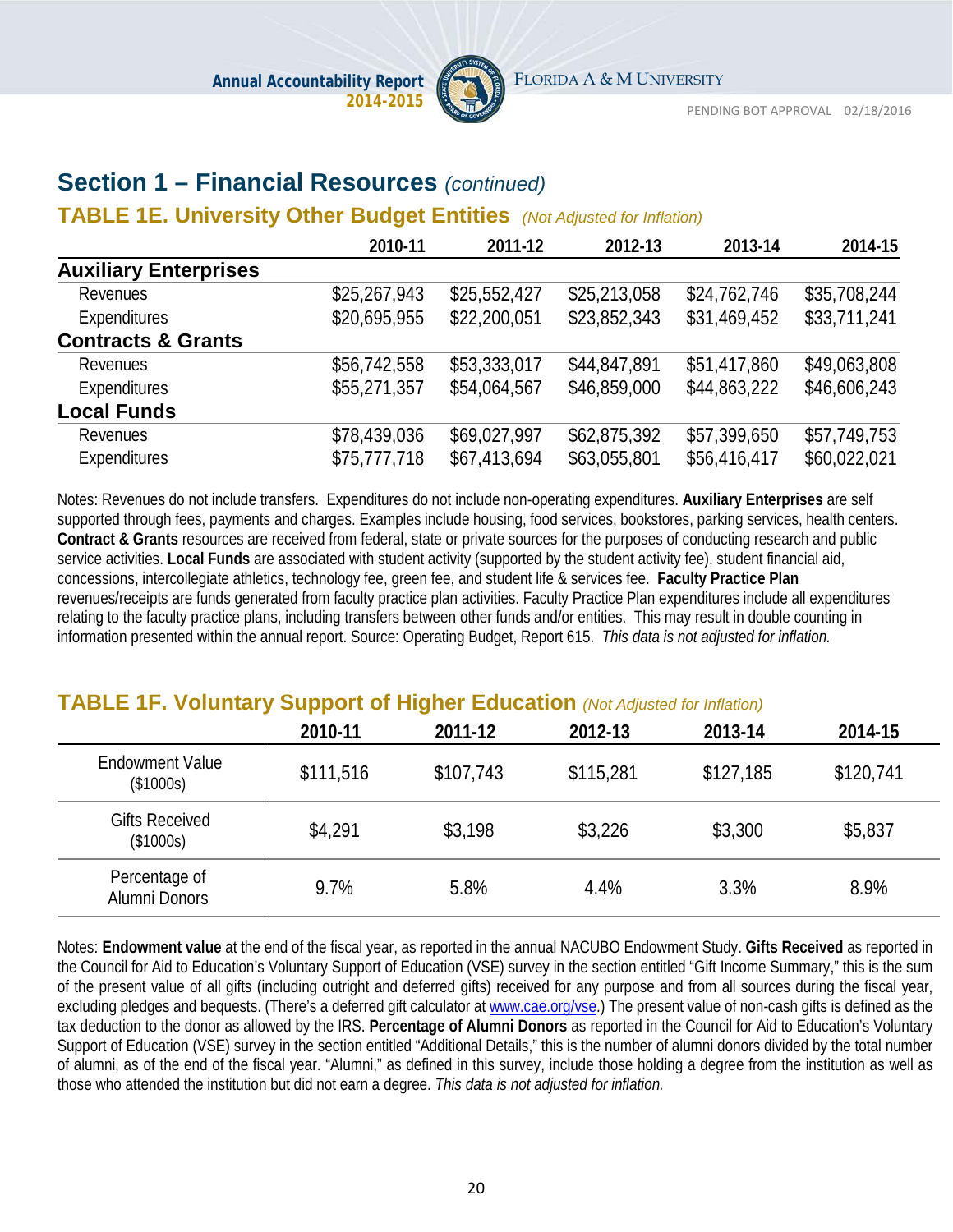

# **Section 2 – Personnel**

**TABLE 2A. Personnel Headcount** *(in Fall term only)*

|                                           | 2010           | 2011           | 2012           | 2013           | 2014           |
|-------------------------------------------|----------------|----------------|----------------|----------------|----------------|
| <b>Full-time Employees</b>                |                |                |                |                |                |
| <b>Tenured Faculty</b>                    | 281            | 276            | 268            | 253            | 247            |
| Tenure-track Faculty                      | 153            | 131            | 130            | 135            | 140            |
| Non-Tenure Track Faculty                  | 142            | 130            | 154            | 162            | 161            |
| <b>Instructors Without Faculty Status</b> | 38             | 40             | 41             | 38             | 37             |
| <b>Graduate Assistants/Associates</b>     | 0              | $\overline{0}$ | $\overline{0}$ | $\overline{0}$ | $\overline{0}$ |
| Non-Instructional Employees               | 1,244          | 1,141          | 1,142          | 1,203          | 1,159          |
| <b>FULL-TIME SUBTOTAL</b>                 | 1,858          | 1,718          | 1,735          | 1,753          | 1,744          |
| <b>Part-time Employees</b>                |                |                |                |                |                |
| <b>Tenured Faculty</b>                    | $\overline{0}$ | $\overline{0}$ | 3              | $\Omega$       | $\overline{0}$ |
| Tenure-track Faculty                      | 1              |                | 3              | $\theta$       |                |
| Non-Tenure Track Faculty                  | 0              |                | 9              |                | 0              |
| <b>Instructors Without Faculty Status</b> | 148            | 164            | 130            | 157            | 209            |
| Graduate Assistants/Associates            | 236            | 231            | 241            | 185            | 189            |
| <b>Non-Instructional Employees</b>        | 6              | 7              | 5              | 6              | 3              |
| <b>PART-TIME SUBTOTAL</b>                 | 391            | 404            | 391            | 349            | 402            |
| <b>TOTAL</b>                              | 2,249          | 2,122          | 2,126          | 2,102          | 2,146          |

Note: This table is based on the annual IPEDS Human Resources Survey, and provides full- and part-time medical and nonmedical staff by faculty status and primary function/occupational activity. **Tenured and Tenure-Track Faculty** include those categorized within instruction, research, or public service. **Non-Tenure Track Faculty** includes adjunct faculty (on annual and less than annual contracts) and faculty on multi-year contracts categorized within instruction, research, or public service. **Instructors Without Faculty Status** includes postdoctoral research associates, and individuals hired as a staff member primarily to do research on a 3-year contract without tenure eligibility categorized within instruction, research, or public service. **Non-Instructional Employees** includes all executive, administrative and managerial positions regardless of faculty status; as well as, other support and service positions regardless of faculty status. Note: The universities vary on how they classify adjuncts (some include them as non-tenure track faculty while others do not consider them faculty and report them as instructors without faculty status) and part-time non-instructional employees.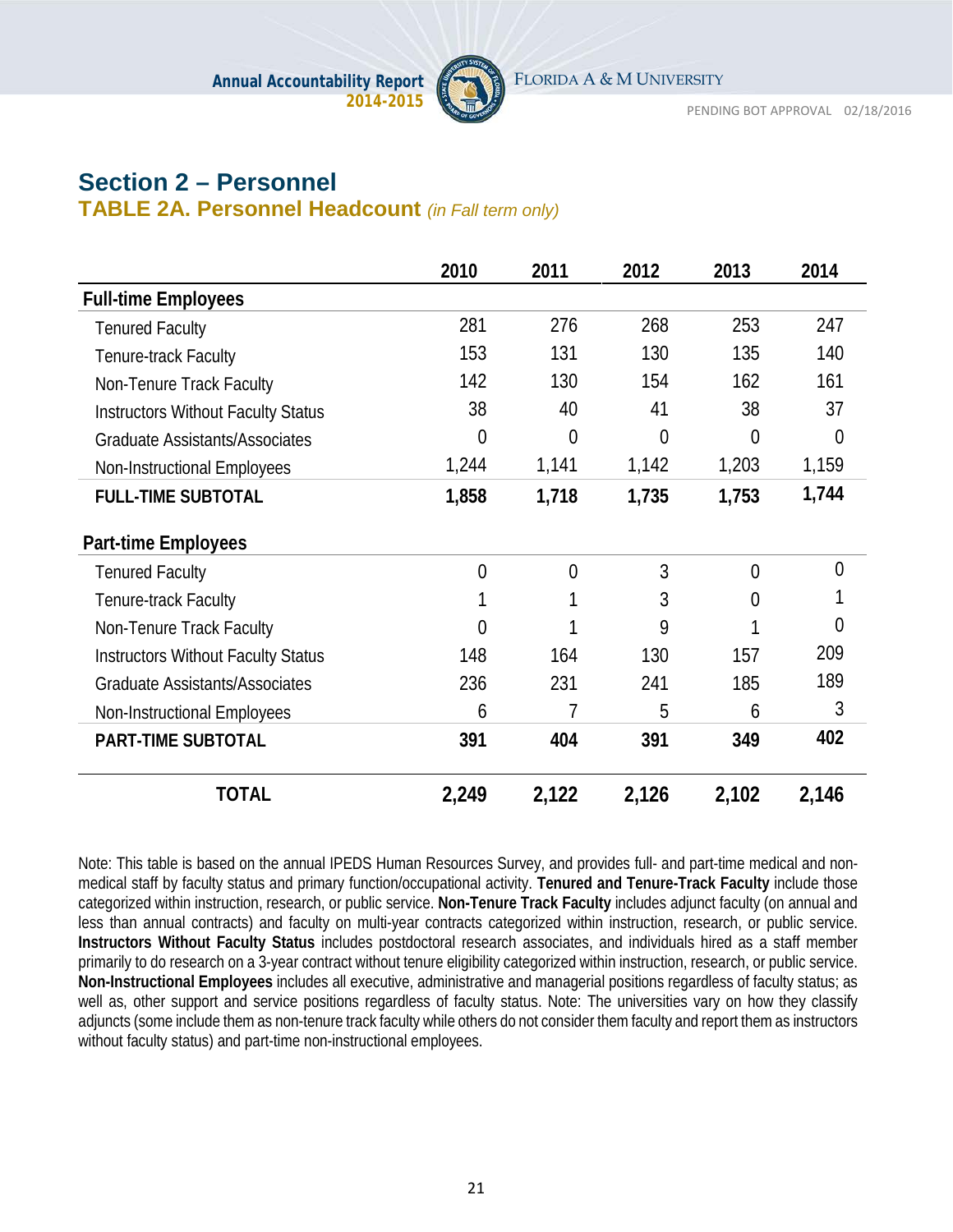

# **Section 3 – Enrollment**

### **TABLE 3A. Headcount Enrollment by Student Type and Level**

|                              | <b>Fall 2010</b> | <b>Fall 2011</b> | <b>Fall 2012</b> | <b>Fall 2013</b> | <b>Fall 2014</b> |
|------------------------------|------------------|------------------|------------------|------------------|------------------|
| <b>TOTAL</b>                 | 13,277           | 13,207           | 12,051           | 10,738           | 10,233           |
| <b>UNDERGRADUATE</b>         |                  |                  |                  |                  |                  |
| FTIC (Regular Admit)         | 3,186            | 2,918            | 2,724            | 2,730            | 3,100            |
| FTIC (Profile Admit)         | 5,734            | 5,520            | 4,772            | 3,902            | 3,290            |
| <b>AA Transfers</b>          | 764              | 813              | 830              | 796              | 824              |
| <b>Other Transfers</b>       | 1,152            | 1,084            | 940              | 781              | 690              |
| Subtotal                     | 10,836           | 10,335           | 9,266            | 8,209            | 7,904            |
| <b>GRADUATE</b>              |                  |                  |                  |                  |                  |
| Master's                     | 813              | 823              | 727              | 620              | 582              |
| <b>Research Doctoral</b>     | 148              | 158              | 147              | 158              | 170              |
| <b>Professional Doctoral</b> | 1,231            | 1,648            | 1,697            | 1,537            | 974              |
| Dentistry                    | 0                | 0                | 0                | 0                | 0                |
| Law                          | 671              | 714              | 662              | 518              | 466              |
| Medicine                     | 0                | 0                | 0                | 0                | 0                |
| <b>Nursing Practice</b>      | 0                | 0                | 0                | O                | 0                |
| Pharmacy                     | 560              | 934              | 926              | 902              | 410              |
| Physical Therapist           | 0                | 0                | 109              | 117              | 98               |
| Veterinary Medicine          | 0                | 0                | 0                | 0                | 0                |
| Other                        |                  |                  | 0                | 0                | 0                |
| Subtotal                     | 2,192            | 2,629            | 2,571            | 2,315            | 1,726            |
| <b>UNCLASSIFIED</b>          |                  |                  |                  |                  |                  |
| <b>HS Dual Enrolled</b>      | 16               | 16               | 15               | $\overline{7}$   | 390              |
| Other                        | 233              | 227              | 199              | 207              | 213              |
| Subtotal                     | 249              | 243              | 214              | 214              | 603              |

Note: This table reports the number of students enrolled at the university by student type categories. The determination for undergraduate, graduate and unclassified is based on the institutional class level values. Unclassified refers to a student who has not yet been formally admitted into a degree program but is enrolled. The student type for undergraduates is based on the Type of Student at Time of Most Recent Admission. The student type for graduates is based on the degree that is sought and the student CIP code. Students classified by the university as post-baccalaureate are counted as "other" unclassified for the purposes of this table. This differs from the methodology used to produce data for the online interactive enrollment tool (on the Board's website) which includes post-bacs as undergraduates regardless of degree sought.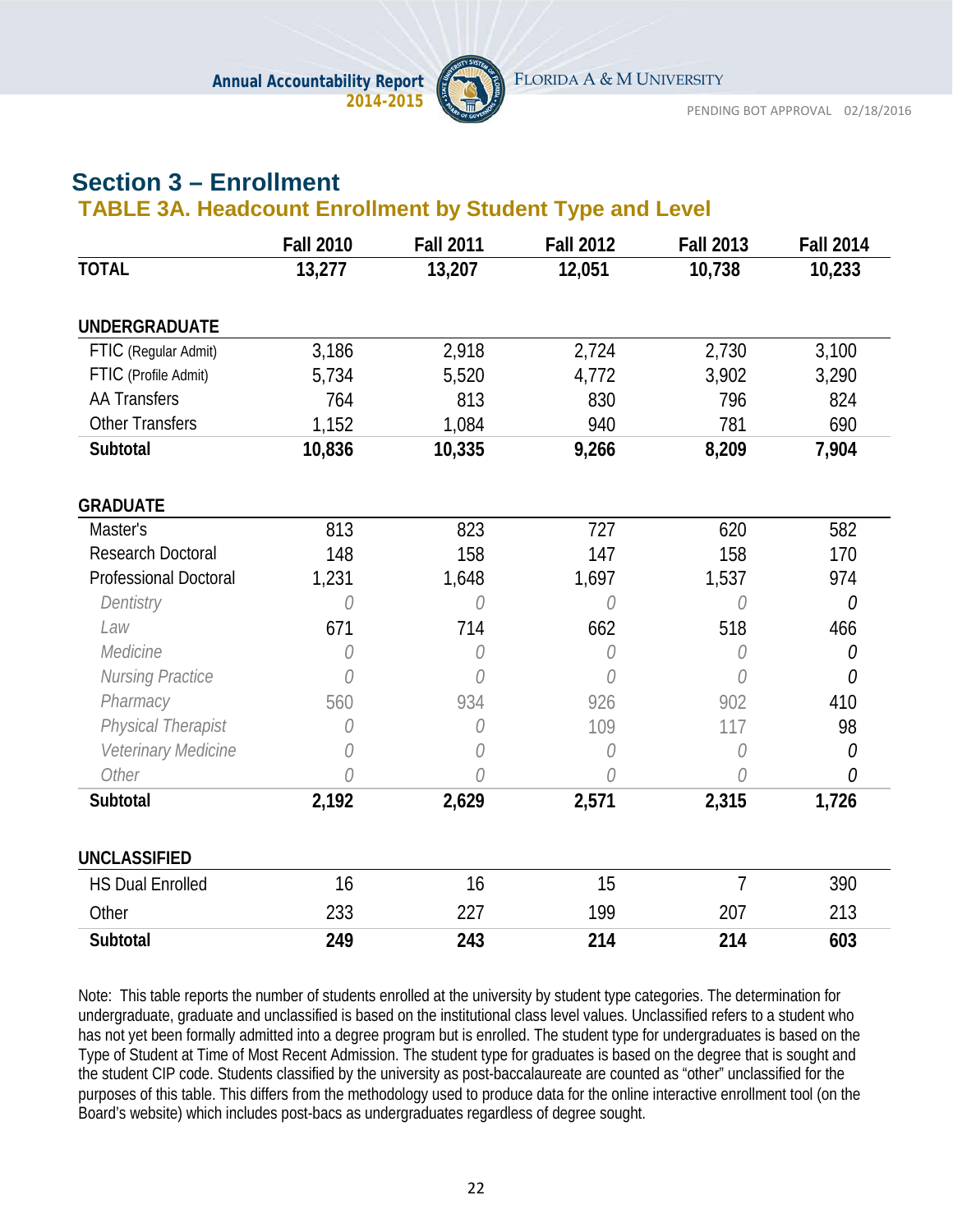

# **Section 3 – Enrollment** *(continued)*

# **TABLE 3B. Full-Time Equivalent (FTE) Enrollment** [State Fundable only]

|                              | 2012-13                 |        | 2013-14                 |        | 2014-15                 |        |
|------------------------------|-------------------------|--------|-------------------------|--------|-------------------------|--------|
|                              | State-<br><b>Funded</b> | Actual | State-<br><b>Funded</b> | Actual | State-<br><b>Funded</b> | Actual |
| <b>FLORIDA RESIDENTS</b>     |                         |        |                         |        |                         |        |
| Lower-Division               | 3,601                   | 3,285  |                         | 2,837  |                         | 2,656  |
| <b>Upper-Division</b>        | 2,868                   | 2,707  |                         | 2,584  |                         | 2,479  |
| Master's (GRAD I)            | 651                     | 374    |                         | 328    |                         | 309    |
| Doctoral (GRAD II)           | 627                     | 913    | $\cdot$                 | 850    | $\bullet$               | 809    |
| Subtotal                     | 7,747                   | 7,279  |                         | 6,599  |                         | 6,253  |
|                              |                         |        |                         |        |                         |        |
| <b>NON-FLORIDA RESIDENTS</b> |                         |        |                         |        |                         |        |
| Lower-Division               |                         | 326    |                         | 283    |                         | 243    |
| <b>Upper-Division</b>        |                         | 235    |                         | 252    |                         | 267    |
| Master's (GRAD I)            |                         | 40     |                         | 47     |                         | 55     |
| Doctoral (GRAD II)           |                         | 119    |                         | 92     |                         | 93     |
| Subtotal                     | 1,119                   | 719    |                         | 674    |                         | 658    |
|                              |                         |        |                         |        |                         |        |
| <b>TOTAL FTE</b>             |                         |        |                         |        |                         |        |
| Lower-Division               |                         | 3,611  | 4,150                   | 3,120  | 4,150                   | 2,899  |
| <b>Upper-Division</b>        |                         | 2,942  | 3,307                   | 2,836  | 3,307                   | 2,746  |
| Master's (GRAD I)            |                         | 415    | 773                     | 376    | 773                     | 364    |
| Doctoral (GRAD II)           |                         | 1,032  | 636                     | 941    | 636                     | 902    |
| Total (FL Definition)        | 8,866                   | 7,999  | 8,866                   | 7,273  | 8,866                   | 6,911  |
| Total (US Definition)        | 11,821                  | 10,666 | 11,821                  | 9,697  | 11,821                  | 9,215  |

Notes: Full-time Equivalent (FTE) student is a measure of instructional effort (and student activity) that is based on the number of credit hours that students enroll by course level. FTE is based on the Florida definition, which divides undergraduate credit hours by 40 and graduate credit hours by 32 (US definition based on Undergraduate FTE = 30 and Graduate FTE = 24 credit hours). In 2013-14, the Florida Legislature chose to no longer separate funded non-resident FTE from funded resident FTE. **Funded** enrollment as reported in the General Appropriations Act and Board of Governors' Allocation Summary. **Actual** enrollment only reports 'state-fundable' FTE as reported by Universities to the Board of Governors in the Student Instruction File (SIF). Totals are actual and may not equal sum of reported student levels due to rounding of student level FTE. Total FTE are equal in tables 3B and 3C.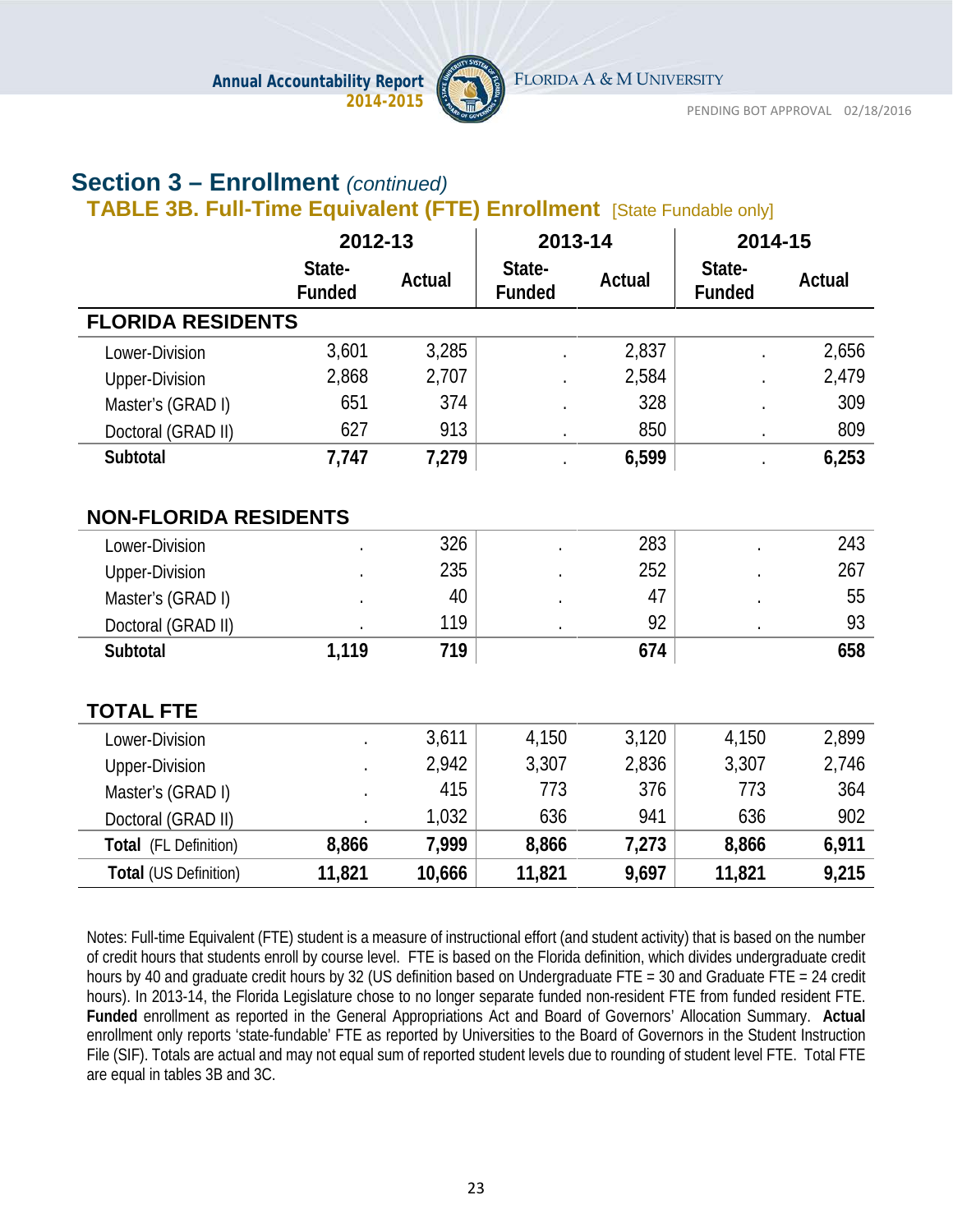

FLORIDA A & M UNIVERSITY

PENDING BOT APPROVAL 02/18/2016

# **Section 3 – Enrollment** *(continued)*

|                          | 2010-11          | 2011-12        | 2012-13        | 2013-14        | 2014-15        |
|--------------------------|------------------|----------------|----------------|----------------|----------------|
| <b>TRADITIONAL</b>       |                  |                |                |                |                |
| Lower-Division           | 4,616            | 4,191          | 3,579          | 3,077          | 2,846          |
| <b>Upper-Division</b>    | 2,965            | 2,997          | 2,937          | 2,825          | 2,684          |
| Master's (GRAD 1)        | 553              | 517            | 415            | 376            | 345            |
| Doctoral (GRAD 2)        | 954              | 1,017          | 1,032          | 941            | 899            |
| <b>TOTAL</b>             | 9,088            | 8,722          | 7,963          | 7,219          | 6,773          |
| <b>HYBRID</b>            |                  |                |                |                |                |
| Lower-Division           | 3                | $\overline{0}$ | $\overline{0}$ | $\overline{0}$ | $\overline{2}$ |
| <b>Upper-Division</b>    | $\boldsymbol{0}$ | $\overline{0}$ | $\theta$       | $\overline{0}$ | 17             |
| Master's (GRAD 1)        | $\mathbf{0}$     | $\overline{0}$ | $\overline{0}$ | $\overline{0}$ | 11             |
| Doctoral (GRAD 2)        | $\boldsymbol{0}$ | $\mathbf 0$    | $\mathbf 0$    | $\theta$       | $\overline{0}$ |
| <b>TOTAL</b>             | $\overline{3}$   | $\bf{0}$       | $\bf{0}$       | $\bf{0}$       | 30             |
| <b>DISTANCE LEARNING</b> |                  |                |                |                |                |
| Lower-Division           | $\overline{0}$   | 13             | 31             | 43             | 51             |
| <b>Upper-Division</b>    | $\boldsymbol{0}$ | $\overline{2}$ | 4              | 11             | 46             |
| Master's (GRAD 1)        | $\boldsymbol{0}$ | $\mathbf 0$    | $\theta$       | $\overline{0}$ | 9              |
| Doctoral (GRAD 2)        | $\mathbf{0}$     | $\overline{0}$ | $\overline{0}$ | $\overline{0}$ | 3              |
| <b>TOTAL</b>             | $\boldsymbol{0}$ | 15             | 36             | 54             | 108            |
| <b>TOTAL</b>             |                  |                |                |                |                |
| Lower-Division           | 4,619            | 4,204          | 3,610          | 3,120          | 2,899          |
| <b>Upper-Division</b>    | 2,965            | 2,999          | 2,942          | 2,836          | 2,746          |
| Master's (GRAD 1)        | 553              | 517            | 415            | 376            | 364            |
| Doctoral (GRAD 2)        | 954              | 1,017          | 1,032          | 941            | 902            |
| <b>TOTAL</b>             | 9,091            | 8,737          | 7,999          | 7,273          | 6,911          |

Note: Full-time Equivalent (FTE) student is a measure of instructional effort (and student activity) that is based on the number of credit hours that students enroll by course level. FTE is based on the Florida definition, which divides undergraduate credit hours by 40 and graduate credit hours by 32. **Distance Learning** is a course in which at least 80 percent of the direct instruction of the course is delivered using some form of technology when the student and instructor are separated by time or space, or both (per 1009.24(17), *F.S.*). **Hybrid** is a course where 50% to 79% of the instruction is delivered using some form of technology, when the student and instructor are separated by time or space, or both (per SUDS data element 2052). **Traditional (and Technology Enhanced)** refers to primarily face to face instruction utilizing some form of technology for delivery of supplemental course materials for *no more* than 49% of instruction (per SUDS data element 2052). Totals are actual and may not equal sum of reported student levels due to rounding of student level FTE. Total FTE are equal in tables 3B and 3C.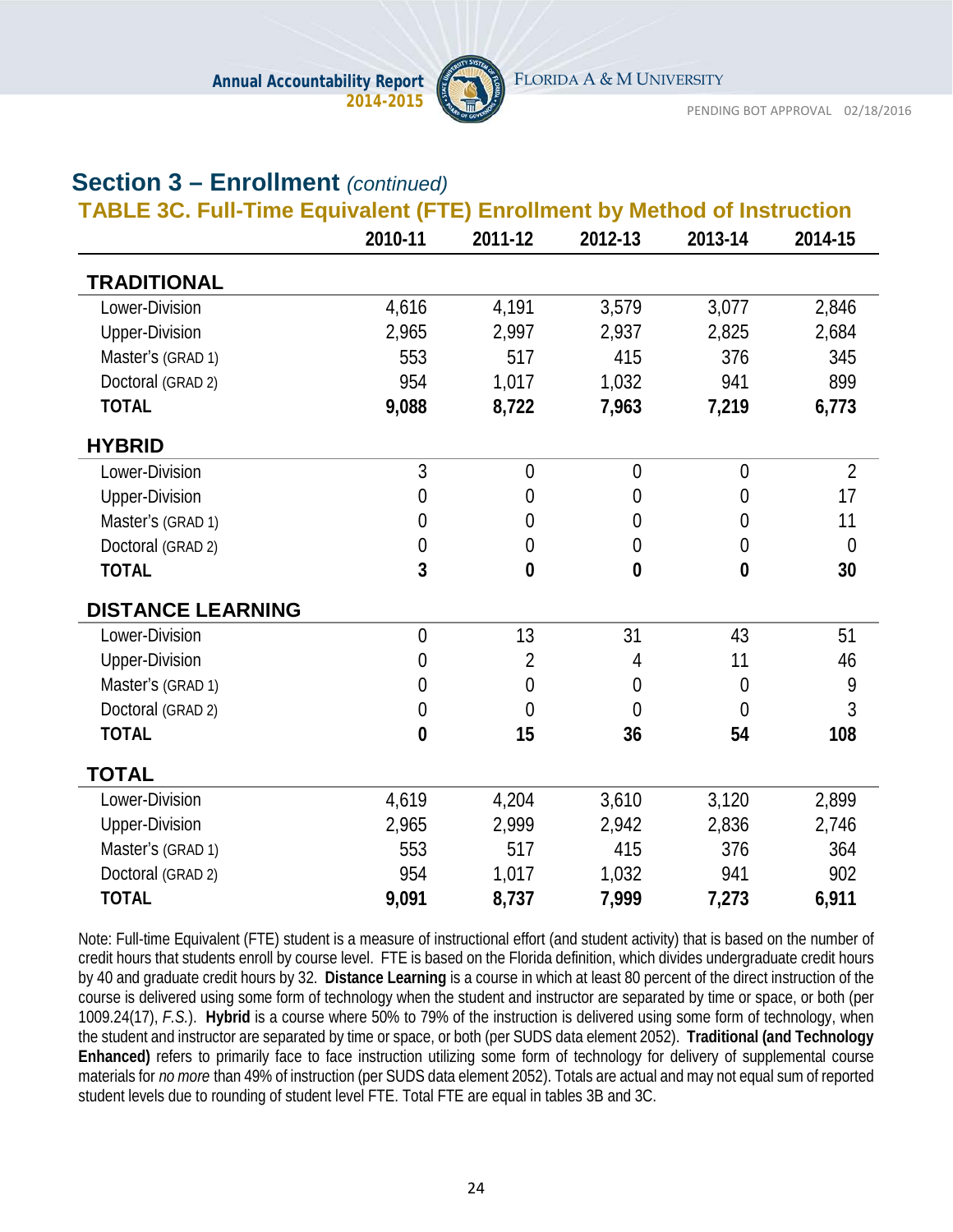

# **Section 3 – Enrollment** *(continued)*

# **TABLE 3D. Headcount Enrollment by Military Status and Student Level**

|                     | <b>Fall 2010</b> | <b>Fall 2011</b> | <b>Fall 2012</b> | <b>Fall 2013</b> | <b>Fall 2014</b> |
|---------------------|------------------|------------------|------------------|------------------|------------------|
| <b>MILITARY</b>     |                  |                  |                  |                  |                  |
| Unclassified        | 1                | 1                | $\overline{0}$   | $\overline{0}$   | $\overline{0}$   |
| Undergraduate       | 36               | 22               | 8                | 57               | 32               |
| Master's (GRAD 1)   | 9                | 4                | 5                | 9                | 6                |
| Doctoral (GRAD 2)   | $\overline{0}$   | $\overline{0}$   | $\theta$         | $\theta$         | $\overline{0}$   |
| Subtotal            | 46               | 27               | 13               | 66               | 38               |
| <b>DEPENDENTS</b>   |                  |                  |                  |                  |                  |
| Unclassified        | $\overline{0}$   | 1                | 1                | $\overline{0}$   | $\overline{0}$   |
| Undergraduate       | $\overline{2}$   | 130              | 78               | 149              | 201              |
| Master's (GRAD 1)   | $\overline{0}$   | 7                | 8                | 13               | 14               |
| Doctoral (GRAD 2)   | $\mathbf 0$      | $\Omega$         | $\theta$         | $\overline{0}$   |                  |
| Subtotal            | $\overline{2}$   | 138              | 87               | 162              | 216              |
| <b>NON-MILITARY</b> |                  |                  |                  |                  |                  |
| Unclassified        | 170              | 174              | 146              | 140              | 532              |
| Undergraduate       | 11,109           | 10,870           | 9,842            | 8,613            | 7,770            |
| Master's (GRAD 1)   | 1,845            | 1,886            | 1,838            | 1,622            | 1,474            |
| Doctoral (GRAD 2)   | 105              | 112              | 125              | 135              | 203              |
| Subtotal            | 13,229           | 13,042           | 11,951           | 10,510           | 9,979            |
| <b>TOTAL</b>        | 13,277           | 13,207           | 12,051           | 10,738           | 10,233           |

Note: This table provides trend data on the number of students enrolled based on their military status. **Military** includes students who were classified as Active Duty, Veterans, National Guard, or Reservist.. **Eligible Dependents** includes students who were classified as eligible dependents (dependents who received veteran's benefits). **Non-Military** includes all other students.

### **TABLE 3E. University Access Rate:** Undergraduate Enrollment with Pell Grant

|                                | <b>Fall 2010</b> | <b>Fall 2011</b> | <b>Fall 2012</b> | <b>Fall 2013</b> | <b>Fall 2014</b> |
|--------------------------------|------------------|------------------|------------------|------------------|------------------|
| Pell Grant Recipients          | 7,505            | 7,502            | 6,481            | 5,389            | 5,142            |
| <b>Percent with Pell Grant</b> | $67.69\%$        | 68.54%           | 65.82%           | 61.57%           | 64.74%           |

Note: This table reports the University's Access Rate, which is a measure of the percentage of undergraduate students who have received a federal Pell grant award during a given Fall term. The top row reports the number of students who received a Pell Grant award. The bottom row provides the percentage of eligible students that received a Pell Grant award. This metric is included in the Board of Governors Performance Based Funding Model – for more information see: [http://www.flbog.edu/about/budget/performance\\_funding.php.](http://www.flbog.edu/about/budget/performance_funding.php)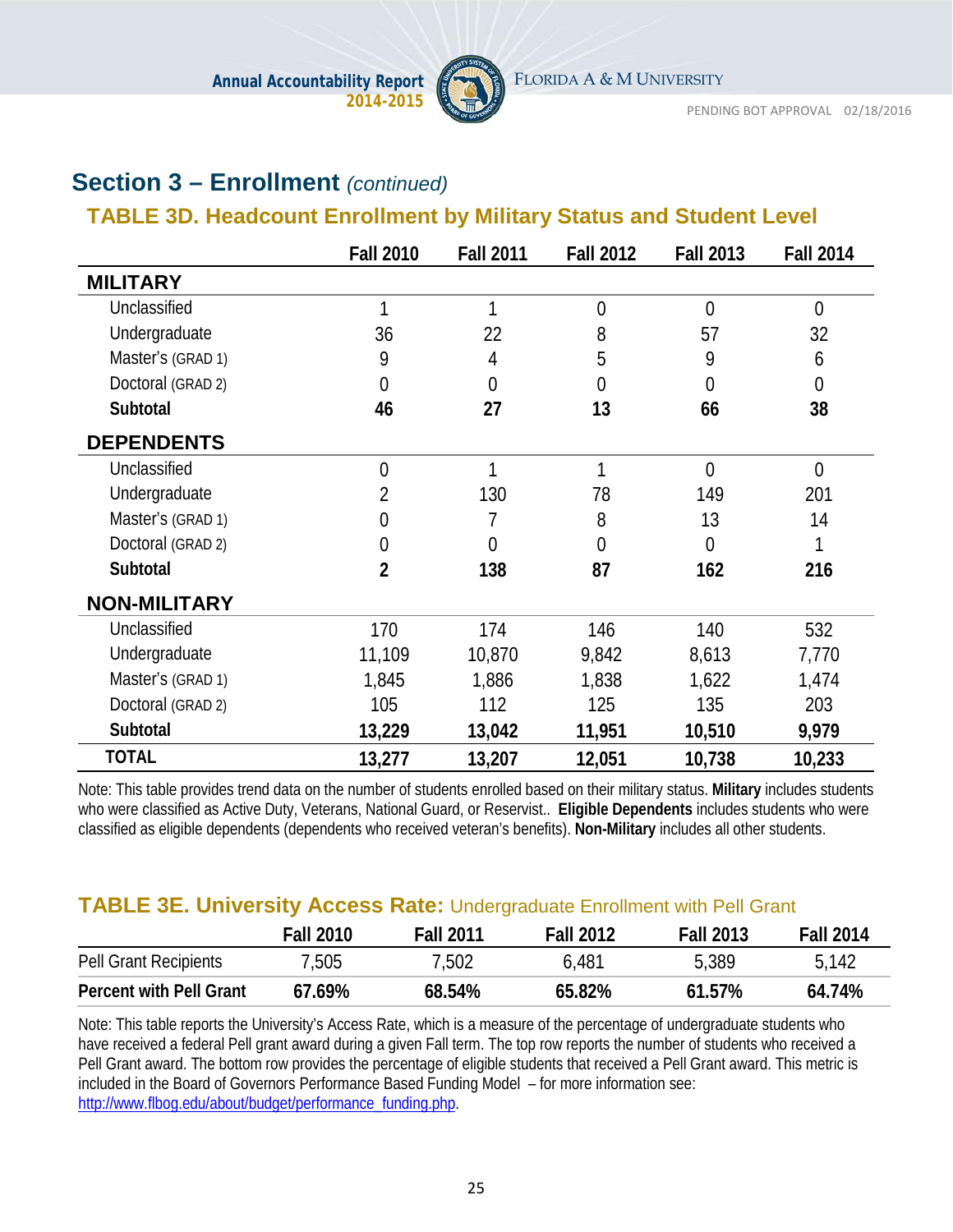

# **Section 4 – Undergraduate Education**

### **TABLE 4A. Baccalaureate Degree Program Changes in AY 2014-15**

| <b>Title of Program</b>                                | Six-digit<br>CIP.<br>Code | Degree<br>Level  | Date of<br><b>UBOT</b><br>Action | <b>Starting</b><br>or Ending<br>Term | <b>Comments</b> |  |  |  |
|--------------------------------------------------------|---------------------------|------------------|----------------------------------|--------------------------------------|-----------------|--|--|--|
| <b>New Programs</b>                                    |                           |                  |                                  |                                      |                 |  |  |  |
| <b>Environmental Studies</b>                           | 03.0103                   | <b>Bachelors</b> | 6/4/2014                         | <b>2014 FALL</b>                     |                 |  |  |  |
| <b>Interdisciplinary Studies</b>                       | 30.0000                   | <b>Bachelors</b> | 6/4/2014                         | <b>2014 FALL</b>                     |                 |  |  |  |
| <b>Terminated Programs</b>                             |                           |                  |                                  |                                      |                 |  |  |  |
| <b>None</b>                                            |                           |                  |                                  |                                      |                 |  |  |  |
| <b>Programs Suspended for New Enrollments</b>          |                           |                  |                                  |                                      |                 |  |  |  |
| <b>None</b>                                            |                           |                  |                                  |                                      |                 |  |  |  |
| New Programs Considered By University But Not Approved |                           |                  |                                  |                                      |                 |  |  |  |
| None                                                   |                           |                  |                                  |                                      |                 |  |  |  |

Note: This table does not include new majors or concentrations added under an existing degree program CIP Code. This table reports the new and terminated program changes based on Board action dates between May 5, 2014 and May 4, 2015.

**New Programs** are proposed new degree programs that have been completely through the approval process at the university and, if appropriate, the Board of Governors. Does not include new majors or concentrations added under an existing degree program CIP Code. **Terminated Programs** are degree programs for which the entire CIP Code has been terminated and removed from the university's inventory of degree programs. Does not include majors or concentrations terminated under an existing degree program CIP Code if the code is to remain active on the academic degree inventory.

**Programs Suspended for New Enrollments** are degree programs for which enrollments have been temporarily suspended for the entire CIP Code, but the program CIP Code has not been terminated. Does not include majors or concentrations suspended under an existing degree program CIP Code if the code is to remain active on the academic degree inventory and new enrollments in any active major will be reported. Programs included in this list may have been suspended for new enrollments sometime in the past and have continued to be suspended at least one term of this academic year.

**New Programs Considered by University But Not Approved** includes any programs considered by the university board of trustees, or any committee of the board, but not approved for implementation. Also include any programs that were returned prior to board consideration by the university administration for additional development, significant revisions, or re-conceptualization; regardless of whether the proposal was eventually taken to the university board for approval. Count the returns once per program, not multiple times the proposal was returned for revisions, unless there is a total re-conceptualization that brings forward a substantially different program in a different CIP Code.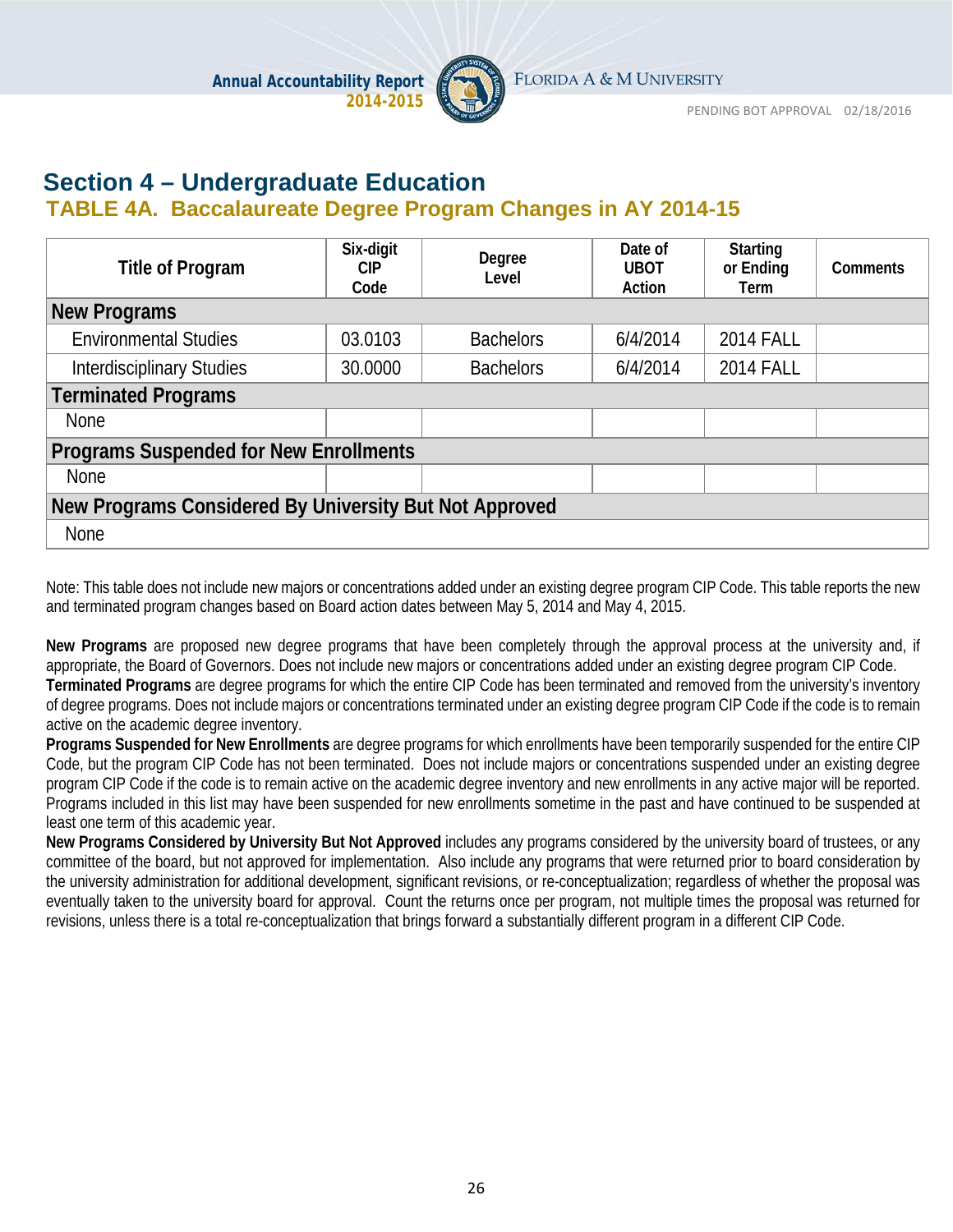# **Section 4 – Undergraduate Education** *(continued)*

**Annual Accountability Report**

# **TABLE 4B. Full-time, First-Time-in-College (FTIC) Retention Rates**

**2014-2015**

*Retained in the Second Fall Term at Same University*

|                                      | 2010-11 | 2011-12 | 2012-13 | 2013-14 | 2014-15 |
|--------------------------------------|---------|---------|---------|---------|---------|
| <b>Cohort Size</b>                   | 2,707   | 1,985   | 1,498   | 1,273   | 1,390   |
| % Retained<br>with Any GPA           | 80%     | 80%     | 82%     | 81%     | 85%     |
| % Retained<br>with GPA 2.0 or higher | 54%     | 64%     | 69%     | 70.15%  | 75.40%  |

Notes: **Cohorts** are based on undergraduate students who enter the institution in the Fall term (or Summer term and continue into the Fall term). **Percent Retained with Any GPA** is based on student enrollment in the Fall term following their first year. **Percent Retained with GPA Above 2.0** is based on student enrollment in the Fall term following their first years for those students with a GPA of 2.0 or higher at the end of their first year (Fall, Spring, Summer). The most recent year of Retention data is based on preliminary data (SIFP file) that is comparable to the final data (SIF file) but may be revised in the following years based on changes in student cohorts. The 2014-15 Percent Retained with at least a 2.0 GPA was revised on 2/18/2016 to correct an error.

# **TABLE 4C. Full-time, First-Time-in-College (FTIC) Six-Year Graduation Rates**

| <b>Term of Entry</b> | 2005-11 | 2006-12 | 2007-13 | 2008-14 | 2009-15 |
|----------------------|---------|---------|---------|---------|---------|
| Cohort Size          | 1,637   | 1.614   | 1,853   | 2,090   | 2,348   |
| % Graduated          | 40%     | 40%     | 41%     | 40%     | 39%     |
| % Still Enrolled     | 15%     | 16%     | 15%     | 11%     | 9%      |
| % Success Rate       | 55%     | 56%     | 56%     | 51%     | 48%     |

Notes: **Cohorts** are based on FTIC undergraduate students who enter the institution in the Fall term (or Summer term and continue into the Fall term). **Percent Graduated** reports the percent of FTICs who graduated from the same institution within six years. This metric does not include students who enrolled as part-time students (in their first year), or who transfer into the institution. This metric complies with the requirements of the federal Student Right to Know Act that requires institutions to report the completion status at 150% of normal time (or six years). **Success Rate** measures the percentage of an initial cohort of students who have either graduated or are still enrolled at the same university. This data should match the IPEDS Graduation Rate Survey data that is due in late February.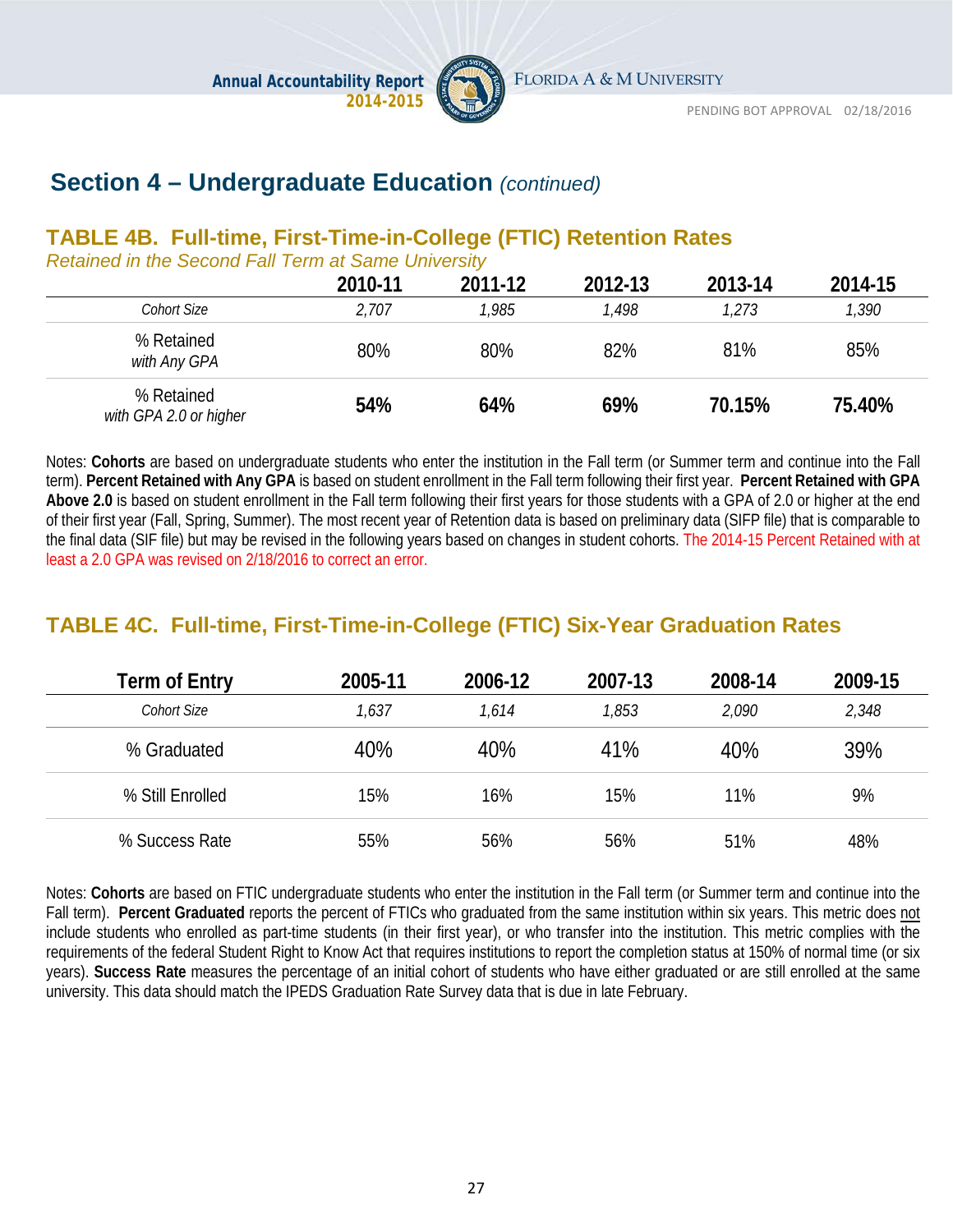

FLORIDA A & M UNIVERSITY

PENDING BOT APPROVAL 02/18/2016

# **Section 4 – Undergraduate Education** *(continued)*

#### **TABLE 4D. Graduation Rates** *for* **First-Time-in-College (FTIC) Students**

*(includes Full- and Part-time students)*

| 4 – Year Rates           | 2007-11 | 2008-12 | 2009-13 | 2010-14 | 2011-15 |
|--------------------------|---------|---------|---------|---------|---------|
| <b>Cohort Size</b>       | 1,868   | 2,112   | 2,370   | 2,751   | 2,013   |
| Same University          | 12%     | 12%     | 11%     | 12%     | 13%     |
| Other University in SUS  | 0%      | 1%      | 1%      |         | 1%      |
| <b>Total from System</b> | 12%     | 13%     | 12%     | 13%     | 14%     |

| 6 – Year Rates          | 2005-11 | 2006-12 | 2007-13 | 2008-14 | 2009-15 |
|-------------------------|---------|---------|---------|---------|---------|
| Cohort Size             | 1.674   | 1,641   | 1,868   | 2,112   | 2,370   |
| Same University         | 39.67%  | 39.49%  | 40.79%  | 39.30%  | 38.61%  |
| Other University in SUS | 2%      | 2%      | 2%      | 2%      | 3%      |
| Total from System       | 42%     | 41%     | 43%     | 41%     | 42%     |

Notes: **Cohorts** are based on undergraduate students who enter the institution in the Fall term (or Summer term and continue into the Fall term). First-time-in-college (FTIC) cohort is defined as undergraduates entering in fall term (or summer continuing to fall) with fewer than 12 hours earned after high school graduation. The initial cohorts can be revised to remove students, who have allowable exclusions as defined by IPEDS, from the cohort. FTIC students who are enrolled in advanced graduate degree programs that do not award a Bachelor's degree are removed from the cohorts.

**Graduates** are students in the cohort who have graduated by the summer term in their fourth or sixth year. Degree data often includes 'late degrees' which are degrees that were awarded in a previous term, but reported to SUDS later; so, the most recent year of data in this table only provides preliminary graduation rate data that may change with the addition of "late degrees". Late degrees reported in conjunction with the IPEDS Graduation Rate Survey due in mid-February will be reflected in the following year.

**Same University** provides graduation rates for students in the cohort who graduated from the same institution.

**Other University in SUS** provides graduation rates for students in the cohort who graduated from a different State University System of Florida institution. These data do not report students in the cohort who did not graduate from the SUS, but did graduate from another institution outside the State University System of Florida.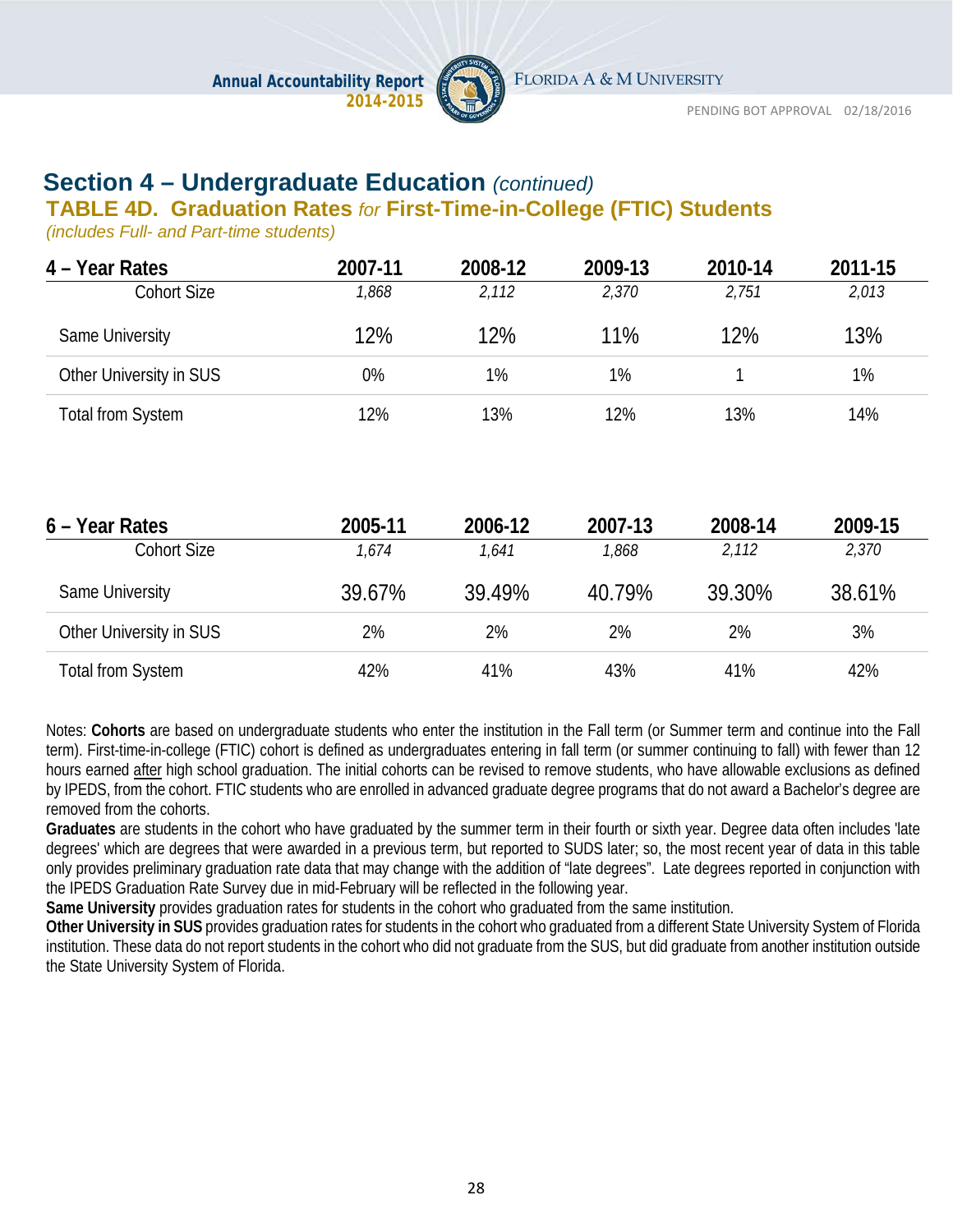

# **Section 4 – Undergraduate Education** *(continued)*

### **TABLE 4E. Graduation Rates** *for* **AA Transfer Students from Florida College System**

| Two - Year Rates   | 2009-11 | 2010-12 | 2011-13 | 2012-14 | 2013-15 |
|--------------------|---------|---------|---------|---------|---------|
| <b>Cohort Size</b> | 116     | 207     | 175     | 169     | 141     |
| Same University    | 25%     | 18%     | 24%     | 22%     | 20%     |
| Four - Year Rates  | 2007-11 | 2008-12 | 2009-13 | 2010-14 | 2011-15 |
| <b>Cohort Size</b> | 81      | 106     | 116     | 207     | 175     |
| Same University    | 67%     | 63%     | 61%     | 57%     | 56%     |

Notes: AA Transfer cohort is defined as undergraduates entering in the fall term (or summer continuing to fall) and having earned an AA degree from an institution in the Florida College System. For comparability with FTIC cohorts, AA Transfer cohorts are based on undergraduate students who enter the institution in the Fall term (or Summer term and continue into the Fall term) and graduate from the same institution within two or four years.

# **TABLE 4F. Graduation Rates** *for* **Other Transfer Students**

| 5 – Year Rates  | 2006-11 | 2007-12 | 2008-13 | 2009-14 | 2010-15 |
|-----------------|---------|---------|---------|---------|---------|
| Cohort Size     |         | 353     | 397     | 529     | 391     |
| Same University | 68%     | 68%     | 63%     | 60%     | 58%     |

Notes: Other Transfer Students includes undergraduate students that transfer into a university who are not FTICs or AA Transfers. Cohorts are based on undergraduate students who enter the institution in the Fall term (or Summer term and continue into the Fall term) and graduate from the same institution within five years.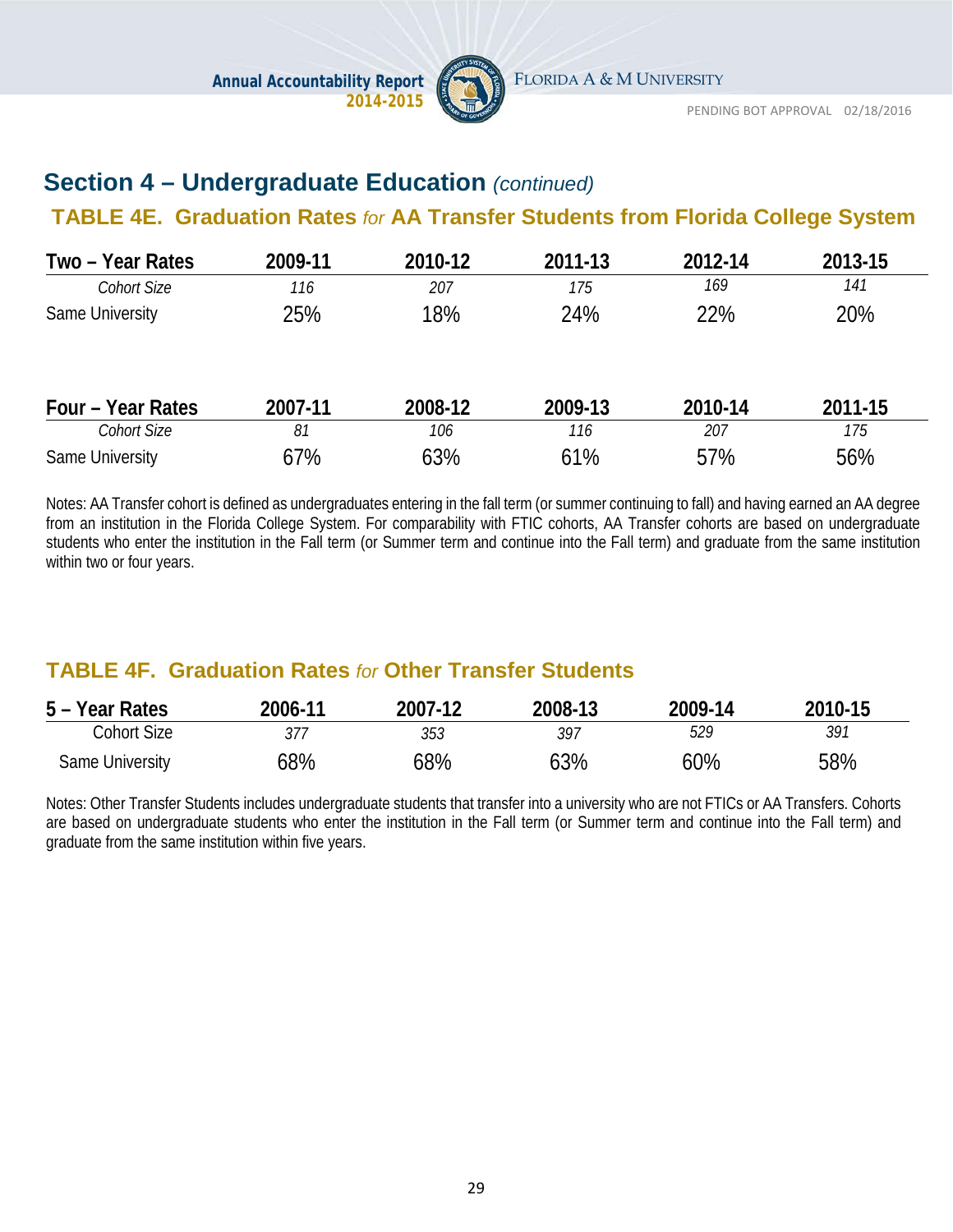

### **Section 4 – Undergraduate Education** *(continued)* **TABLE 4G. Baccalaureate Degrees Awarded**

|                     | 2010-11 | 2011-12 | 2012-13 | 2013-14 | 2014-15 |
|---------------------|---------|---------|---------|---------|---------|
| <b>First Majors</b> | 1,296   | ,466    | 1,489   | 1,560   | 1,508   |
| Second Majors       |         |         |         |         | 4       |
| <b>TOTAL</b>        | 1,304   | 1,470   | 1,489   | 1,582   | 1,512   |

Note: This table reports the number of degrees awarded by academic year. **First Majors** include the most common scenario of one student earning one degree in one Classification of Instructional Programs (CIP) code. In those cases where a student earns a baccalaureate degree under two different degree CIPs, a distinction is made between "dual degrees" and "dual majors." Also included in first majors are "dual degrees" which are counted as separate degrees (e.g., counted twice). In these cases, both degree CIPs receive a "degree fraction" of 1.0. **Second Majors** include all dual/second majors (e.g., degree CIP receive a degree fraction that is less than 1). The calculation of degree fractions is made according to each institution's criteria. The calculation for the number of second majors rounds each degree CIP's fraction of a degree up to 1 and then sums the total. Second Majors are typically used when providing degree information by discipline/CIP, to better conveys the number of graduates who have specific skill sets associated with each discipline.

#### **TABLE 4H. Baccalaureate Degrees in Programs of Strategic Emphasis (PSE) Includes Second Majors1**

|                             | 2010-11 | 2011-12 | 2012-13 | 2013-14 | 2014-15 |
|-----------------------------|---------|---------|---------|---------|---------|
| <b>STEM</b>                 | 214     | 232     | 278     | 304     | 230     |
| <b>HEALTH</b>               | 256     | 285     | 300     | 314     | 373     |
| <b>GLOBALIZATION</b>        |         | 10      | 11      | 6       | 4       |
| <b>EDUCATION</b>            | 75      | 71      | 49      | 71      | 30      |
| <b>GAP ANALYSIS</b>         | 103     | 115     | 111     | 114     | 113     |
| <b>SUBTOTAL</b>             | 655     | 713     | 749     | 809     | 750     |
| <b>PSE PERCENT OF TOTAL</b> | 50.23%  | 48.50%  | 50.30%  | 51.14%  | 49.60%  |

Notes: This is a count of baccalaureate majors for specific Programs of Strategic Emphasis, as determined by the Board of Governors staff with consultation with business and industry groups and input from universities. This is a count of baccalaureate degrees awarded within specific Programs of Strategic Emphasis, as determined by the Board of Governors staff with consultation with business and industry groups and input from universities – for more information see: [http://www.flbog.edu/pressroom/strategic\\_emphasis/.](http://www.flbog.edu/pressroom/strategic_emphasis/) The Board of Governors revised the list of Programs of Strategic Emphasis in November 2013, and the new categories were applied to the historical degrees. A student who has multiple majors in the subset of targeted Classification of Instruction Program codes will be counted twice (i.e., double-majors are included).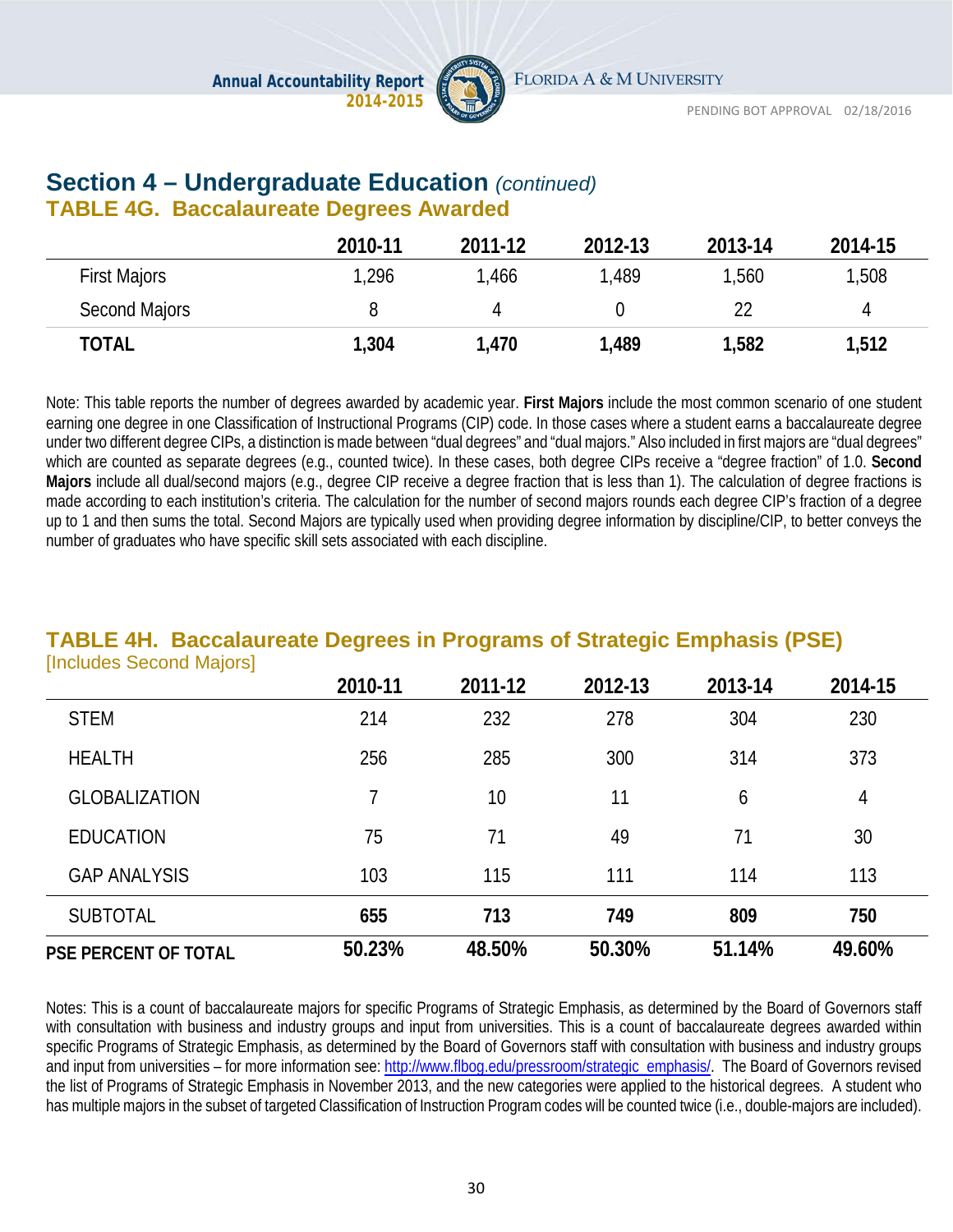

# **Section 4 – Undergraduate Education** *(continued)* **TABLE 4I. Baccalaureate Degrees Awarded to Underrepresented Groups**

|                              | 2010-11 | 2011-12 | 2012-13 | 2013-14 | 2014-15 |
|------------------------------|---------|---------|---------|---------|---------|
| <b>Non-Hispanic Black</b>    |         |         |         |         |         |
| Number of Degrees            | 1,224   | 1,382   | 1,404   | 1,475   | 1,434   |
| Percentage of Degrees        | 95%     | 95%     | 96%     | 96%     | 96%     |
| <b>Hispanic</b>              |         |         |         |         |         |
| Number of Degrees            | 16      | 21      | 14      | 14      | 17      |
| Percentage of Degrees        | 1%      | 1%      | 1%      | 1%      | $1\%$   |
| <b>Pell-Grant Recipients</b> |         |         |         |         |         |
| Number of Degrees            | 917     | 1,098   | 1,125   | 1,204   | 1,183   |
| Percentage of Degrees        | 71%     | 76%     | 77%     | 78%     | 79%     |

Note: **Non-Hispanic Black** and **Hispanic** do not include students classified as Non-Resident Alien or students with a missing race code. Students who earn two distinct degrees in the same term are counted twice – whether their degrees are from the same six-digit CIP code or different CIP codes. Students who earn only one degree are counted once – even if they completed multiple majors or tracks. Percentage of Degrees is based on the number of baccalaureate degrees awarded to non-Hispanic Black and Hispanic students divided by the total degrees awarded - excluding those awarded to non-resident aliens and unreported.

**Pell-Grant recipients** are defined as those students who have received a Pell grant from any SUS Institution within six years of graduation excluding those awarded to non-resident aliens, who are only eligible for Pell grants in special circumstances. Percentage of Degrees is based on the number of baccalaureate degrees awarded to Pell recipients, as shown above, divided by the total degrees awarded - excluding those awarded to non-resident aliens.

**Notes on Trends:** In 2007, the US Department of Education re-classified the taxonomy for self-reported race/ethnicity categories and allowed universities a two-year phase-in process before all institutions were required to report based on the new categories for the 2011-12 academic year. This reclassification will impact trends.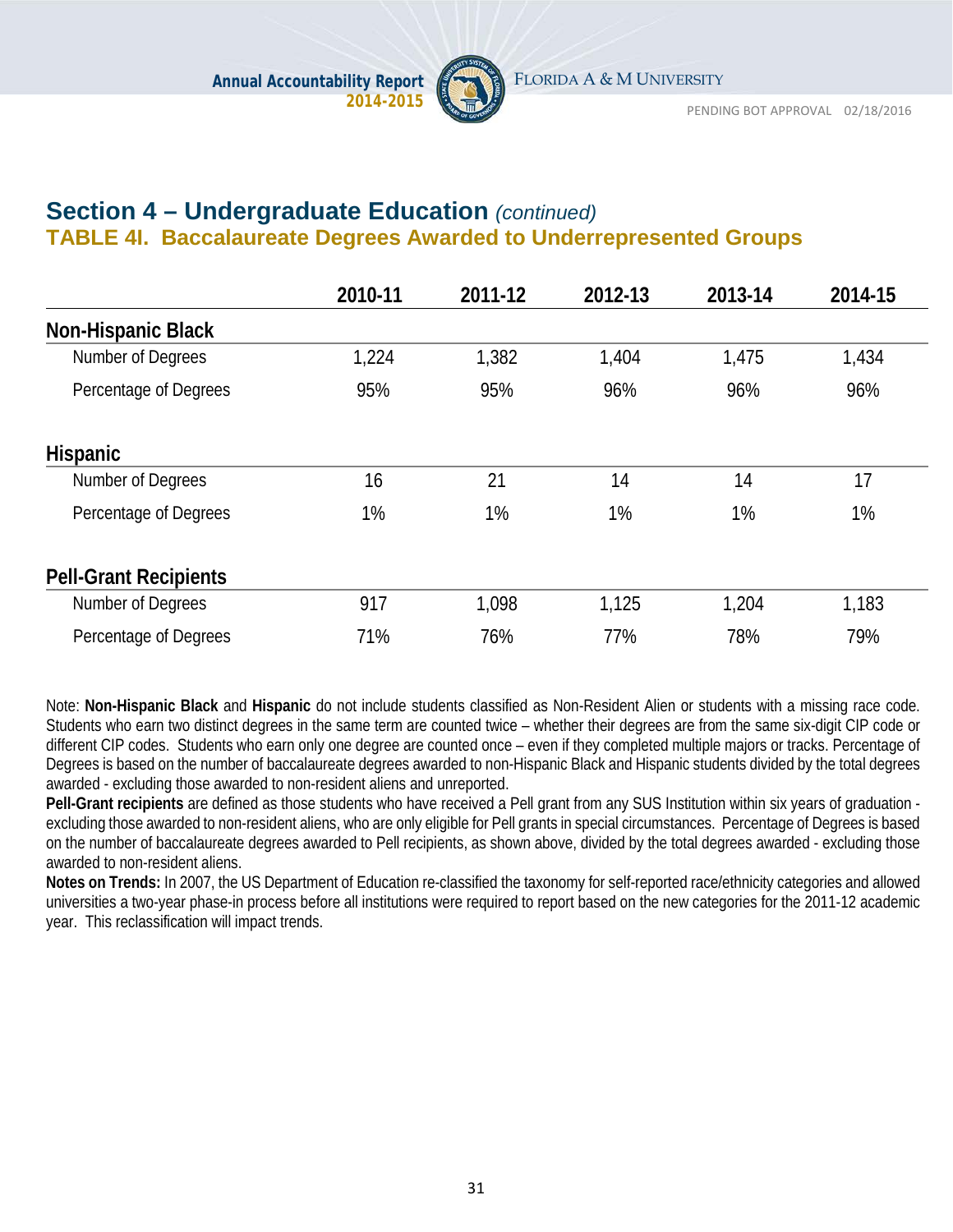

# **Section 4 – Undergraduate Education** *(continued)* **TABLE 4J. Baccalaureate Degrees Without Excess Credit Hours**

|                        | 2010-11 | 2011-12 | $2012 - 13$ * | 2013-14 | 2014-15 |
|------------------------|---------|---------|---------------|---------|---------|
| <b>FTIC</b>            | 18%     | 21%     | 25%           | 29%     | 25%     |
| <b>AA Transfers</b>    | 45%     | 44%     | 57%           | 55%     | 42%     |
| <b>Other Transfers</b> | 27%     | 36%     | 39%           | 44%     | 38%     |
| <b>TOTAL</b>           | 23%     | 27%     | 31.37%        | 33.99%  | 28.97%  |

Notes: This table is based on statute 1009.286 (se[e link\)](http://www.leg.state.fl.us/statutes/index.cfm?mode=View%20Statutes&SubMenu=1&App_mode=Display_Statute&Search_String=excess+hours&URL=1000-1099/1009/Sections/1009.286.html), and excludes certain types of student credits (e.g., accelerated mechanisms, remedial coursework, non-native credit hours that are not used toward the degree, non-native credit hours from failed, incomplete, withdrawn, or repeated courses, credit hours from internship programs, credit hours up to 10 foreign language credit hours for transfer students in Florida, and credit hours earned in military science courses that are part of the Reserve Officers' Training Corps (ROTC) program). This metric is not the same as the Excess Hours Surcharge, which has multiple cohorts with varying fee rates. This table reports the percentage of baccalaureate degrees awarded within 110% of the catalog hours required for a degree based on the Board of Governors Academic Program Inventory. This calculation is based on Hours To Degree data submitted by universities to the Board of Governors and excludes recent graduates who have already earned a baccalaureate degree. Note\*: Improvements were made to data collection process beginning with 2012-13 data to better account for high school dual enrolled credits that are exempt from the excess hour calculation. Also, 2012-13 data marked a slight methodological change in how the data is calculated. Each CIP code's required number of 'catalog hours' was switched to the officially approved hours as reported within the Board of Governors' Academic Program Inventory – instead of the catalog hours reported by the university on the HTD files.

# **TABLE 4K. Undergraduate Course Offerings**

|                                                           | <b>Fall 2010</b> | <b>Fall 2011</b> | <b>Fall 2012</b> | <b>Fall 2013</b> | <b>Fall 2014</b> |  |  |
|-----------------------------------------------------------|------------------|------------------|------------------|------------------|------------------|--|--|
| Number of<br><b>Course Sections</b>                       | 1,430            | 1,422            | 1,383            | 1,328            | 1,315            |  |  |
| Percentage of Undergraduate Course Sections by Class Size |                  |                  |                  |                  |                  |  |  |
| Fewer than 30 Students                                    | 50%              | 48%              | 51%              | 55%              | 64%              |  |  |
| 30 to 49 Students                                         | 30%              | 33%              | 33%              | 32%              | 22%              |  |  |
| 50 to 99 Students                                         | 16%              | 15%              | 15%              | 11%              | 13%              |  |  |
| 100 or More Students                                      | 4%               | 4%               | 2%               | 1%               | 1%               |  |  |

Notes: This data is based on Common Data Set (CDS) definitions. According to CDS, a "class section is an organized course offered for credit, identified by discipline and number, meeting at a stated time or times in a classroom or similar setting, and not a subsection such as a laboratory or discussion session. Undergraduate class sections are defined as any sections in which at least one degree-seeking undergraduate student is enrolled for credit. Exclude distance learning classes and noncredit classes and individual instruction such as dissertation or thesis research, music instruction, or one-to-one readings. Exclude students in independent study, co-operative programs, internships, foreign language taped tutor sessions, practicums, and all students in one-on-one classes.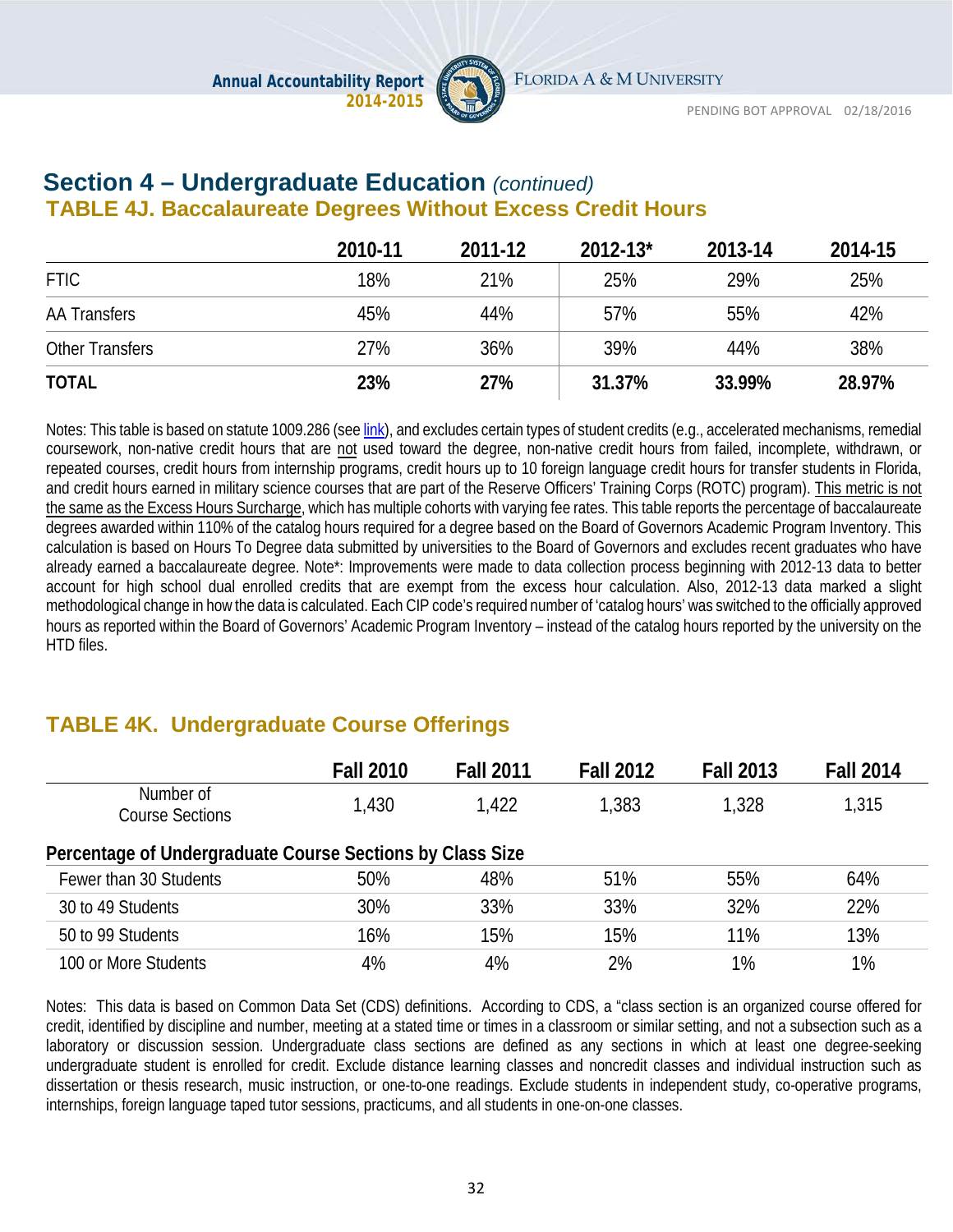

#### **Section 4 – Undergraduate Education** *(continued)* **TABLE 4L. Percentage of Undergraduate Credit Hours Taught by Instructor Type**

|                        | 2010-11 | 2011-12 | 2012-13 | 2013-14 | 2014-15 |
|------------------------|---------|---------|---------|---------|---------|
| Faculty                | 73%     | 72%     | 76%     | 77%     | 75%     |
| <b>Adjunct Faculty</b> | 26%     | 27%     | 18%     | 22%     | 23%     |
| Graduate Students      | $0\%$   | 0%      | 0%      | 0%      | 0%      |
| Other Instructors      | $1\%$   | $1\%$   | 6%      | 1%      | 2%      |

Note: The total number of undergraduate state fundable credit hours taught will be divided by the undergraduate credit hours taught by each instructor type to create a distribution of the percentage taught by each instructor type. Four instructor types are defined as faculty (pay plans 01, 02, and 22), OPS faculty (pay plan 06), graduate student instructors (pay plan 05), and others (all other pay plans). If a course has more than one instructor, then the university's reported allocation of section effort will determine the allocation of the course's total credit hours to each instructor. The definition of faculty varies for Tables 4L, 4M and 4N. For Faculty Teaching Undergraduates, the definition of faculty is based on pay plans 01, 02, and 22.

# **TABLE 4M. Student/Faculty Ratio**

|       | <b>Fall 2010</b>   | <b>Fall 2011</b> | <b>Fall 2012</b> | Fall<br>2013 | $II$ 2014<br>$-ah$ |
|-------|--------------------|------------------|------------------|--------------|--------------------|
| Ratio | ንቦ<br>∠∪<br>$\sim$ | ົ                |                  |              | $\sim$<br>ט ו      |

Note: This data is based on Common Data Set (CDS) definitions. This is the Fall ratio of full-time equivalent students (full-time plus 1/3 part time) to full-time equivalent instructional faculty (full time plus 1/3 part time). The ratio calculations exclude both faculty and students in standalone graduate or professional programs such as medicine, law, veterinary, dentistry, social work, business, or public health in which faculty teach virtually only graduate-level students. Undergraduate or graduate student teaching assistants are not counted as faculty.

### **TABLE 4N. Professional Licensure/Certification Exams for Undergraduates**

#### **Nursing:** *National Council Licensure Examination for Registered Nurses*

|                             | 2010 | 2011 | 2012 | 2013 | 2014 |
|-----------------------------|------|------|------|------|------|
| Examinees                   |      | 73   | 84   | 82   | 75   |
| <b>First-time Pass Rate</b> | 85%  | 85%  | 90%  | 74%  | 64%  |
| <b>National Benchmark</b>   | 89%  | 99%  | 92%  | 85%  | 85%  |

Note: Pass rate for first-time examinees for the National Council Licensure Examination for Registered Nurses (NCLEX-RN) are based on the performance of graduates of baccalaureate nursing programs. National benchmark data is based on Jan-Dec NCLEX-RN results for first-time examinees from students in US-educated baccalaureate degree programs as published by the National Council of State Boards of Nursing.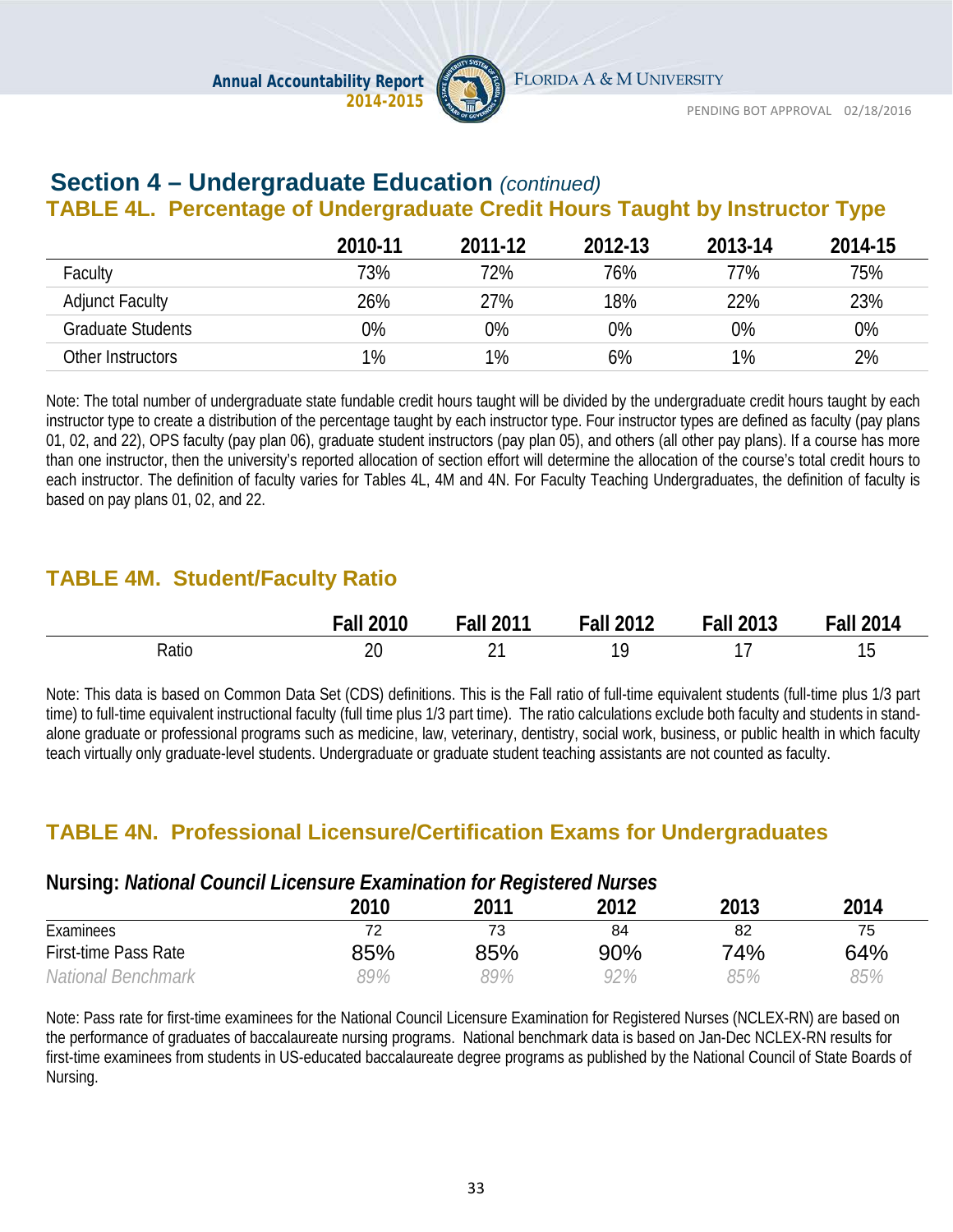

# **Section 4 – Undergraduate Education** *(continued)*

# **TABLE 4O. Post-Graduation Metrics**

**Percent of Bachelor's Graduates Employed Full-time or Continuing their Education, One Year After Graduation** 

|                                                      | 2010-11 | 2011-12   | 2012-13   | 2013-14   |
|------------------------------------------------------|---------|-----------|-----------|-----------|
| Enrolled or Employed (Full-time)                     | 63.47%  | 65.10%    | 70.10%    | 70.12%    |
| Enrolled or Employed (Earned \$25,000+)              |         |           | 59.24%    | 59.38%    |
| Number of States included in Search<br>Percent Found | 90%     | 36<br>89% | 38<br>91% | 38<br>92% |

Notes: **Enrolled or Employed Full-Time** is based on the number of recent baccalaureate graduates who are either employed full-time or continuing their education within one year after graduation. Full-time employment is based on those who earned at least as much as a full-time (40hrs a week) worker making minimum wage. **Enrolled or Employed (Earning \$25,000+)** is based on the number of recent baccalaureate graduates who are either employed and earned at least \$25,000 or continuing their education within one year after graduation. The employed data includes non-Florida data that is available from the Wage Record Interchange System 2 (known as "WRIS 2") and Federal employee data that is available from the Federal Employment Data Exchange System (FEDES) initiative. Military employment data was collected by the Board of Governors staff from university staff. Due to limitations in the data, the continuing enrollment data includes any enrollment the following year regardless of whether the enrollment was post-baccalaureate or not. **Percent Found** refers to the percentage of graduates found in the dataset – including those that did not earn wages above the full-time threshold and those who were found outside of the one-year window.

For more information about the methodology see: http://www.flbog.edu/about/budget/performance\_funding.php.

For more information about WRIS2 see[: http://www.doleta.gov/performance/wris\\_2.cfm.](http://www.doleta.gov/performance/wris_2.cfm) 

For more information about FEDES see[: http://www.ubalt.edu/jfi/fedes/.](http://www.ubalt.edu/jfi/fedes/)

#### **Median Wages of Bachelor's Graduates Employed Full-time in Florida, One Year After Graduation**

|                             | 2010-11  | 2011-12  | 2012-13  | 2013-14  |
|-----------------------------|----------|----------|----------|----------|
| 5th PERCENTILE WAGE         | \$17,100 | \$17,500 | \$17,600 | \$18,200 |
| 25th PERCENTILE WAGE        | \$22,300 | \$23,300 | \$22,600 | \$23,500 |
| <b>MEDIAN WAGE</b>          | \$28,400 | \$30,000 | \$28,800 | \$31,100 |
| <b>75th PERCENTILE WAGE</b> | \$38,100 | \$39,400 | \$38,600 | \$40,900 |
| 95th PERCENTILE WAGE        | \$56,600 | \$60,500 | \$62,600 | \$59,400 |
| Percent Found               | 42%      | 39%      | 41%      | 43%      |

Notes: **Median Wage** data is based on Florida's annualized Unemployment Insurance (UI) wage data for those graduates who earned at least as much as a full-time employee making minimum wage in the fiscal quarter a full year after graduation. This UI wage data does not include individuals who are selfemployed, employed out of state, employed by the military or federal government, or those without a valid social security number. This wage data includes graduates who were both employed and enrolled. Wages rounded to nearest hundreds. **Percent Found** refers to the percentage of graduates found in the dataset – including those that did not earn wages above the full-time threshold and those who were found outside of the one-year window.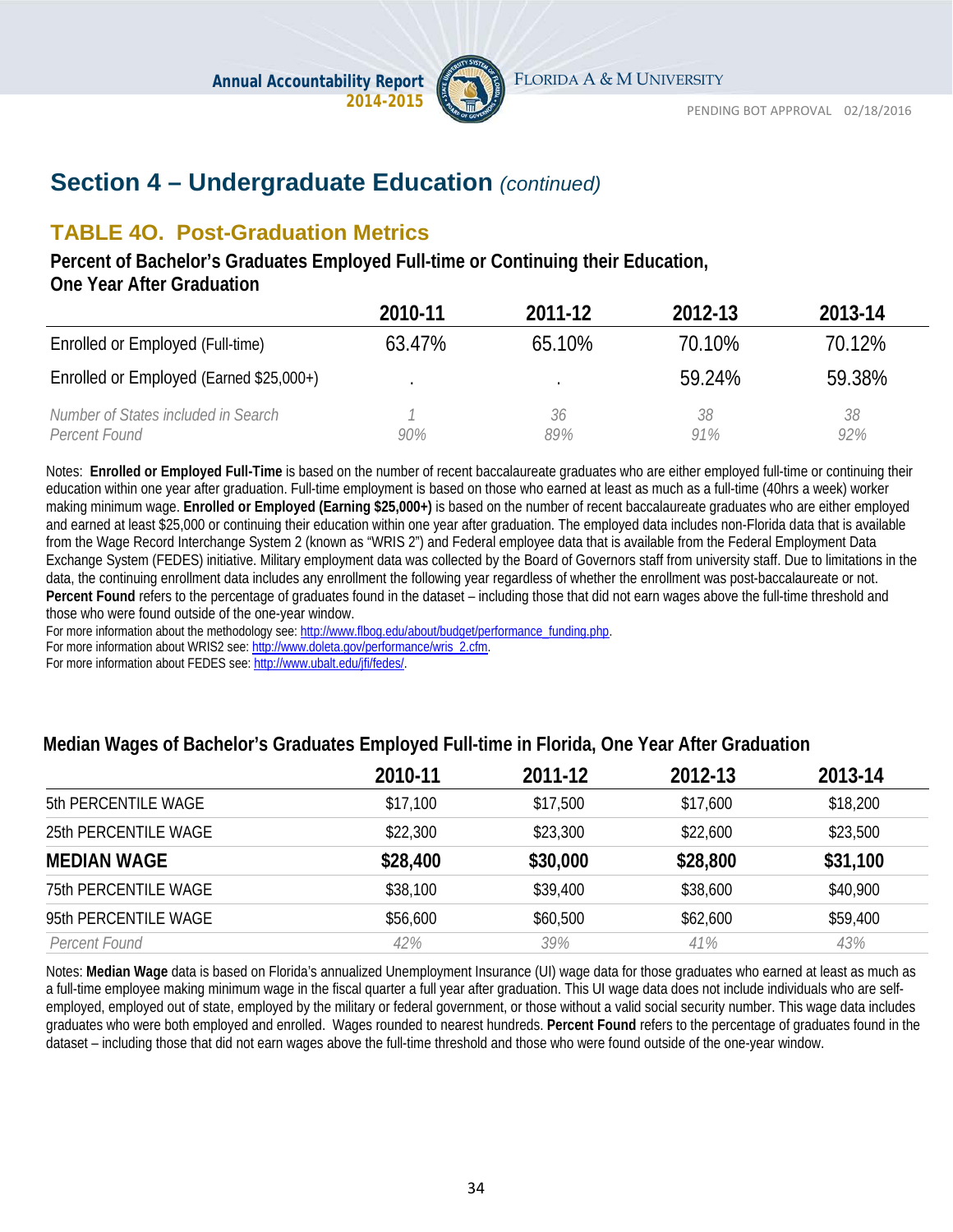

### **Section 5 – Graduate Education TABLE 5A. Graduate Degree Program Changes in AY 2014-15**

| <b>Title of Program</b>                                | Six-digit<br><b>CIP</b><br>Code | Degree<br>Level | Date of<br><b>UBOT</b><br>Action | <b>Starting</b><br>or Ending<br>Term | Date of<br>Board of<br>Governors<br>Action | <b>Comments</b> |
|--------------------------------------------------------|---------------------------------|-----------------|----------------------------------|--------------------------------------|--------------------------------------------|-----------------|
| <b>New Programs</b>                                    |                                 |                 |                                  |                                      |                                            |                 |
| None                                                   |                                 |                 |                                  |                                      |                                            |                 |
|                                                        |                                 |                 |                                  |                                      |                                            |                 |
| <b>Terminated Programs</b>                             |                                 |                 |                                  |                                      |                                            |                 |
| <b>None</b>                                            |                                 |                 |                                  |                                      |                                            |                 |
|                                                        |                                 |                 |                                  |                                      |                                            |                 |
| <b>Programs Suspended for New Enrollments</b>          |                                 |                 |                                  |                                      |                                            |                 |
| Trade and Industrial Teacher Ed.                       | 13.1320                         | <b>Masters</b>  | n/a                              | Summer 2011                          | n/a                                        |                 |
|                                                        |                                 |                 |                                  |                                      |                                            |                 |
| New Programs Considered By University But Not Approved |                                 |                 |                                  |                                      |                                            |                 |
| <b>None</b>                                            |                                 |                 |                                  |                                      |                                            |                 |

Note: This table does not include new majors or concentrations added under an existing degree program CIP Code. This table reports the new and terminated program changes based on Board action dates between May 5, 2014 and May 4, 2015.

**New Programs** are proposed new degree programs that have been completely through the approval process at the university and, if appropriate, the Board of Governors. Does not include new majors or concentrations added under an existing degree program CIP Code. **Terminated Programs** are degree programs for which the entire CIP Code has been terminated and removed from the university's inventory of degree programs. Does not include majors or concentrations terminated under an existing degree program CIP Code if the code is to remain active on the academic degree inventory.

**Programs Suspended for New Enrollments** are degree programs for which enrollments have been temporarily suspended for the entire CIP Code, but the program CIP Code has not been terminated. Does not include majors or concentrations suspended under an existing degree program CIP Code if the code is to remain active on the academic degree inventory and new enrollments in any active major will be reported. Programs included in this list may have been suspended for new enrollments sometime in the past and have continued to be suspended at least one term of this academic year.

**New Programs Considered by University But Not Approved** includes any programs considered by the university board of trustees, or any committee of the board, but not approved for implementation. Also include any programs that were returned prior to board consideration by the university administration for additional development, significant revisions, or re-conceptualization; regardless of whether the proposal was eventually taken to the university board for approval. Count the returns once per program, not multiple times the proposal was returned for revisions, unless there is a total re-conceptualization that brings forward a substantially different program in a different CIP Code.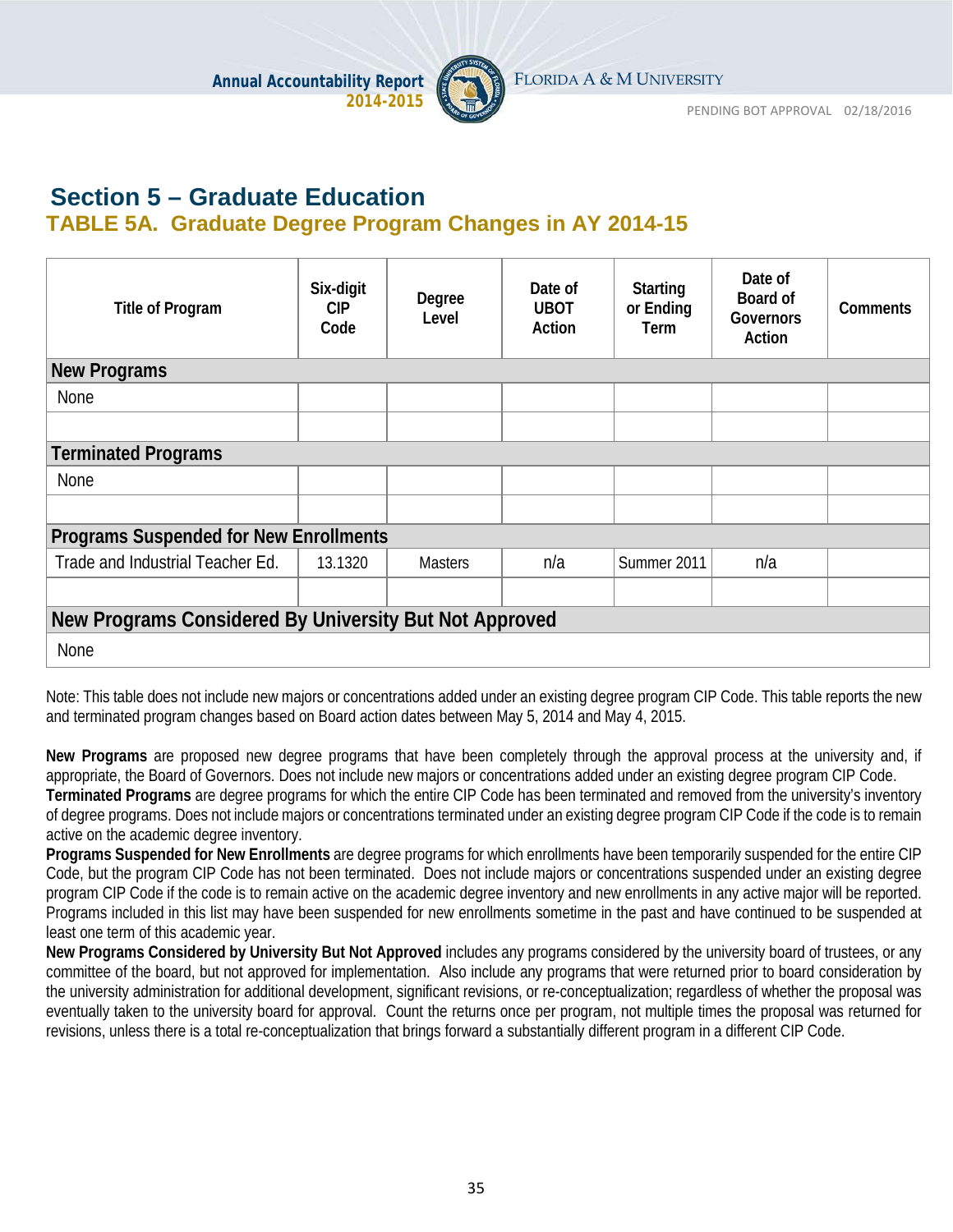

# **Section 5 – Graduate Education** *(continued)*

#### **TABLE 5B. Graduate Degrees Awarded**

|                                       | 2010-11 | 2011-12         | 2012-13  | 2013-14 | 2014-15 |
|---------------------------------------|---------|-----------------|----------|---------|---------|
| <b>First Majors</b>                   | 630     | 607             | 678      | 615     | 585     |
| Second majors                         |         | 0               | $\theta$ |         |         |
| <b>TOTAL</b>                          | 632     | 607             | 678      | 615     | 585     |
| Masters and Specialist (first majors) | 298     | 276             | 277      | 280     | 232     |
| Research Doctoral (first majors)      | 22      | 23              | 23       | 23      | 21      |
| Professional Doctoral (first majors)  | 310     | 308             | 378      | 312     | 332     |
| Dentistry                             |         | 0               | 0        |         |         |
| Law                                   | 158     | 152             | 224      | 176     | 152     |
| Medicine                              |         | $\left(\right)$ |          |         |         |
| <b>Nursing Practice</b>               |         |                 |          |         |         |
| Pharmacy                              | 139     | 135             | 131      | 108     | 150     |
| <b>Physical Therapist</b>             | 13      | 21              | 23       | 28      | 30      |
| Veterinary Medicine                   |         |                 |          |         |         |

Note: This table reports the total number of graduate level degrees that were awarded by academic year as well as the number by level. The table provides a breakout for the Professional Doctoral degrees.

#### **TABLE 5C. Graduate Degrees Awarded in Areas of Strategic Emphasis Includes Second Majors1**

|                             | 2010-11 | 2011-12 | 2012-13        | 2013-14 | 2014-15 |
|-----------------------------|---------|---------|----------------|---------|---------|
| <b>STEM</b>                 | 50      | 68      | 62             | 48      | 37      |
| <b>HEALTH</b>               | 205     | 202     | 219            | 207     | 259     |
| <b>GLOBALIZATION</b>        | 0       | 0       | $\overline{0}$ |         | 0       |
| <b>EDUCATION</b>            | 31      | 26      | 14             | 11      | 5       |
| <b>GAP ANALYSIS</b>         | 0       | 0       | $\overline{0}$ |         | 0       |
| <b>SUBTOTAL</b>             | 286     | 296     | 295            | 266     | 301     |
| <b>PSE PERCENT OF TOTAL</b> | 45.25%  | 48.76%  | 43.51%         | 43.25%  | 51.45%  |

Notes: This is a count of graduate degrees awarded within specific Areas of Strategic Emphasis, as determined by the Board of Governors staff with consultation with business and industry groups and input from universities. This is a count of graduate degrees awarded within specific Programs of Strategic Emphasis, as determined by the Board of Governors staff with consultation with business and industry groups and input from universities – for more information see: [http://www.flbog.edu/pressroom/strategic\\_emphasis/.](http://www.flbog.edu/pressroom/strategic_emphasis/) The Board of Governors revised the list of Programs of Strategic Emphasis in November 2013, and the new categories were applied to the historical degrees. A student who has multiple majors in the subset of targeted Classification of Instruction Program codes will be counted twice (i.e., doublemajors are included). Note: The denominator used in the percentage includes second majors.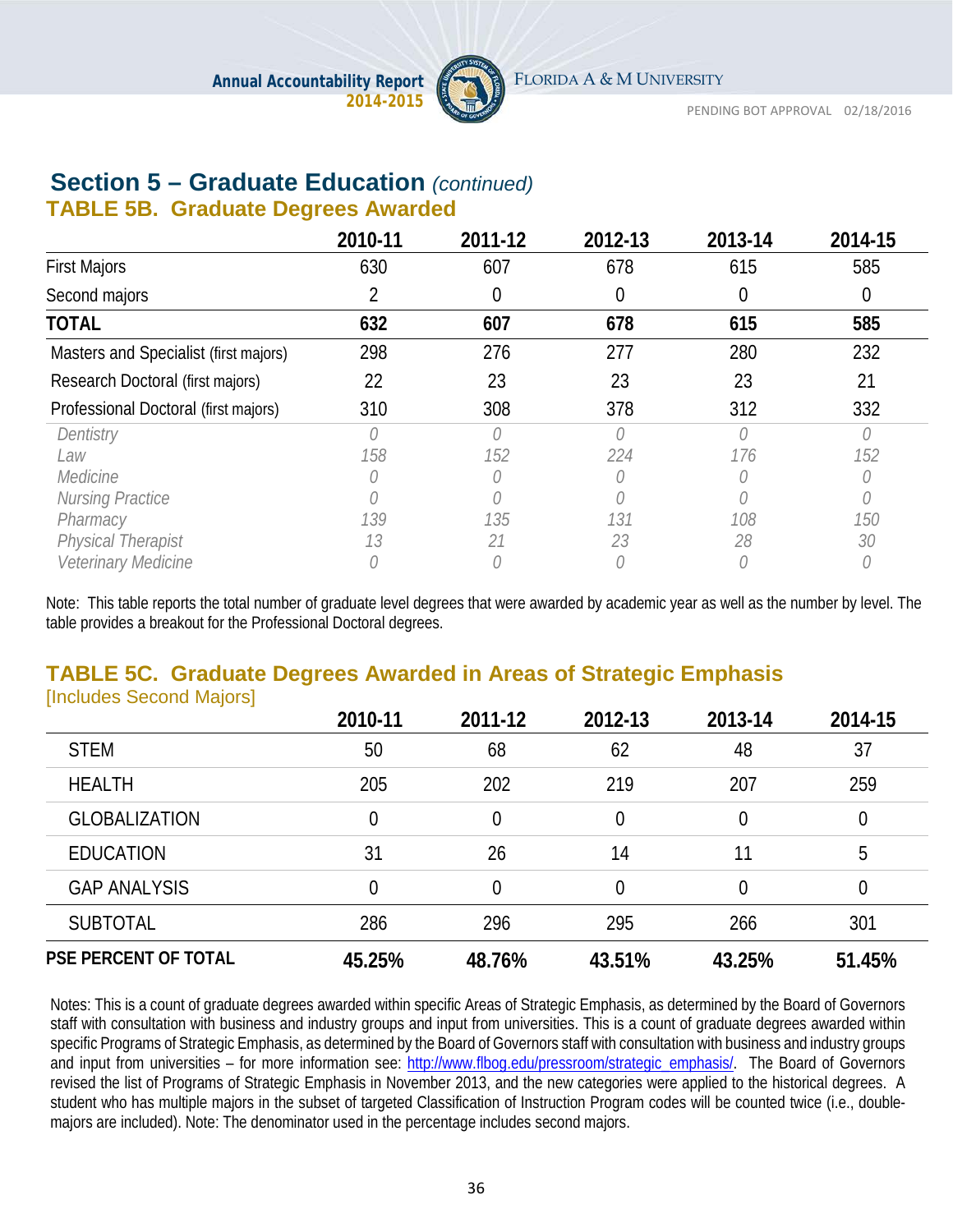

# **Section 5 – Graduate Education** *(continued)* **TABLE 5D. Professional Licensure Exams for Graduate Programs**

### **Law:** *Florida Bar Exam*

|                      | 2011 | 2012 | 2013 | 2014 | 2015 |
|----------------------|------|------|------|------|------|
| Examinees            | 144  | 123  | 175  | 157  | 122  |
| First-time Pass Rate | 63%  | 67%  | 73%  | 73%  | 66%  |
| State Benchmark      | 82%  | 81%  | 80%  | 74%  | 69%  |

Note on State & National Benchmarks: Florida Bar exam pass rates are reported online by the Florida Board of Bar Examiners. Law exam data is based on Feb. and July administrations every calendar year. The State benchmark excludes non-Florida institutions.

### **Pharmacy:** *North American Pharmacist Licensure Exam*

|                      | 2010 | 2011 | 2012 | 2013 | 2014 |
|----------------------|------|------|------|------|------|
| Examinees            | 133  | 142  | 130  | 123  | 124  |
| First-time Pass Rate | 72%  | 87%  | 88%  | 85%  | 89%  |
| National Benchmark   | 94%  | 96%  | 97%  | 96%  | 95%  |

# **Physical Therapy:** *National Physical Therapy Examinations*

|                      | 2008-10 | 2009-11 | 2010-12 | 2011-13 | $2012 - 14$ |
|----------------------|---------|---------|---------|---------|-------------|
| Examinees            | 59      | 40      | 44      | 58      | 70          |
| First-time Pass Rate | 45%     | 48%     | 47%     | 46%     | 58%         |
| National Benchmark   | 7%      | 89%     | 89%     | 90%     | 90%         |

### **Occupational Therapy:** *National Board for Certification in Occupational Therapy Exam*

|                          | 2010 | 2011 | 2012 | 2013 | 2014 |
|--------------------------|------|------|------|------|------|
| Examinees                |      |      |      |      | 24   |
| 'New Graduate' Pass Rate |      |      |      | 92%  | 92%  |
| System Average           |      |      |      | 97%  | 98%  |

Note: The NAPLEX national exam pass rates are reported online by the National Association of Boards of Pharmacy. This national pass rate is for graduates from ACPE Accredited Programs. Three-year average pass rates for first-time examinees on the National Physical Therapy Examinations are reported, rather than annual averages, because of the relatively small cohort sizes. Due to changes in accreditation policy, the National Board for Certification in Occupational Therapy (NBCOT) examinations no longer report first-time pass rates. The reported pass rates are now 'New Graduates' pass rates and represent the ultimate pass rate, or the percentage of students who passed regardless of how many times the exam was taken. The Dental Board and Occupational Therapy exams are national standardized examinations not licensure examinations. Students who wish to practice in Florida must also take a licensure exam.